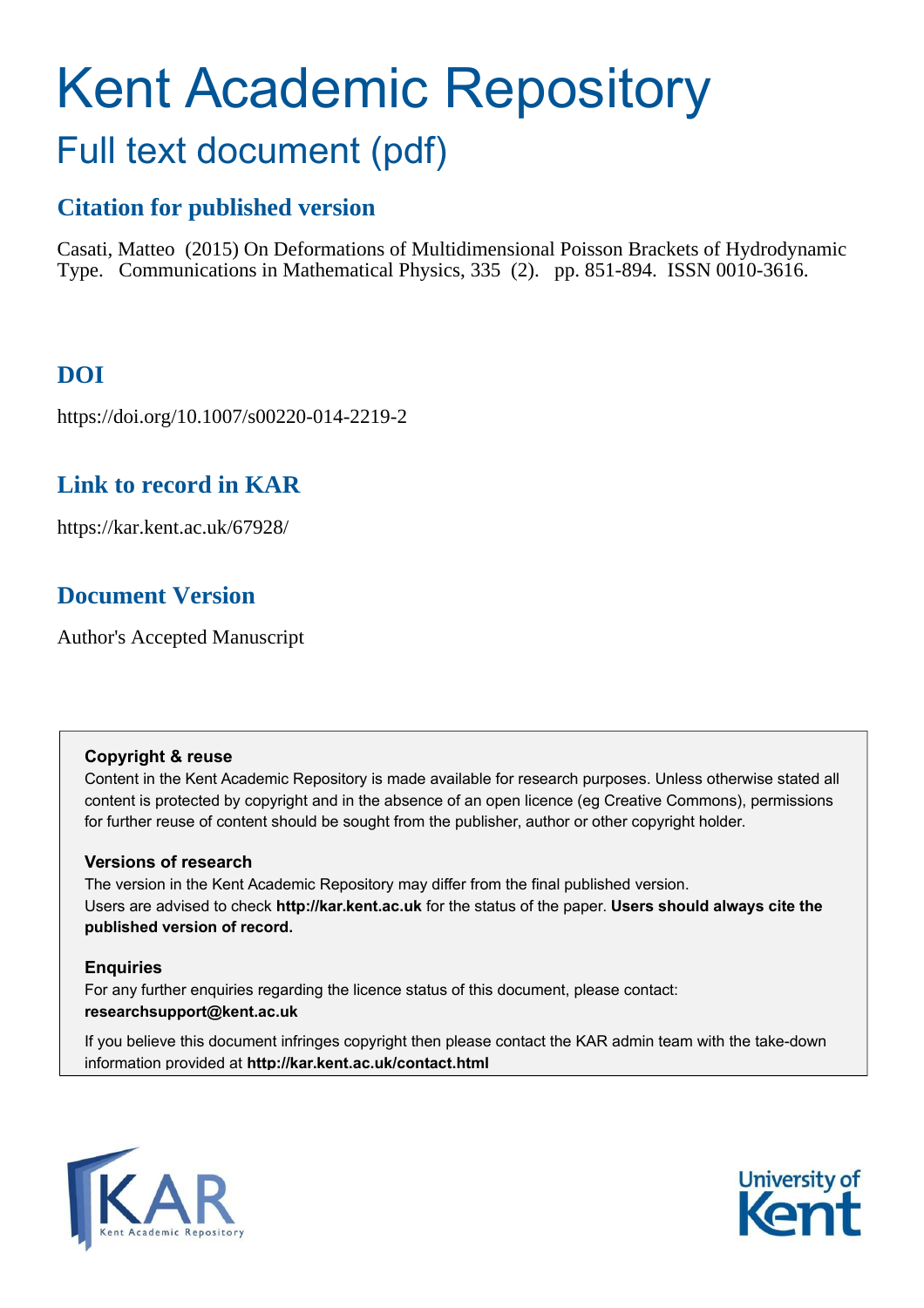# On deformations of multidimensional Poisson brackets of hydrodynamic type

M. Casati

Scuola Internazionale Superiore di Studi Avanzati via Bonomea 265, 34136 Trieste (ITALY)

September 19, 2018

#### Abstract

The theory of Poisson Vertex Algebras (PVAs) [\[4\]](#page-48-0) is a good framework to treat Hamiltonian partial differential equations. A PVA consists of a pair  $(\mathcal{A}, {\{\cdot_\lambda\cdot\}})$  of a differential algebra  $\mathcal A$  and a bilinear operation called the  $\lambda$ -bracket. We extend the definition to the class of algebras  $A$  endowed with  $d \geq 1$  commuting derivations. We call this structure a *multidimen*sional PVA: it is a suitable setting to study Hamiltonian PDEs with d spatial dimensions. We apply this theory to the study of symmetries and deformations of the Poisson brackets of hydrodynamic type for  $d = 2$ .

Keywords Hamiltonian Operator, Hydrodynamic Poisson Bracket, Poisson Vertex Algebra

MSC 37K05 (primary), 37K25, 17B80

### 1 Introduction

<span id="page-1-0"></span>The main goal of this paper is to extend the formalism of Poisson Vertex Algebras (PVAs) in order to study Hamiltonian evolutionary PDEs with several spatial dimensions. Such PVAs provide efficient techniques to characterize Hamiltonian operators of evolutionary PDEs. In particular, we focus on multidimensional Poisson brackets of hydrodynamic type and study their symmetries and deformations, which correspond to the 1- and 2-cocycles in the Poisson– Lichnerowicz complex [\[21,](#page-49-0) [10\]](#page-48-1). Let us first briefly present some basic facts in the theory of Poisson brackets of hydrodynamic type.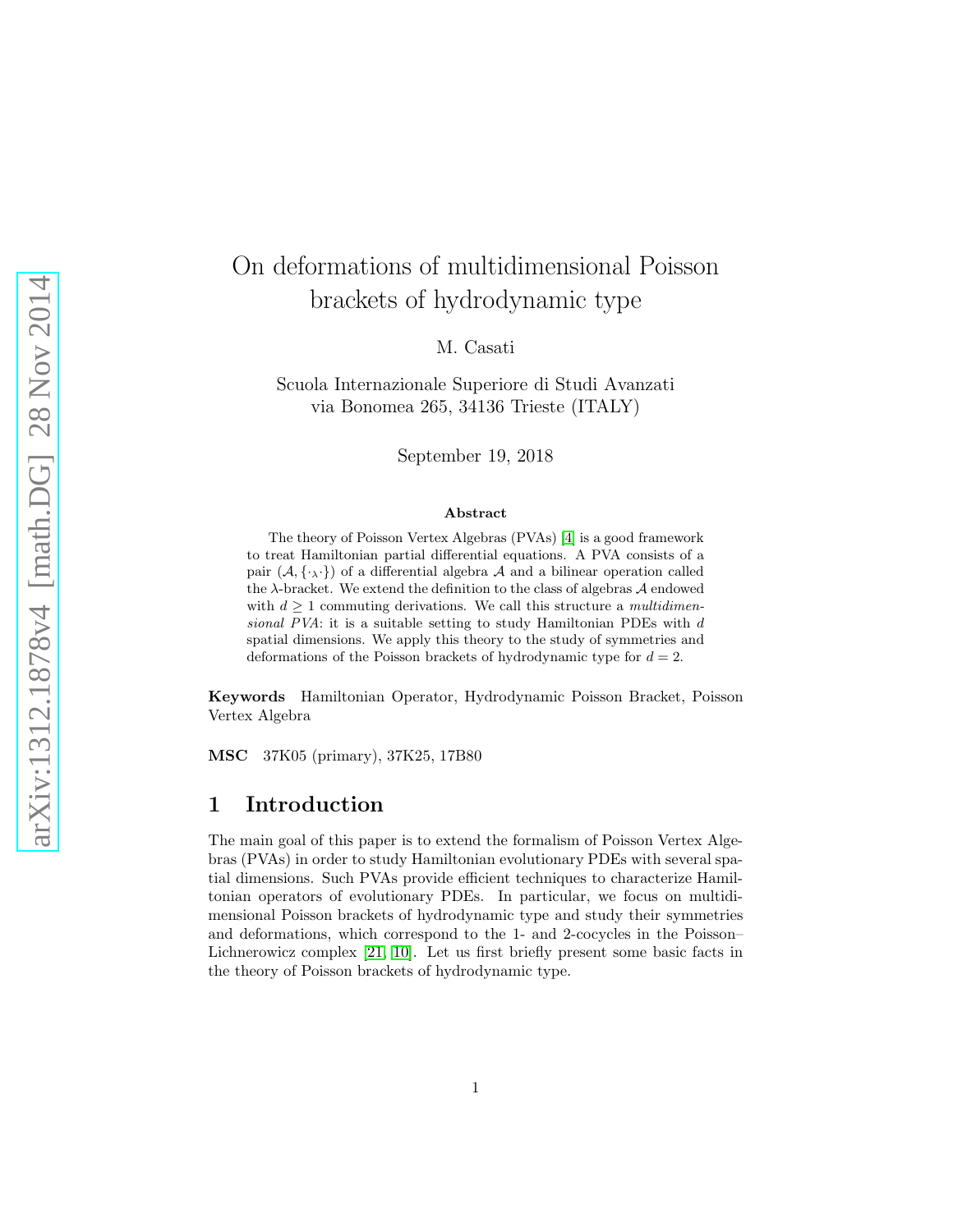#### 1.1 Poisson brackets of hydrodynamic type and their deformations

The notion of Poisson bracket of hydrodynamic type has been introduced in the early 1980s by Dubrovin and Novikov [\[12\]](#page-48-2) in order to characterize the Hamiltonian structure of a class of equations that describe systems such as ideal fluids with internal degrees of freedom. Poisson brackets (also called Poisson structures or Hamiltonian operators by different authors) of this form can be used to describe, for instance, Euler's equation [\[25\]](#page-49-1). The Hamiltonian structure is, in these cases, given in term of a first order differential operator

<span id="page-2-0"></span>
$$
P^{ij}(u(x)) = g^{ij}(u(x))\frac{d}{dx} + b_k^{ij}(u)u_x^k
$$
\n(1.1)

for the maps  $u^i(x) \in \mathcal{M} : S^1 \to M$ . P is a well defined skewsymmetric operator if and only if the functions  $g^{ij}(u)$  and  $b_k^{ij}(u)$  are respectively the components of a (pseudo)Riemannian contravariant metric and the contravariant Christoffel symbols of a compatible connection. Finally, P is an Hamiltonian operator if and only if the connection has no torsion and the metric is flat. This means that there exists a coordinate system  $\{u^i\}$  in which the Poisson structure is constant, the so-called Darboux coordinates. For the 1-dimensional case, they are obviously the flat coordinates of the contravariant metric g.

Hydrodynamic Poisson brackets for maps  $u(\mathbf{x}), \mathbf{x} = \{x^1, \dots, x^d\}$  have been studied for several years  $[13, 23]$  $[13, 23]$ . They are defined by a family of  $d$  maps  $g^{ij\alpha}(u(\mathbf{x}))$  and  $b_k^{ij\alpha}(u(\mathbf{x});$  in term of a differential operator, they have form

$$
P^{ij}(u(\mathbf{x})) = g^{ij\alpha}(u(\mathbf{x})) \frac{\mathrm{d}}{\mathrm{d}x^{\alpha}} + b_k^{ij\alpha}(u(\mathbf{x})) \left(\partial_{\alpha} u^k\right) \tag{1.2}
$$

In order for  $P^{ij}$  to be a Hamiltonian operator, the functions  $g^{ij\alpha}$  must be, for each  $\alpha = 1, \ldots d$ , the components of a flat contravariant metric, while  $b_k^{ij\alpha}$ the corresponding Christoffel symbols. These functions, moreover, must satisfy quite a large set of compatibility conditions, that we present in Theorem [4](#page-21-0) [\[23\]](#page-49-2). The main difference between the multidimensional brackets of hydrodynamic type and the monodimensional ones is that, despite each metric is flat, there do not necessarily exist Darboux coordinates for them: each metric can be constant, in general, for a different system of coordinates  $\{u^{i}(\mathbf{x}z)\}_{i=1}^{n}$ .

Under certain nondegeneracy assumptions there exist coordinate systems in which the multidimensional Poisson brackets of hydrodynamic type are at most linear [\[13\]](#page-48-3). The Lie–Poisson bracket, namely the one associated to the Lie algebra of vector fields on a compact manifold [\[25\]](#page-49-1), is linear. It has the form

$$
P_{ij}(p(\mathbf{x})) = p_i(\mathbf{x})\frac{\partial}{\partial x^j} + p_j(\mathbf{x})\frac{\partial}{\partial x^i} + \frac{\partial p_j(\mathbf{x})}{\partial x^i}
$$
(1.3)

for  $p: M \to \Omega^1(M)$ , dim  $M = d$ .

There exist Hamiltonian operators on the space  $\mathcal M$  which are of order greater than one: one of the first examples to be discovered and probably the most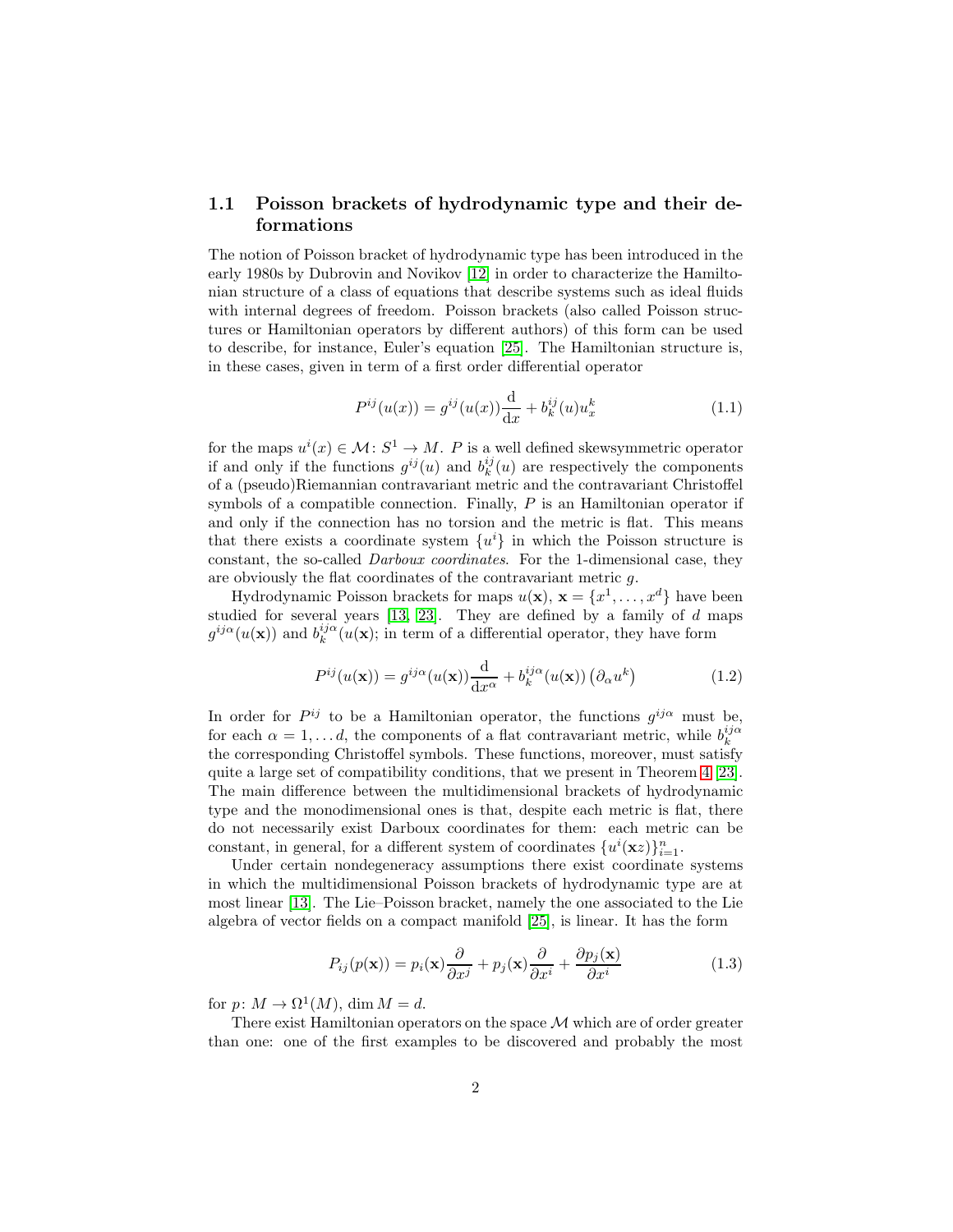celebrated one is the second Hamiltonian structure of KdV equation [\[22\]](#page-49-3)

$$
P_2(u(x)) = \frac{d^3}{dx^3} + 4u\frac{d}{dx} + 2u_x
$$
\n(1.4)

For finite-dimensional Poisson manifolds the celebrated Darboux theorem holds true, stating that for any Poisson bivector there locally exists a coordinate system in which it is constant and has a canonical form. The search for a canonical form of the Hamiltonian operators in the infinite dimensional manifold M has been independently completed by several authors  $[19, 10, 14]$  $[19, 10, 14]$  $[19, 10, 14]$ . In  $[14]$ and [\[10\]](#page-48-1), this problem takes the name of triviality problem, namely the problem of classificating all the deformations of a Poisson structures compatible with a chosed one of hydrodynamic type.

An Hamiltonian operator  $P_0$  satisfies the Schouten relation  $[P_0, P_0] = 0$ . We define a deformation  $P_{\epsilon}$  of this operator as a formal infinite sum

$$
P_{\epsilon} = P_0 + \epsilon P_1 + \epsilon^2 P_2 + \cdots
$$

such that the Schouten relation is satisfied:

$$
[P_{\epsilon}, P_{\epsilon}] = 0.
$$

We say that such a deformation is trivial if there exists a general Miura type transform  $\phi_{\epsilon} = \sum_{k=0}^{\infty} \epsilon^k \phi_k$  of the map space such that  $\phi_{\epsilon *} P_0 = P_{\epsilon}$  and  $\phi_k$ is homogeneous of degree  $k$ . Getzler [\[19\]](#page-49-4) proved that the infinite dimensional analogue of the Poisson–Lichnerowicz cohomology is trivial, hence in particular the second cohomology group (as directly proved also in [\[10\]](#page-48-1) and [\[14\]](#page-48-4)) vanishes. The vanishing of the second cohomology group implies that all the deformations of a given Poisson bracket of hydrodynamic type are trivial. Then, relying on Dubrovin and Novikov's result [\[12\]](#page-48-2), for a certain coordinate system they must be trivial deformations of a constant Poisson bracket. Conversely, there locally exists a system of coordinates in the space of maps for which the Poisson bracket is constant; such a system of coordinates can be regarded as the infinite dimensional analogue of the Darboux coordinates.

**Example** For the case  $n = 1$ , the constant Poisson structure of hydrodynamic type is the total derivative with respect to the spatial variable  $x$ . The second Hamiltonian structure of the KdV equation is easily got after a change of coordinates in the space M

$$
v = v(u) = u^2 + iu'
$$

where  $\{u(x), u(y)\} = \delta'(x - y)$  and  $u'(x) = u_x(x)$ . Let us compute  $\{v(x), v(y)\}$ with the help of the formula [\(2.24\)](#page-11-0)

$$
\{f(u(x)), g(u(y))\} = \sum_{m,n \in \mathcal{N}} \frac{\partial f}{\partial u^{(m)}} \frac{\partial g}{\partial u^{(n)}} \partial_x^m \partial_y^n \{u(x), u(y)\}
$$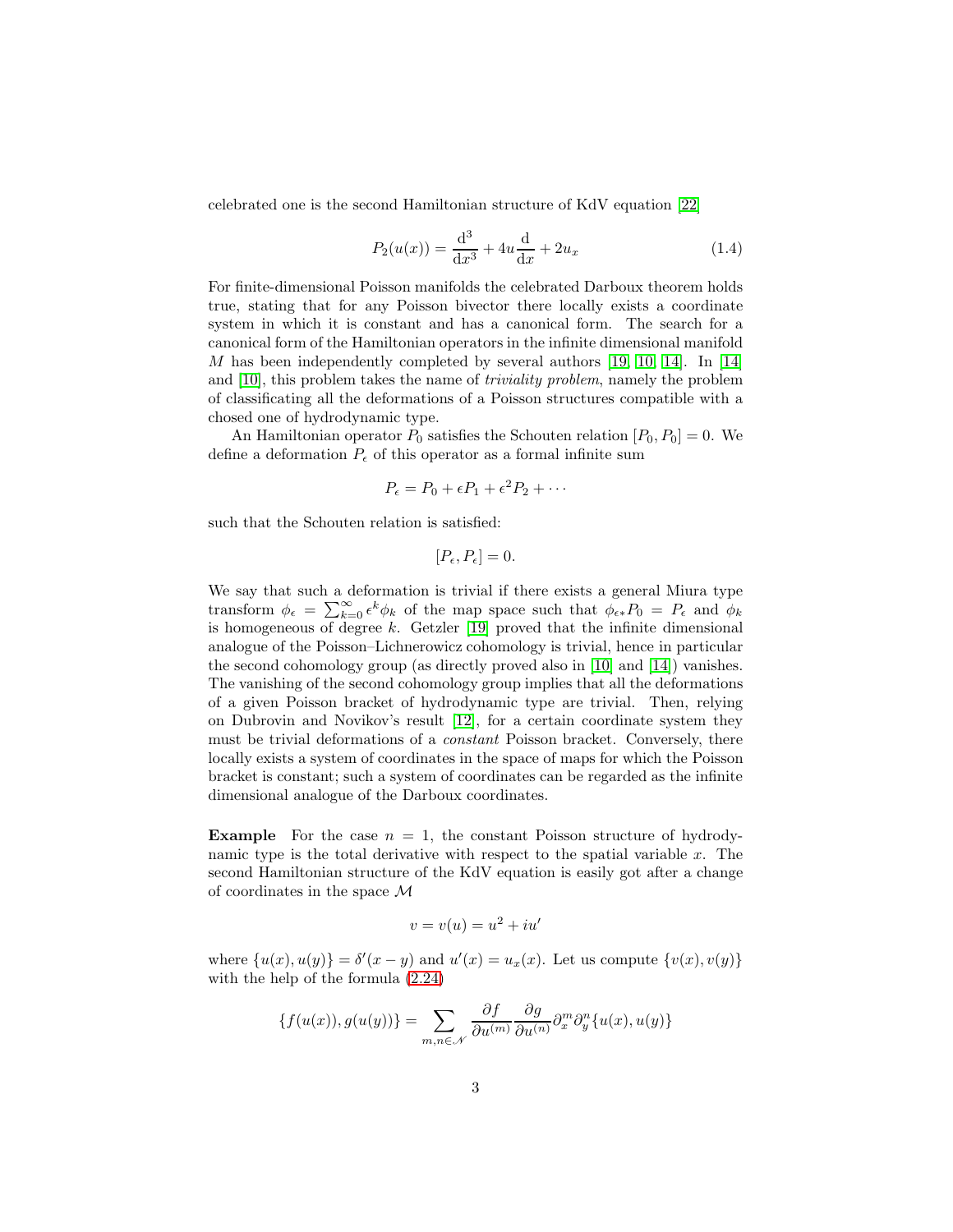and recalling that  $f(y)\delta^{(p)}(x-y) = \sum_{q=0}^p f^{(q)}(x)\delta^{(p-q)}(x-y)$  and  $\partial_x \delta(x-y) =$  $-\partial_y \delta(x-y)$ . We get

$$
\{v(x), v(y)\} = \{u^2(x) + iu'(x), u^2(y) + iu'\} = 4u(x)u(y)\delta'(x - y) + 2iu(y)\partial_x \delta'(x - y) + + 2iu(x)\partial_y \delta'(x - y) - \partial_x \partial_y \delta'(x - y) = \delta'''(x - y) + 4(u^2(x) + iu'(x))\delta'(x - y) + + 2\partial_x (u^2(x) + iu'(x))\delta(x - y) = \left(\frac{d^3}{dx^3} + 4v\frac{d}{dx} + 2v'\right)\delta(x - y),
$$

namely the operator [\(1.4\)](#page-2-0) acting on the Dirac's delta.

It must be stressed that this analogue of the Darboux theorem holds for the one-dimensional case. To our knowledge, there do not exist similar results even in dimension two. The research work by E. Ferapontov and collaborators has produced a big outcome in the direction of classifying the integrable Hamiltonian equations of hydrodynamic type with  $d$  spatial variables and their deformations (for instance, in [\[17,](#page-49-5) [16\]](#page-48-5)); analogous results in the direction of deformations of the Poisson structure itself are not available. One of the main reason of this fact is that the required computations are very cumbersome, and their complexity increases dramatically with the order of the operators..

#### 1.2 Poisson Vertex Algebras

The theory of Poisson Vertex Algebras [\[4\]](#page-48-0) provides a very effective framework to study Hamiltonian operators. The notion of a PVA, that can be seen as the semiclassical limit of Vertex Algebras [\[20\]](#page-49-6), has been introduced in order to deal with evolutionary Hamiltonian PDEs in which the unknown functions depend on one spatial variable. It provides a good framework for the study of integrability of such a class of equations, and also gives some insights into the study of nonlocal Poisson structures [\[7\]](#page-48-6). Let us first briefly introduce the notion of a (monodimensional) PVA.

A Poisson Vertex Algebra [\[4\]](#page-48-0) is a differential algebra  $(\mathcal{A}, \partial)$  endowed with a bilinear operation  $A \times A \to \mathbb{R}[\lambda] \otimes A$  called a  $\lambda$ -bracket and satisfying the set of properties

- 1.  ${f_{\lambda}\partial g} = (\lambda + \partial){f_{\lambda}g}$
- 2.  $\{\partial f_{\lambda}g\} = -\lambda \{f_{\lambda}g\}$
- 3.  ${f_{\lambda}gh}={f_{\lambda}g}h+{f_{\lambda}h}g$
- 4.  ${fg_{\lambda}h}={f_{\lambda+\partial}h}g+{g_{\lambda+\partial}h}f$
- 5.  ${g_{\lambda}f} = -\lambda {f_{-\lambda-\partial}g}$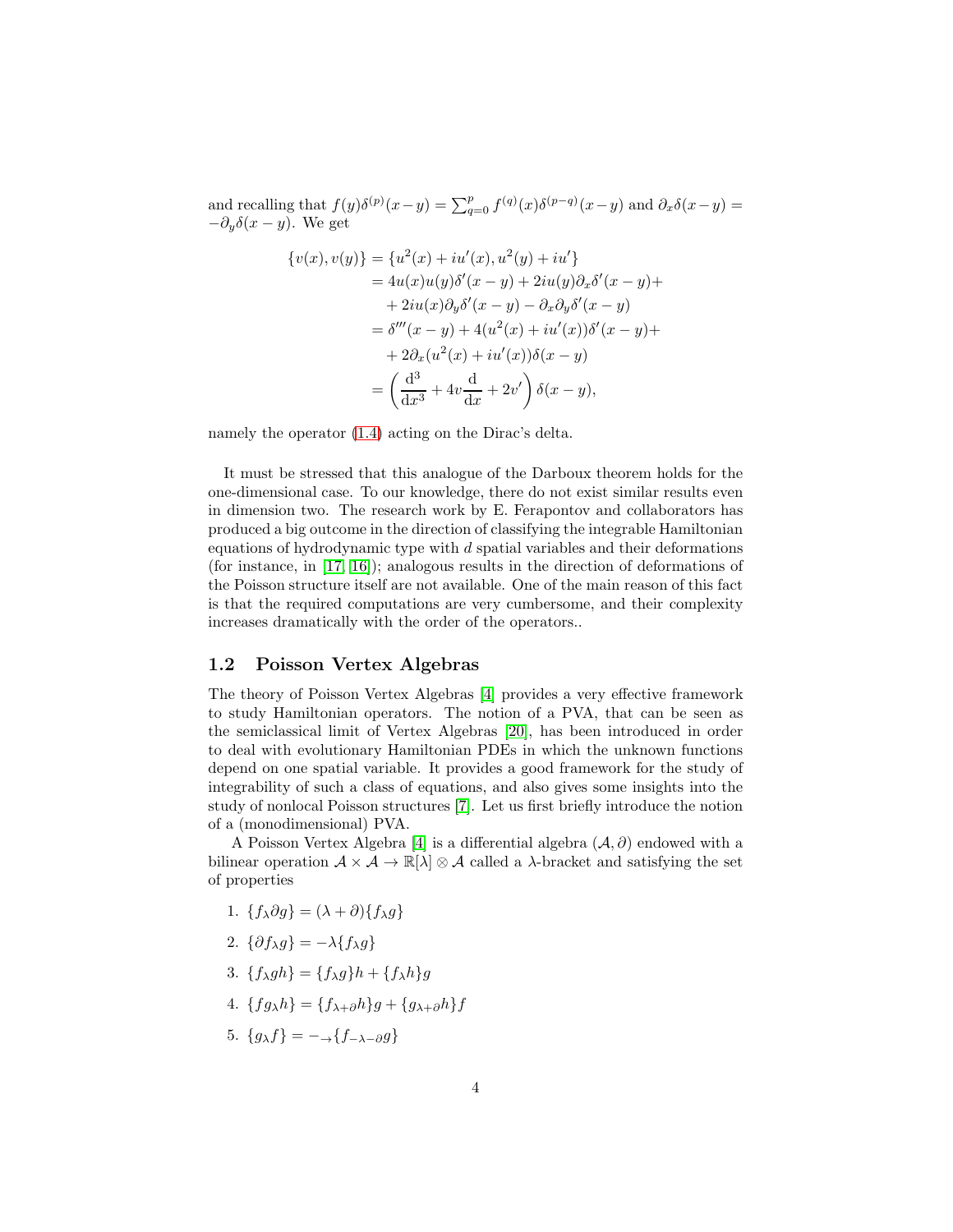6. 
$$
\{f_{\lambda}\{g_{\mu}h\}\}-\{g_{\mu}\{f_{\lambda}h\}\} = \{\{f_{\lambda}g\}_{\lambda+\mu}h\}
$$

Let us explain the notation used in 4. and 5. Expand  $\{f_{\lambda}g\} = \sum C_n\lambda^n$  with  $C_n \in \mathcal{A}$ . Then in each term of the RHS of equation 4 one has

$$
\{f_{\lambda+\partial}g\}h := \sum_{n} C_n (\lambda + \partial)^n h
$$

Notice that using this convention  $\{f_{\lambda+\partial}g\} = \{f_{\lambda+\partial}g\} = \{f_{\lambda}g\}$ . The RHS of the fifth equation is defined by

$$
\mathcal{A}\{f_{-\lambda-\partial}g\}:=\sum_{n}(-\lambda-\partial)^{n}C_{n}
$$

The main theorem, on which all the theory of PVA in the framework of Hamiltonian PDEs is based, is that from a  $\lambda$ -bracket of a PVA we can get the Poisson bracket between local functionals as

$$
\left\{ \int f, \int g \right\} = \int \{f_{\lambda}g\}\big|_{\lambda=0}.
$$

Conversely, given a Poisson structure as a differential operator we can define a λ-bracket between the generators of a suitable differential algebra as the symbol of the differential operator; its extension to the full algebra is directly achieved by using the so called master formula.

In the original paper and even in the more recent literature [\[9\]](#page-48-7) the theory of PVAs has been devoloped only for one dimensional Hamiltonian operators (in the original language, for a differential algebra with one derivation); since we want to deal with higher dimensional operators, we extend the definitions and the main theorems of [\[4\]](#page-48-0) introducing so-called multidimensional Poisson Vertex Algebras, where the algebra  $A$  is endowed with d commuting derivations. For a suitable A, modelled on the algebra of differential polynomials of several variables, we show that the same axioms of a standard PVA, conveniently rephrased, can be used to characterize Poisson structures on this more general space of maps. In the paper, we apply the formalism of multidimensional PVAs to the d-dimensional Poisson brackets of hydrodynamic type. As an illustrative example, we obtain a new derivation of the set of necessary and sufficient conditions for a homogeneous differential operator of order 1 to be an Hamiltonian structure described by Mokhov in the late '80s [\[23\]](#page-49-2). Moreover, we apply the technique of multidimensional PVAs to the study of symmetries and deformations of such structures.

Definition 1 (Multidimensional PVAs). A d-dimensional PVA is a differential algebra A endowed with d commuting derivation  $\partial_{\alpha}$ ,  $\alpha = 1, \ldots, d$  and with a bilinear operation  $\{\cdot_\lambda\cdot\}:\mathcal{A}\times\mathcal{A}\to\mathbb{R}[\lambda_1,\ldots,\lambda_d]\otimes\mathcal{A}$  called a  $\lambda$ -bracket of rank d. The  $\lambda$ -bracket of a multidimensional PVA satisfies the following set of properties

- 1.  $\{\partial_{\alpha}f_{\lambda}g\}=-\lambda_{\alpha}\{f_{\lambda}g\}$
- 2.  ${f_{\lambda}\partial_{\alpha}g} = (\lambda_{\alpha} + \partial_{\alpha}) {f_{\lambda}g}$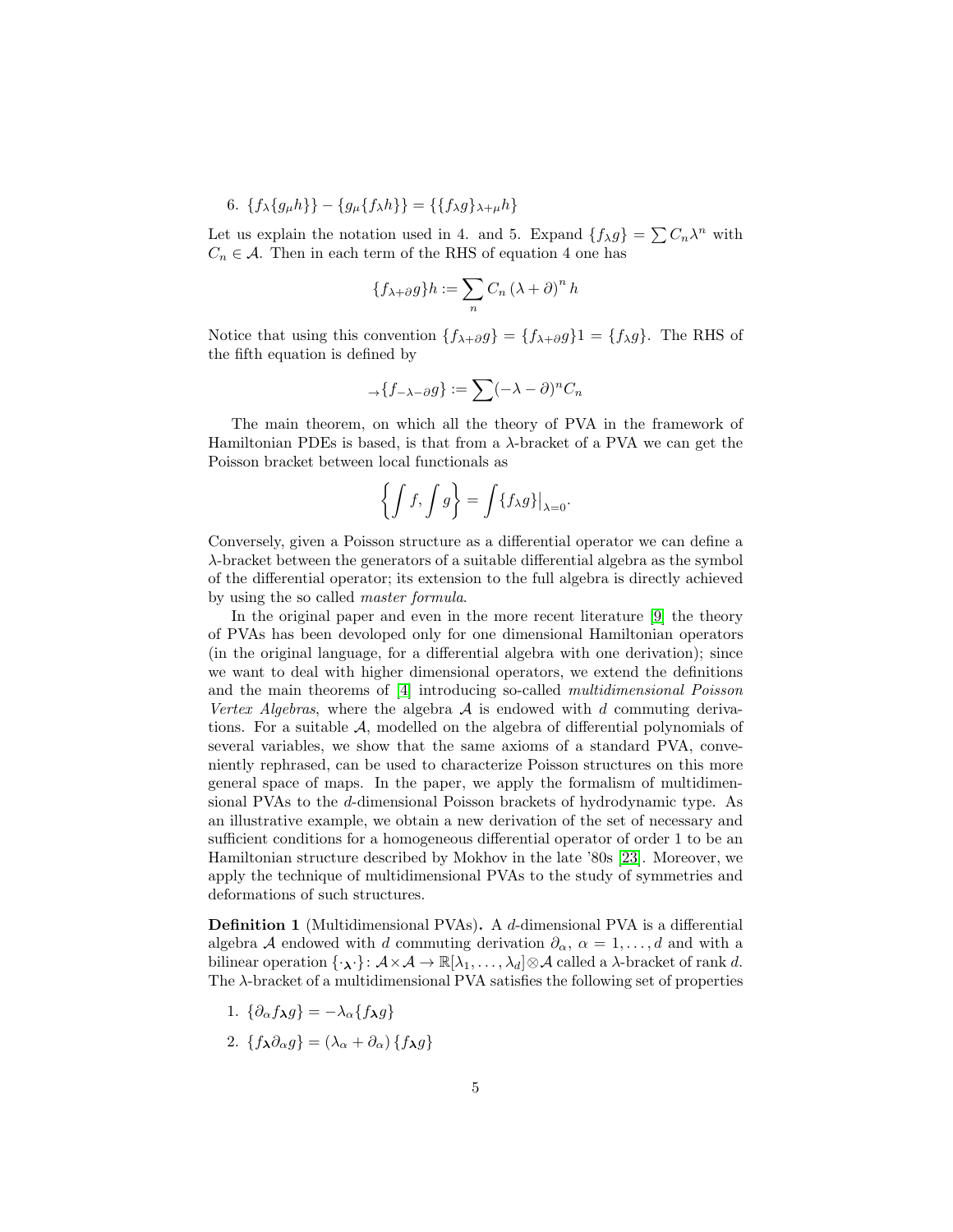- 3.  ${f_{\lambda}gh}={f_{\lambda}g}h+{f_{\lambda}h}g$
- 4.  ${fg\lambda h} = {f\lambda + \partial h}g + {f\lambda + \partial g}h$
- 5.  ${g_{\lambda}f} = -\lambda {f_{-\lambda-\partial}g}$
- 6.  $\{f_{\lambda}\{g_{\mu}h\}\}-\{g_{\mu}\{f_{\lambda}h\}\} = \{\{f_{\lambda}g\}_{\lambda+\mu}h\}$

The  $\lambda$ -bracket between two elements of  $\mathcal A$  can be expanded as

$$
\{f_{\boldsymbol{\lambda}}g\} = \sum_{n_1,\ldots,n_d \in \mathbb{Z}_{\geq 0}} C_{n_1\ldots n_d} \lambda_1^{n_1} \cdots \lambda_d^{n_d} := \sum_{N \in \mathbb{Z}_{\geq 0}^d} C_N \boldsymbol{\lambda}^N
$$

with  $C_N \in \mathcal{A}$ . According to this decomposition, the RHS of the fourth property expands to

<span id="page-6-0"></span>
$$
\{f_{\boldsymbol{\lambda}+\boldsymbol{\partial}}g\}h=\sum_{N\in\mathbb{Z}_{\geq 0}^{d}}C_{N}(\boldsymbol{\lambda}+\boldsymbol{\partial})^{N}h:=\sum_{n_{1},...,n_{d}\in\mathbb{Z}_{\geq 0}}C_{n_{1}...n_{d}}\left(\prod_{\alpha=1}^{d}(\lambda_{\alpha}+\partial_{\alpha})^{n_{\alpha}}\right)h.
$$

The RHS of the fifth property is given by

$$
\mathcal{A}\left\{f_{-\boldsymbol{\lambda}-\boldsymbol{\partial} g}\right\}:=\sum_{N\in\mathbb{Z}_{\geq 0}^d}\left(-\boldsymbol{\lambda}-\boldsymbol{\partial}\right)^N C_N=\sum_{n_1,\dots,n_d\in\mathbb{Z}_{\geq 0}}\prod_{\alpha=1}^d(-\lambda_{\alpha}-\partial_{\alpha})^{n_{\alpha}}C_{n_1\dots n_d}.
$$

For each PVA with  $A$  an algebra of differential polynomials, we can define a Lie bracket among the local functionals with density  $A$  (Theorem [2\)](#page-14-0). We have

$$
\left\{ \int f, \int g \right\} := \int \{ f_{\lambda} g \} |_{\lambda = 0}.
$$
 (1.5)

Such a Lie bracket is exactly what is called a Poisson structure. We prove that there is a one-to-one correspondence between Poisson structures on local functionals and  $\lambda$ -brackets on their densities.

Arnold described the relation between the Lie algebra of vector fields on a manifold and the Euler's equations of motion for incompressible fluids [\[2\]](#page-47-0), together with their Hamiltonian formulation. Novikov explicitly introduced a Poisson bracket for the system, which is the Lie–Poisson bracket of the algebra of vector fields [\(1.3\)](#page-1-0) [\[25\]](#page-49-1). In Section [3](#page-20-0) we consider the first order deformations of the Lie–Poisson structure [\(1.3\)](#page-1-0), whose equivalent  $\lambda$ -bracket is

$$
\{p_i\mathbf{\lambda}p_j\} = -(p_i\lambda_j + p_j\lambda_i + \partial_i p_j).
$$

We give the set of necessary and sufficient conditions for a generic second order differential operator to be a deformation of the Lie–Poisson hydrodynamic bracket (Lemma [10\)](#page-33-0).

It has been proved by Mokhov [\[24\]](#page-49-7) that the Lie–Poisson hydrodynamic bracket is the normal form of the nondegenerate Poisson brackets of hydrodynamic type for  $d = n = 2$ ; Ferapontov and collaborators have completed the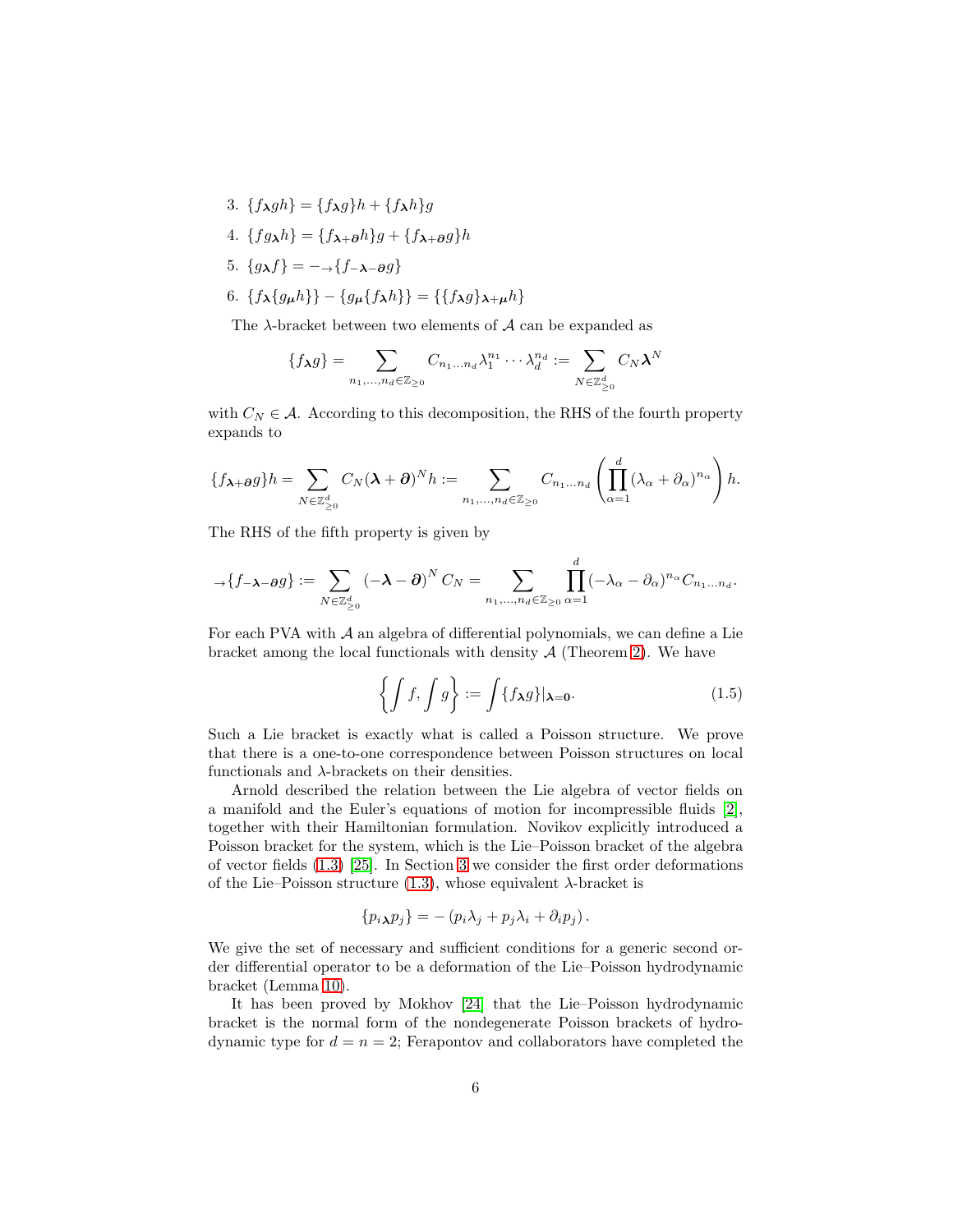<span id="page-7-0"></span>classification for the degenerate brackets in [\[17\]](#page-49-5) and have recently provided the full classification for  $d = 2$  and  $n \leq 4$  [\[15\]](#page-48-8). The main result in this paper is stated in Theorem [6.](#page-29-0) Any second order homogeneous differential operator compatible with an arbitrary Poisson bracket of hydrodynamic type for  $d = n = 2$ is a trivial deformation of the bracket itself.

### 2 Multidimensional Poisson Vertex Algebras

In this section we want to extend the notion of a Poisson Vertex Algebra [\[4\]](#page-48-0) in the spirit of the extension of the more general structure of a Lie conformal algebra into the category of Lie pseudoalgebras [\[3\]](#page-47-1). Our ultimate aim is to identify Poisson brackets between local functionals on a space of maps with some  $\lambda$ brackets, in the same way one can achieve this result for Poisson brackets on loop spaces.

#### 2.1 Formal map space

Let  $M$  be a *n*-dimensional smooth manifold. We want to descrive a class of Poisson brackets on the space

<span id="page-7-3"></span><span id="page-7-2"></span>
$$
\mathcal{M} = \text{Maps}(\Sigma \to M)
$$

where  $\Sigma$  is a compact d-dimensional smooth manifold. In order to avoid the problems arising from the integration, let us fix  $\Sigma$  to be  $(S^1)^d = T^d$ . Anyway, all the definitions and the theorems of this section are expressed and work at the formal level. It means that it is not important whether we are considering functions on the d-torus, or rapidly decaying functions on  $\mathbb{R}^d$ ; in a way, we are just working in the general space in which integration by parts is allowed producing no boundary terms.

We describe such a space of maps according to the theory of formal variational calculus [\[18\]](#page-49-8). Our expositon is tightly related to the one of [\[14\]](#page-48-4). Let us define the formal map space  $\mathcal M$  in terms of ring of functions on it.

Let  $U \subset M$  be a chart on M with coordinates  $(u^1, \ldots, u^n)$  and denote  $\mathcal{A} =$  $\mathcal{A}(U)$  the space of polynomials in the independent variables  $u_I^i$  for  $i = 1, \ldots, n$ and  $I \in \mathbb{Z}_+^d$  a multiindex (i.e.,  $I_\alpha = 1, 2, \dots$  with  $\alpha = 1, \dots, d$ )

$$
f(x, u; u_I) := \sum_{m \ge 0} f_{i_1 I_1; \dots; i_m I_m}(x, u) u_{I_1}^{i_1} \dots u_{I_m}^{i_m}
$$
 (2.1)

with coefficients  $f_{i_1I_1,\ldots,i_mI_m}(\mathbf{x},u)$  smooth functions on  $\Sigma \times M$ . Such an expression is called a *differential polynomial*. The space  $A$ , endowed with a family of operators

<span id="page-7-1"></span>
$$
\partial_{\alpha} : A \to A
$$
  

$$
f \mapsto \frac{\partial f}{\partial x^{\alpha}} + u_{E_{\alpha}}^{i} \frac{\partial f}{\partial u^{i}} + u_{I+E_{\alpha}}^{i} \frac{\partial f}{\partial u_{I}^{i}}
$$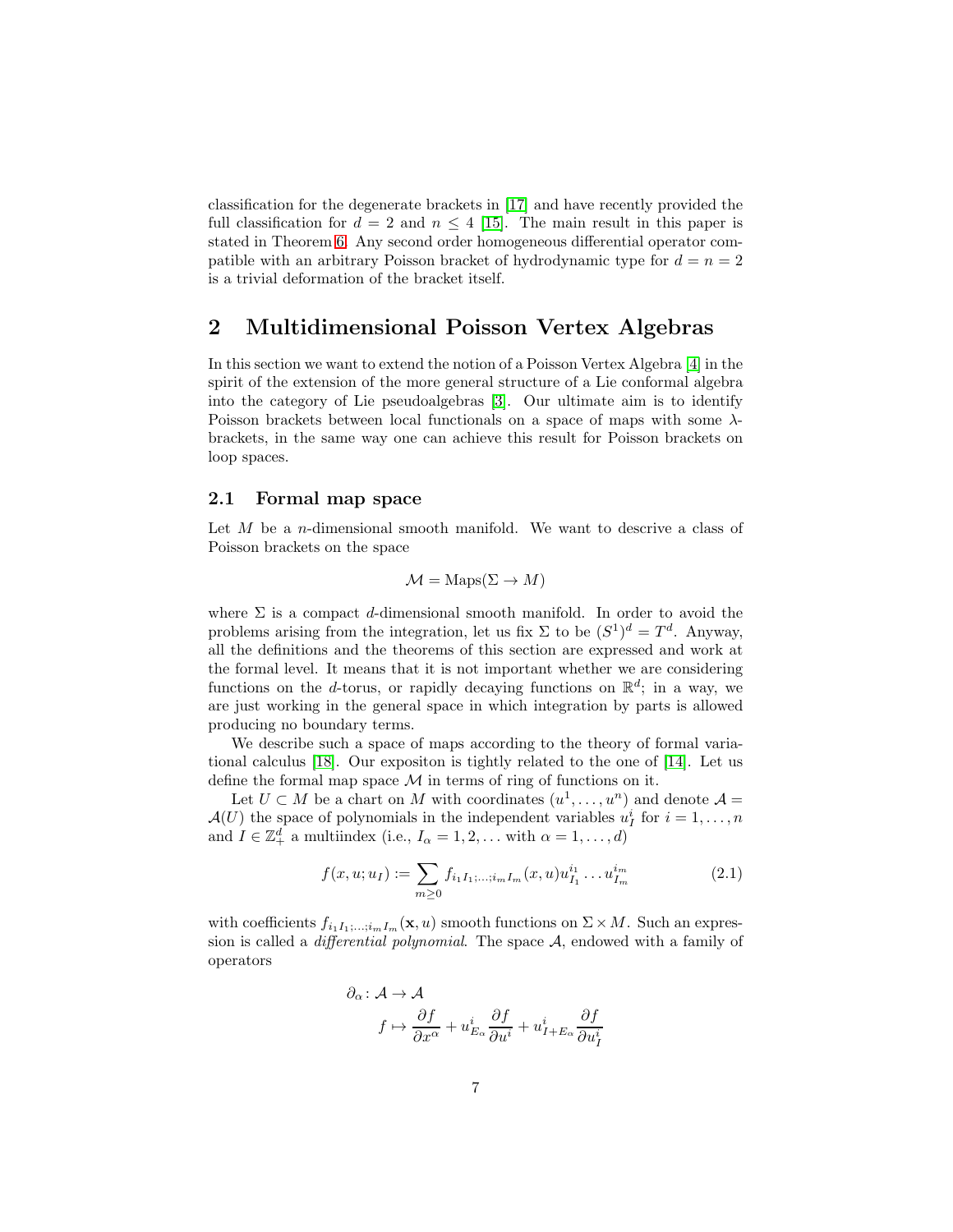$(\alpha = 1, \ldots, d \text{ and } E_{\alpha} = (0, 0, \ldots, 1)$  $\sum_{\alpha}$  $(0, \ldots, 0)$  satisfying the following commutation properties

$$
[\partial_{\alpha}, \partial_{\beta}] = 0 \qquad \forall \alpha, \beta \qquad (2.2a)
$$

$$
\left[\frac{\partial}{\partial u_I^i}, \partial_\alpha\right] = \frac{\partial}{\partial u_{I - E\alpha}^i} \tag{2.2b}
$$

$$
\left[\frac{\partial}{\partial u_i^i}, \frac{\partial}{\partial u_j^j}\right] = 0 \qquad \forall (i, j, I, J) \qquad (2.2c)
$$

form what in [\[4\]](#page-48-0) is called an algebra of differential polynomials.

Since we are interested in local (in the sense of [\[14\]](#page-48-4)) structures on the space of maps, we do not have to take into account the explicit dependence on the points in  $\Sigma$ . This justifies the following definitions, where we will restrict ourselves to consider the space  $A \subset A$  of differential polynomials f that do not depend explicitly on  $x^{\alpha}$ . The 'total derivatives' have thus the form

<span id="page-8-0"></span>
$$
\partial_{\alpha} = \sum_{\substack{i=1,\dots,n \\ I \in \mathbb{Z}_{\geq 0}^d}} u_{I+E_{\alpha}}^i \frac{\partial}{\partial u_I^i}
$$
(2.3)

and satisfy the same commutation relations as in [\(2.2\)](#page-7-0).

Because of the lacking of dependence on the variables on  $\Sigma$ , we are allowed to identify the space of local functionals  $\hat{\mathcal{F}}$  whose densities do not depend explicitly on x with the quotient  $\hat{\mathcal{A}}/\sum_{\alpha}\partial_{\alpha}\hat{\mathcal{A}}$ . The quotient operation is denoted  $\int$ .

Let us consider the space  $\mathfrak{X}(\hat{\mathcal{A}})$  of vector fields on the formal space of maps. These are formal infinite sums

$$
\xi = \sum_{I \in \mathbb{Z}_{\geq 0}^d} \xi_I^i(u_J) \frac{\partial}{\partial u_I^i}
$$
 (2.4)

with  $\xi_I^i \in \hat{\mathcal{A}}$ .

The derivative of a local functional  $\int f \equiv \overline{f} \in \hat{\mathcal{F}}$  along a vector field  $\xi$  reads

$$
\xi \overline{f} = \int \sum_{I \in \mathbb{Z}_{\geq 0}^d} \xi_I^i(u_J) \frac{\partial f}{\partial u_I^i} d\mathbf{x}
$$
 (2.5)

while the Lie bracket between two of such vector fields is obtained in a straightforward way by composition of derivations  $[\xi, \eta]f = \xi(\eta f) - \eta(\xi f)$ . The total derivatives  $\partial_{\alpha}$  can be regarded as vector fields with  $\xi_I^i = u_{I+E_{\alpha}}^i$ .

An evolutionary vector field is a derivation of  $\hat{\mathcal{A}}$  which commutes with all the derivations  $\partial_{\alpha}$ . A simple computation shows that the condition imposes  $\xi_I^i = \partial_\alpha \xi_{I-E_\alpha}^i$ . Applying this relation reculsively we get that an evolutionary vector field has form

$$
\xi = \sum_{\substack{i=1,\ldots,n\\I\in\mathbb{Z}_{\geq 0}^d}} (\partial^I X^i(u_J)) \frac{\partial}{\partial u_I^i}.
$$
\n(2.6)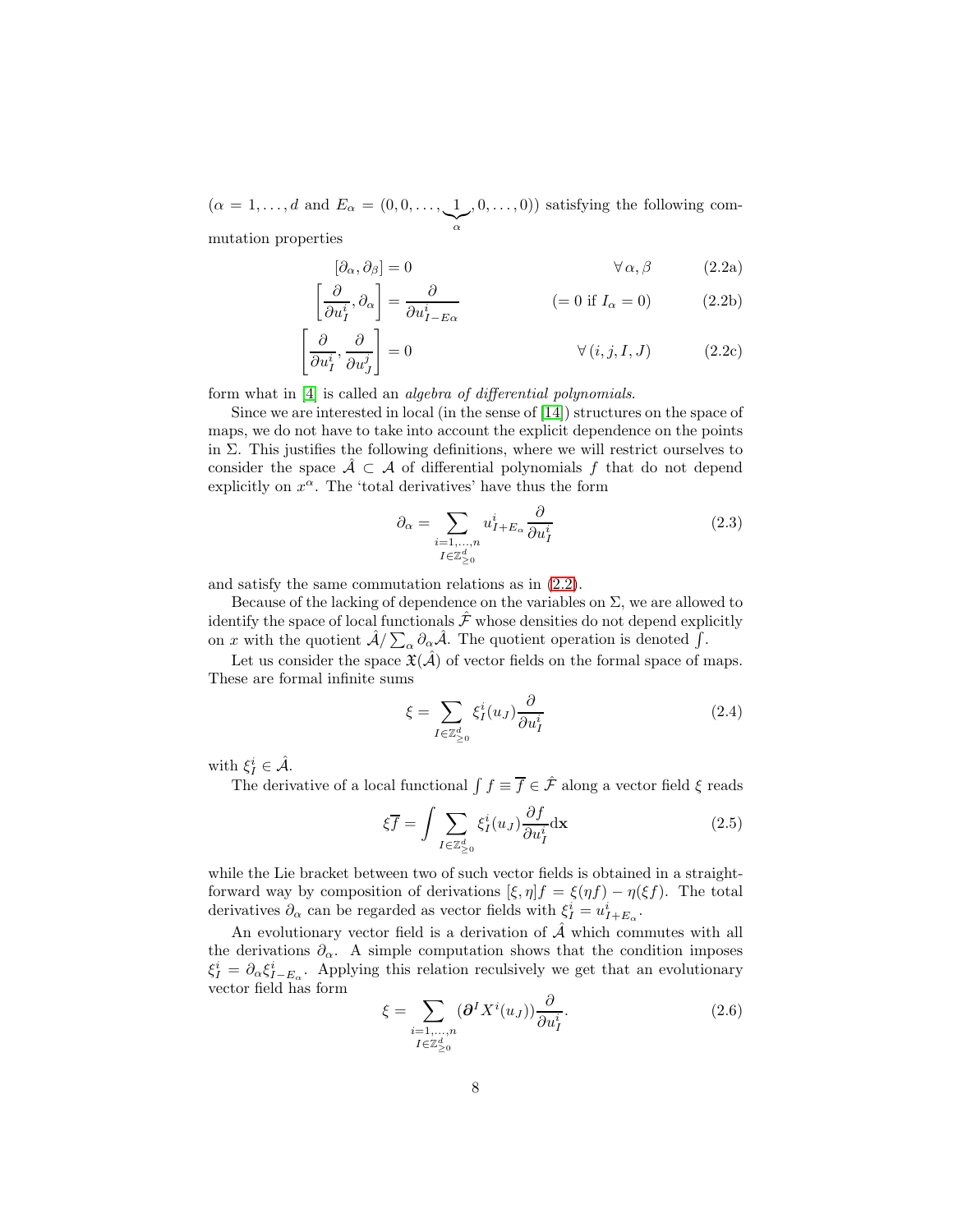<span id="page-9-3"></span>We will adopt a multi-index notation and denote

$$
\prod_{\alpha=1}^d (\partial_\alpha)^{I_\alpha} =: \boldsymbol{\partial}^I.
$$

<span id="page-9-0"></span>for  $I \in \mathbb{Z}_{\geq 0}^d$ . Analogue conventions will be adopted also for more general operators or expressions, always meaning that they must be regarded as "term by term" powers.

 $\hat{\mathcal{A}}^n$ , as a collection of n elements of  $\hat{\mathcal{A}}$ , can be regarded as a vector. We can introduce a symmetric bilinear pairing  $\mathcal{A}^n \times \mathcal{A}^n \to \mathcal{F}$  given by

$$
(A, B) \mapsto \int \sum_{i=1}^{n} A_i \cdot B_i \tag{2.7}
$$

and use it to identify  $\hat{\mathcal{A}}^n$  with its dual space, namely the one-forms. The *variational derivative*, in this setting, is a map  $\hat{\mathcal{F}} \to \hat{\mathcal{A}}^{n*}$ . We can write  $\delta \overline{\mathcal{f}} =$  $\frac{\delta f}{\delta u^i} \delta u^i$ , and each component is

$$
\frac{\delta \overline{f}}{\delta u^i} := \sum_I \left( -\partial \right)^I \frac{\partial f}{\partial u^i_I}.
$$
\n(2.8)

It is worthy noticing that we are giving as definition a formula which can actually be regarded as a proposition following by the rigorous construction of a variational bicomplex, which can be found for instance in [\[1\]](#page-47-2).

**Lemma 1.** On elements of  $\hat{A}$ , the variational derivative of a total derivative vanishes. Moreover, for any evolutionary vector field  $\xi \in \mathfrak{X}(\mathcal{A})$  [\(2.6\)](#page-7-1) and for any  $f \in \mathcal{A}$ , we have

<span id="page-9-1"></span>
$$
\int \xi f = \int X^i \frac{\delta f}{\delta u^i}.
$$
\n(2.9)

Proof. Applying the commutation rule [\(2.2b\)](#page-7-2) to the definition we get

$$
\frac{\delta}{\delta u^i} \partial_{\alpha} f = \sum_{I} \left( (-1)^{|I|} \partial^{I + E_{\alpha}} \frac{\partial f}{\partial u_I^i} + (-1)^{|I|} \partial^I \frac{\partial f}{\partial u_{I - E_{\alpha}}^i} \right). \tag{2.10}
$$

Now it is sufficient to impose  $I' = I - E_{\alpha}$  in the second term to get the result

<span id="page-9-2"></span>
$$
\sum_{I,I'} (-1)^{|I|} \partial^{I+E_{\alpha}} \frac{\partial f}{\partial u_I^i} - (-1)^{|I'|} \partial^{I'+E_{\alpha}} \frac{\partial f}{\partial u_{I'}^i} = 0.
$$
 (2.11)

In order to prove the second part of the lemma it is enough to integrate by parts the definition [\(2.6\)](#page-7-1).  $\square$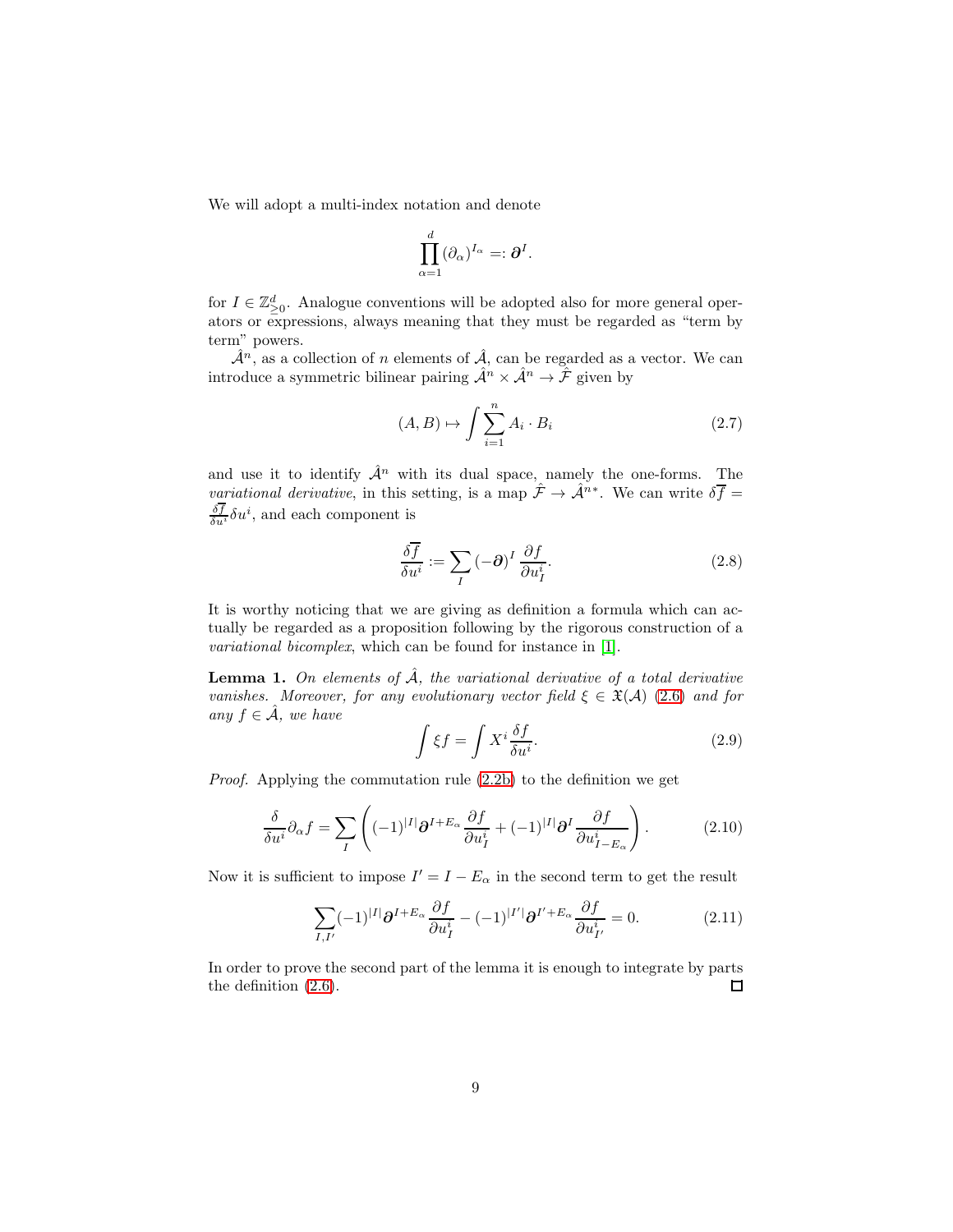#### 2.2 Poisson bivector and Poisson bracket

A bivector, in general, is an element of  $\mathfrak{X}(\hat{\mathcal{A}})^{\wedge 2}$ . In components, bivectors are written as infinite sums of expression of the form

$$
\alpha = \frac{1}{2} \alpha_{I_1; I_2}^{i_1; i_2} (u(x_1), u(x_2); \ldots) \frac{\partial}{\partial u_{I_1}^{i_1}(x_1)} \wedge \frac{\partial}{\partial u_{I_2}^{i_2}(x_2)} \tag{2.12}
$$

antisymmetric with respect to simultaneous exchange of  $i_1, I_1, x_1 \leftrightarrow i_2, I_2, x_2$ . The Lie bracket between vector fields and the wedge product allow us to define the Schouten-Nijenhuis bracket between k-vectors. It is defined by extending the Lie bracket of vector fields with respect to the product, imposing the Leibniz rule  $[\alpha, \beta \wedge \gamma] = [\alpha, \beta] \wedge \gamma + (-1)^{(k-1)l} \beta \wedge [\alpha, \gamma]$  if  $\alpha \in \mathfrak{X}^k$  and  $\beta \in \mathfrak{X}^l$ . It turns out that the Schouten-Nijenhuis bracket is the unique extension of Lie bracket of vector fields which turns the graded algebra of k-vector fields into a Gerstenhaber algebra. The formulas for the Schouten-Nijenhuis bracket between generic  $k$ - and  $l$ - vectors are in general quite involved. We give the formula for the bracket of a bivector with a vector fields, which is equivalent to the Lie derivative. Given a vector field  $\xi = \xi_I^i(x, u(x), \ldots) \partial / \partial u_I^i$  and  $\beta$  a bivector of form  $(2.12)$  we get

$$
\mathcal{L}_{\xi}\beta_{I_1,I_2}^{i_1,i_2} = \sum_{l,L} \xi_L^l(u_l) \frac{\partial}{\partial u_L^l(x_l)} \beta_{I_1I_2}^{i_1,i_2} - \frac{\partial \xi_{I_1}^{i_1}}{\partial u_L^l(x_l)} \beta_{L,I_2}^{l,i_2} - \frac{\partial \xi_{I_2}^{i_2}}{\partial u_L^l(x_l)} \beta_{I_1,L}^{i_1,l}.
$$
 (2.13)

This formula is useful to define translational invariant k-vectors, which satisfy

<span id="page-10-0"></span>
$$
\mathcal{L}_{\partial_{\alpha}}\beta = 0 \tag{2.14}
$$

for all  $\alpha = 1, \ldots, d$ . The set of conditions [\(2.14\)](#page-9-1) imposes relations among the components of the bivector analogue to the ones we have already given for evolutionary vector fields. Every translational invariant bivector  $\beta$  has coefficients

$$
\beta_{I_1 I_2}^{i_1, i_2}(u_J(x_1), u_K(x_2)) = \left(\partial_{x_1}\right)^{I_1} \left(\partial_{x_2}\right)^{I_2} B^{i_1 i_2}(u_J(x_1), u_K(x_2)) \tag{2.15}
$$

where the differential polynomials  $B^{i_1 i_2}$  are antisymmetric in the simultaneous exchange of indices. We call such differential polynomials the components of the translational invariant bivector  $\beta$ .

A local bivector is a translational invariant bivector such that its dependence on  $x_1, x_2$  is given by a distribution with the support on the diagonal  $x_1 = x_2$ , i.e.

$$
B^{ij} = \sum_{P \in Z_{\geq 0}^d} C_P^{ij}(u_J(x)) \partial_x^P \delta(x - y).
$$
 (2.16)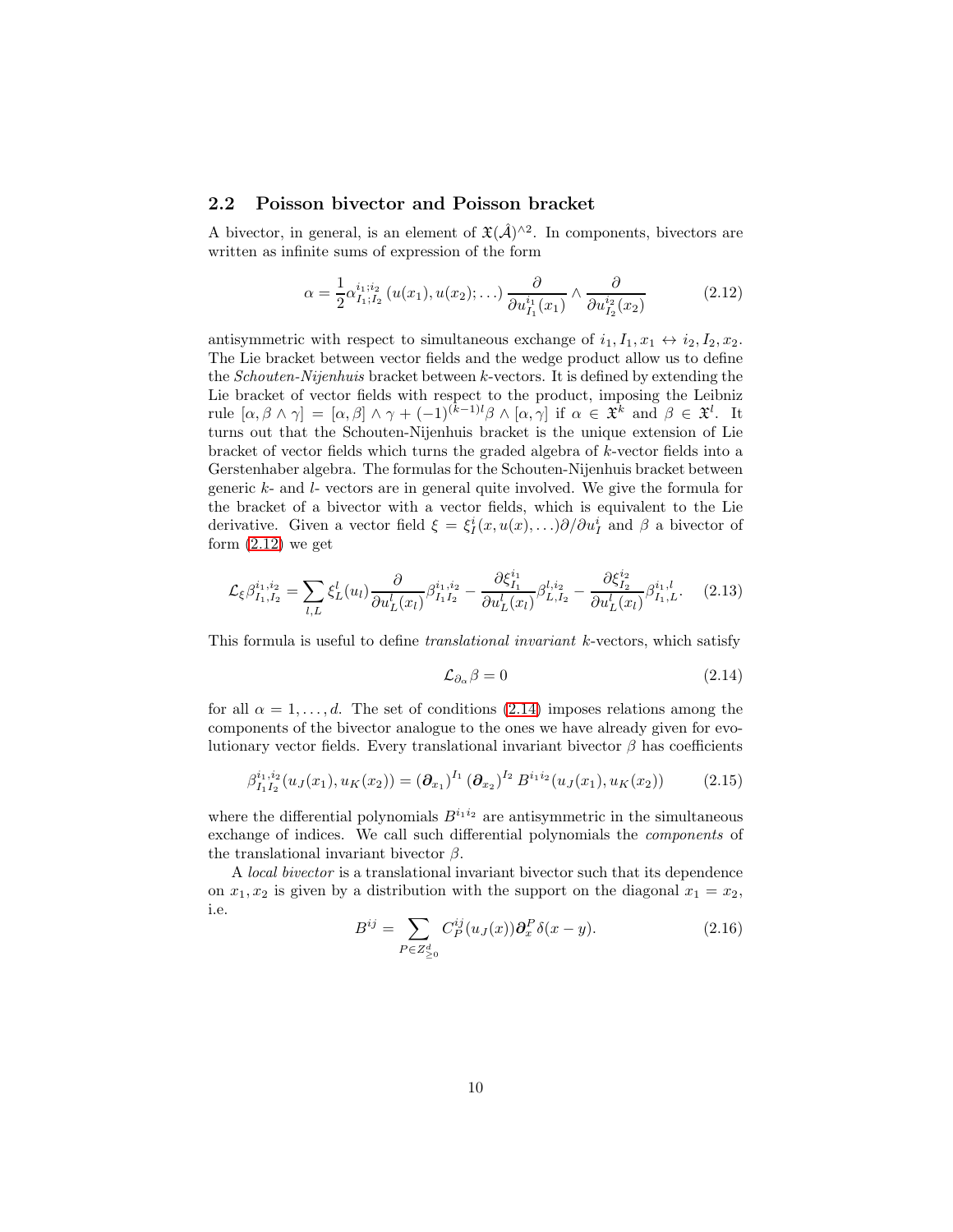The delta functions and their derivatives are defined by the usual formulae

$$
\int f(y)\delta(x-y)\mathrm{d}\mathbf{y} = f(x)
$$

$$
\int f(y)\partial_x^I \delta(x-y)\mathrm{d}\mathbf{y} = \int f(y)(-\partial_y)^I \delta(x-y)\mathrm{d}\mathbf{y} = \partial^I f(x)
$$

$$
\int f(x_1,\ldots,x_k)\partial_{x_1}^{I_2} \delta(x_1-x_2)\ldots \partial_{x_1}^{I_k} \delta(x_1-x_k)\mathrm{d}\mathbf{x}_2\ldots \mathrm{d}\mathbf{x}_k =
$$

$$
= \partial_{x_2}^{I_2}\ldots \partial_{x_k}^{I_k} f(x_1,\ldots,x_k)|_{x_1=x_2=\cdots=x_k}.
$$

Where we do not specify the variables on which the derivatives  $\partial$  act, it is meant that they act on the first ones. The value of a local bivector on two one-forms  $\phi = \phi_i(x, \ldots) \delta u^i$  and  $\psi = \psi_i(y, \ldots) \delta u^i$  is

$$
\int \phi_i B^{ij}(x,\ldots)\partial \psi_j \mathrm{d}\mathbf{x} \tag{2.17}
$$

which easily follows from simply pairing the one-forms with the bivectors and integrating in such a way that the derivatives of Dirac's delta act on the second one form. The antisymmetry of the bivector, namely  $(B\phi, \psi) = -(B\psi, \phi)$ imposes on the components

<span id="page-11-0"></span>
$$
B_S^{ji} = \sum_{T \in \mathbb{Z}_{\geq 0}^d} (-1)^{|T|+1} \binom{T}{S} \partial^{T-S} B_T^{ij} \tag{2.18}
$$

where we denote  $|T| = \sum_{\alpha} T_{\alpha}$  and use the binomial coefficient for multi-indices

$$
\begin{pmatrix} A \\ B \end{pmatrix} = \begin{pmatrix} a_1 \\ b_1 \end{pmatrix} \cdots \begin{pmatrix} a_d \\ b_d \end{pmatrix} \tag{2.19}
$$

and

$$
\binom{a}{b} = \begin{cases} \frac{a!}{b!(a-b)!} & 0 \le b \le a \\ 0 & \text{otherwise.} \end{cases}
$$
 (2.20)

We will occasionally use also the multinomial coefficients

$$
\binom{A}{B_1, \dots, B_n}, \qquad B_n = A - \sum_{i=1}^{n-1} B_i
$$

which definition is analogue to the one for binomial coefficients with multiindices, given the usual multinomial coefficient

$$
\binom{a}{b_1 \dots b_n} = \frac{a!}{b_1! b_2! \dots b_n!}.
$$
\n(2.21)

From the componentwise expression [\(2.16\)](#page-9-2) we see that each component can be interpreted as a differential operator acting on the Dirac's delta

$$
B^{ij}(x, u(x), u(x)_I; \frac{\mathrm{d}}{\mathrm{d}x})\delta(x - y) \tag{2.22}
$$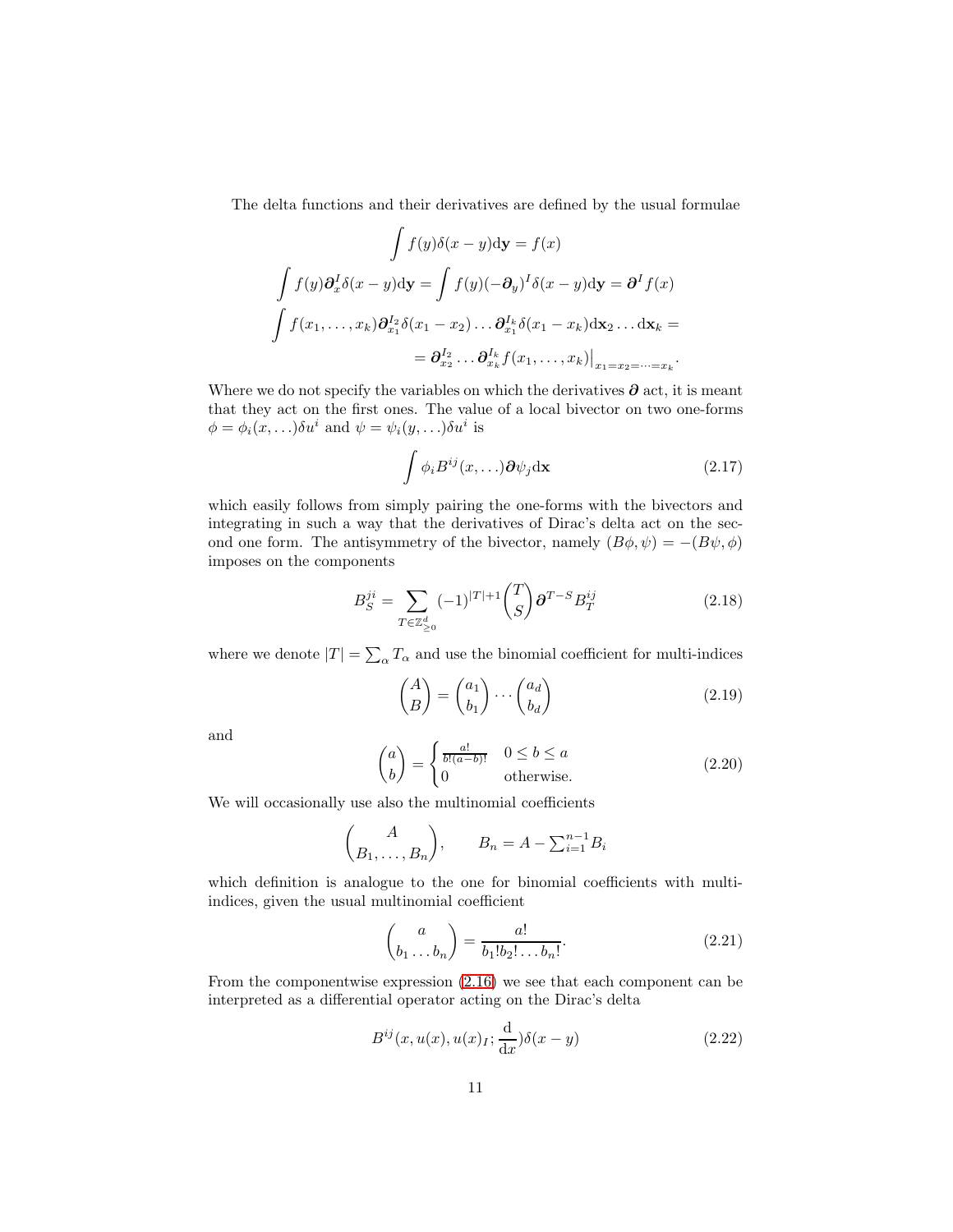with

$$
B^{ij}(x, u(x), u(x)_I; \frac{\mathrm{d}}{\mathrm{d}x}) = \sum B_S^{ij} \partial S^S.
$$

A local Poisson structure is a local bivector  $P \in \mathfrak{X}^{\wedge 2}(\mathcal{M})$  satisfying the Schouten relation  $[P, P] = 0$ .

Given a Poisson bivector it is possible to define a bilinear operation (that we will call a bracket) on the space of local densities  $f \in \mathcal{A}$ . It can be used to define a bracket on the space  $\hat{\mathcal{F}}$  of local functionals, which is usually called the Poisson bracket of functionals. This name is somehow confusing since the Poisson bracket of functionals is not the bracket on a Poisson algebra; indeed, it fails to be a derivation, because of the lack of a product in the space of functionals.

Given a Poisson structure  $P$ , we first define the bracket on  $\hat{\mathcal{A}}$  on the basis elements  $u^i$ ; we will often refer to them as the *generators* of  $\hat{\mathcal{A}}$ . We have

$$
\{u^{i}(x), u^{j}(y)\} = \sum_{S} P_{S}^{ij} (u(x), u_{I}(x)) \partial^{S} \delta(x - y).
$$
 (2.23)

This definition extends to two generic densities  $f, g \in \hat{\mathcal{A}}$  according to the formula

$$
\{f(x), g(y)\} = \sum_{L,M} \frac{\partial f}{\partial u_L^i(x)} \frac{\partial g}{\partial u_M^j(y)} \partial_x^L \partial_y^M \{u^i(x), u^j(y)\}.
$$
 (2.24)

<span id="page-12-3"></span>Such a bracket satisfies by definition the Leibniz rule, i.e.  $\{f, gh\} = \{f, g\}h$  +  $g{f,h}$  and it is obviously bilinear. An important remark is that such a bracket does not satisfy neither the usual skewsymmetry property nor the Jacobi identity, thus it is not a Lie bracket and, a fortiori, not even a Poisson bracket. The reason why the two important properties do not hold is quite natural: we defined a Poisson bivector to be skewsymmetric in the sense  $(2.18)$ , which means that the skewsymmetry makes sense only after the integration, i.e. on  $\hat{\mathcal{F}}$ . On  $\mathcal F$  Leibniz property does not hold, but we can give a genuine Lie bracket.

**Definition 2** (Poisson bracket). A Poisson bracket  $\{\,\}\$ in  $\hat{\mathcal{F}} = \hat{\mathcal{A}}/d\hat{\mathcal{A}}$  is a bilinear operation

<span id="page-12-2"></span><span id="page-12-1"></span><span id="page-12-0"></span>
$$
\{\cdot, \cdot\} \colon \hat{\mathcal{F}} \times \hat{\mathcal{F}} \to \hat{\mathcal{F}}
$$

$$
\left( \int f, \int g \right) \mapsto \left\{ \int f, \int g \right\}
$$

satisfying the following two fundamental properties:

- 1. Skewsymmetry:  $\{ \int f, \int g \} = -\{ \int g, \int f \}$
- 2. Jacobi identity:  $\{ \int f, \{ \int g, \int h \} \} \{ \int g, \{ \int f, \int h \} \} = \{ \{ \int f, \int g \} , \int h \}$

Applying the skewsymmetry property, Jacobi identity can also be written as the vanishing of the expression  $\{\{\int f, \int g\}, \int h\}$  + cycl. $(f, g, h) = 0$  which is the usual way to write it.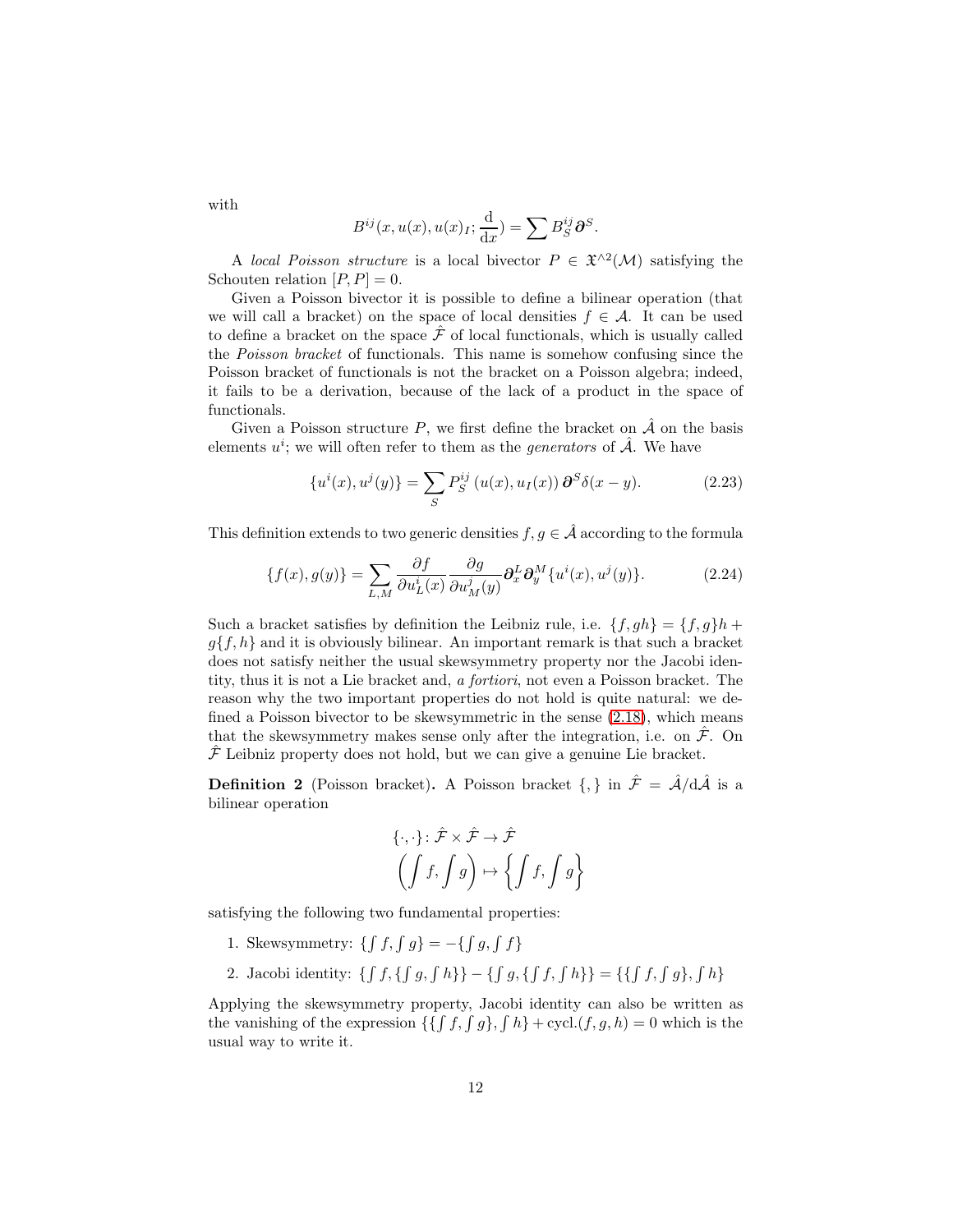Given a Poisson bivector P of form  $(2.16)$  satisfying  $[P, P] = 0$ , the Poisson bracket of two local functionals  $\int f(u(x), u_1(x))dx$  and  $\int g(u(y), u_1(y))dx$  is given by

$$
\left\{\int f, \int g\right\} = \int \int \left\{f(x), g(y)\right\} d\mathbf{x} d\mathbf{y}
$$
\n
$$
= \int \int \sum_{L,M} \frac{\partial f}{\partial u_L^i(x)} \frac{\partial g}{\partial u_M^j(y)} \partial_x^L \partial_y^M \{u^i(x), u^j(y)\} d\mathbf{x} d\mathbf{y}
$$
\n
$$
= \int \int \frac{\delta f}{\delta u^i(x)} \frac{\delta g}{\delta u^j(y)} \{u^i(x), u^j(y)\} d\mathbf{x} d\mathbf{y}
$$
\n
$$
= \sum_{S \in \mathbb{Z}_{\geq 0}^d} \int \frac{\delta f}{\delta u^i(x)} P_S^{ij}(u(x), u_I(x)) \partial^S \frac{\delta g}{\delta u^j(x)} d\mathbf{x}
$$
\n(2.25)

<span id="page-13-1"></span><span id="page-13-0"></span>where the second equality is given by  $(2.24)$ , the third one is obtained by integrating by parts and transferring the total derivatives  $\partial$  on the partial derivatives of f and g respectively and the fourth one by performing the integration with respect to y for the Dirac's delta.

We do not prove here that the Schouten condition for  $P$  is the crucial requirement for the bracket to be Lie, namely to satisfy Jacobi identity. Although it is possible to get this result with the Dirac's delta formalism – or even by regarding the Poisson bracket of densities as a distribution and evaluating it on test functions – we are going to shift our point of view and consider Barakat, De Sole and Kac's approach to Hamiltonian operators on a space of maps in terms of Poisson Vertex Algebras [\[4\]](#page-48-0).

#### <span id="page-13-2"></span>2.3 Poisson Vertex Algebras

Let  $\hat{\mathcal{A}}$  be a differential algebra with d commuting derivations. Usually, we consider the algebra of differential polynomials or an extension thereof.

**Definition 3** ( $\lambda$ -bracket). A  $\lambda$ -bracket (of rank d) on  $\hat{\mathcal{A}}$  is a R-linear map

$$
\{\cdot_{\mathbf{\lambda}}\cdot\} \colon \hat{\mathcal{A}} \times \hat{\mathcal{A}} \to \mathbb{R}[\lambda_1, \dots, \lambda_d] \otimes \hat{\mathcal{A}}
$$

$$
(f, g) \mapsto \{f_{\mathbf{\lambda}}g\}
$$

which is *sesquilinear*, namely

$$
\{\partial_{\alpha} f_{\lambda} g\} = -\lambda_{\alpha} \{f_{\lambda} g\} \tag{2.26a}
$$

$$
\{f_{\lambda}\partial_{\alpha}g\} = (\partial_{\alpha} + \lambda_{\alpha})\{f_{\lambda}g\}
$$
 (2.26b)

and obeys, respectively, the right and left Leibniz rule

$$
\{f_{\lambda}gh\} = \{f_{\lambda}g\}h + \{f_{\lambda}h\}g\tag{2.27a}
$$

<span id="page-13-3"></span>
$$
\{fg_{\mathbf{\lambda}}h\} = \{f_{\mathbf{\lambda}+\partial}h\}g + \{g_{\mathbf{\lambda}+\partial}h\}f\tag{2.27b}
$$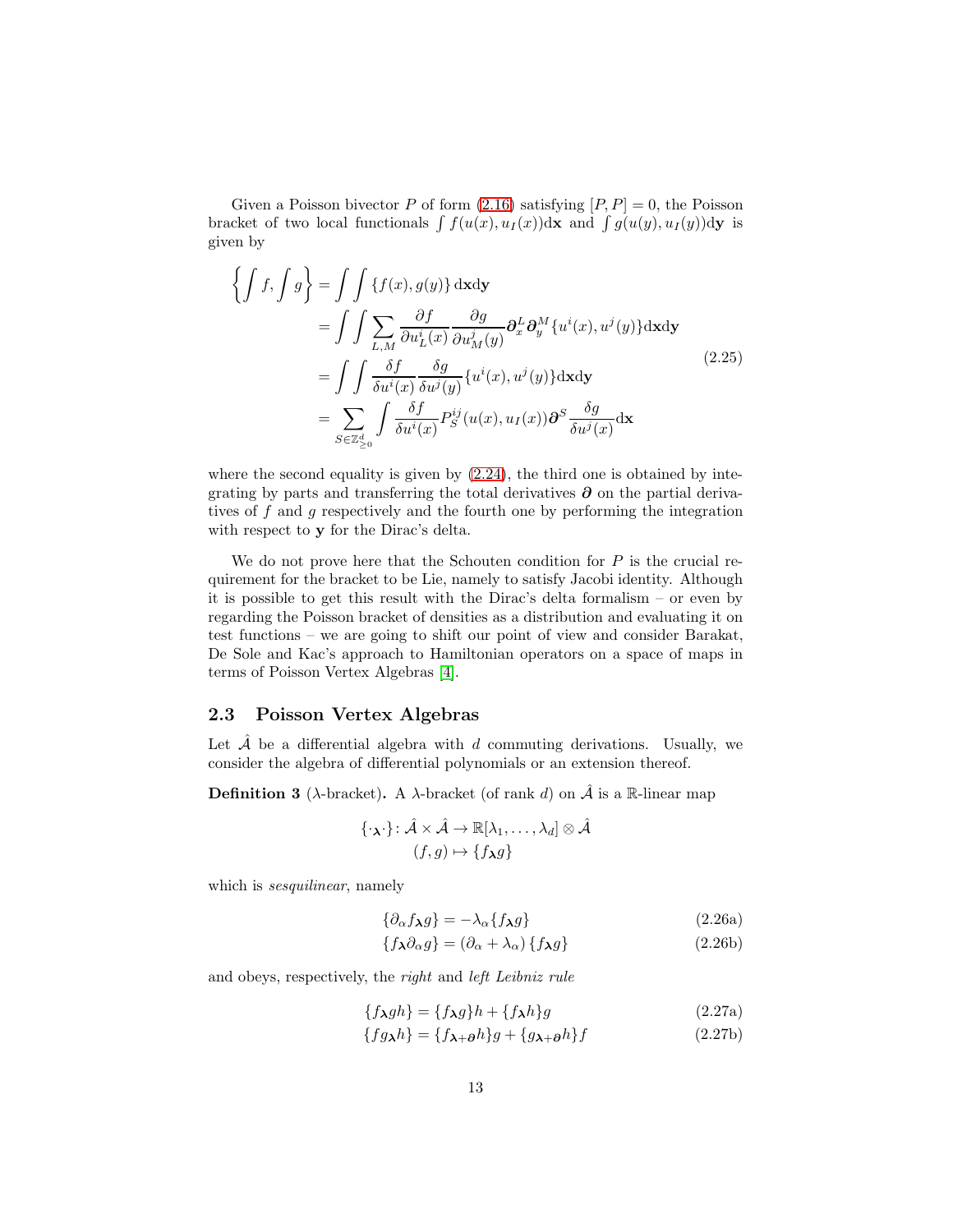By definition, the  $\lambda$ -bracket of two elements in  $\hat{\mathcal{A}}$  is a polynomial in  $\lambda_1, \ldots, \lambda_d$ (we will often refer to the collection of  $\lambda_{\alpha}$  as  $\lambda$ ) with coefficients in  $\hat{\mathcal{A}}$ . In general, we can write  $\{f_{\lambda}g\}=A(f,g)_{i_1,\ldots,i_d}\lambda_1^{i_1}\ldots\lambda_d^{i_d}$  which, using the usual multiindex notation, is equivalent to writing  $A(f,g)_{I}\lambda^{I}$ . When, as in [\(2.27b\)](#page-12-0), we write  $\{f_{\lambda+\partial}g\}$  it means that the  $\lambda$  product is  $A(f,g)_I(\lambda+\partial)^I$ , with the derivation acting on the right (if nothing is written on the right, it is equivalent to the derivatives acting on 1 and thus the only term not vanishing is  $\lambda^I$ ).

Definition 4 (Multidimensional Poisson Vertex Algebra). A (d-dimensional) *Poisson Vertex Algebra* is a differential algebra  $A$  endowed with a  $\lambda$ -bracket of rank d which is skewsymmetric

<span id="page-14-1"></span>
$$
\{g_{\lambda}f\} = -\text{arctan}(f_{-\lambda - \partial}g)
$$
\n<sup>(2.28)</sup>

and satisfy the PVA-Jacobi identity

$$
\{f_{\lambda}\{g_{\mu}h\}\}-\{g_{\mu}\{f_{\lambda}h\}\} = \{\{f_{\lambda}g\}_{\lambda+\mu}h\}.
$$
 (2.29)

The notation used in [\(2.28\)](#page-13-0) means that the differential operators ( $-\lambda$  – ∂) must be regarded as acting on the coefficient of the bracket, too; namely  $\rightarrow$ { $f_{-\lambda-\partial}g$ } =  $(-\lambda - \partial)^{I}A(f,g)_{I}$ .

**Theorem 1** (Master formula). Let  $\hat{A}$  be the algebra of differential polynomials (or an extension thereof) as defined in Section [2.1.](#page-6-0) Given two elements  $(f, g) \in$  $\hat{\mathcal{A}}$ , their  $\lambda$ -bracket can be expressed in terms of the  $\lambda$ -bracket between the socalled generators of  $\hat{A}$ ,  $\{u^{i}\}_{i=1,...,n}$ . We have

<span id="page-14-2"></span>
$$
\{f_{\lambda}g\} = \sum_{\substack{i,j=1...,n\\M,N \in \mathbb{Z}_{\geq 0}^d}} \frac{\partial g}{\partial u_N^j} (\lambda + \partial)^N \{u_{\lambda+\partial}^i u^j\} (-\lambda - \partial)^M \frac{\partial f}{\partial u_M^i}.
$$
 (2.30)

<span id="page-14-0"></span>In particular, the skewsymmetry and the PVA-Jacobi property hold if and only if the same properties for the generators hold.

We give here only a sketch of the proof of the theorem. The complete – rather cumbersome – proof extends to the d-dimensional case the Theorem 1.15 of [\[4\]](#page-48-0) and follows the same ideas, without major technical issues. Our aim is to prove that the master formula provides the unique bilinear opeation satisfying the properties of a PVA for any two elements of  $\hat{A}$ . From sesquilinearity of the bracket between two generators we have that  $\{u_M^i \lambda u_N^j\}$  =  $(\lambda + \partial)^N (-\lambda)^M \{u^i_{\lambda} u^j\}$ . Moreover, from the right Leibniz property [\(2.27a\)](#page-12-1) follows that  $\{f_{\lambda}\}\$ is a derivation of  $\hat{\mathcal{A}}$ , thus it acts on g only by its derivatives  $\frac{\partial g}{\partial u_N^j}$ . We get

$$
\{f_{\lambda}g\} = \sum \{f_{\lambda}u_N^j\}\frac{\partial g}{\partial u_N^j}.\tag{2.31}
$$

Applying the sesquilinearity [\(2.26b\)](#page-12-2) we thus obtain

$$
\{f_{\lambda}g\} = \sum \frac{\partial g}{\partial u_N^j} (\lambda + \partial)^N \{f_{\lambda}u^j\}
$$
 (2.32)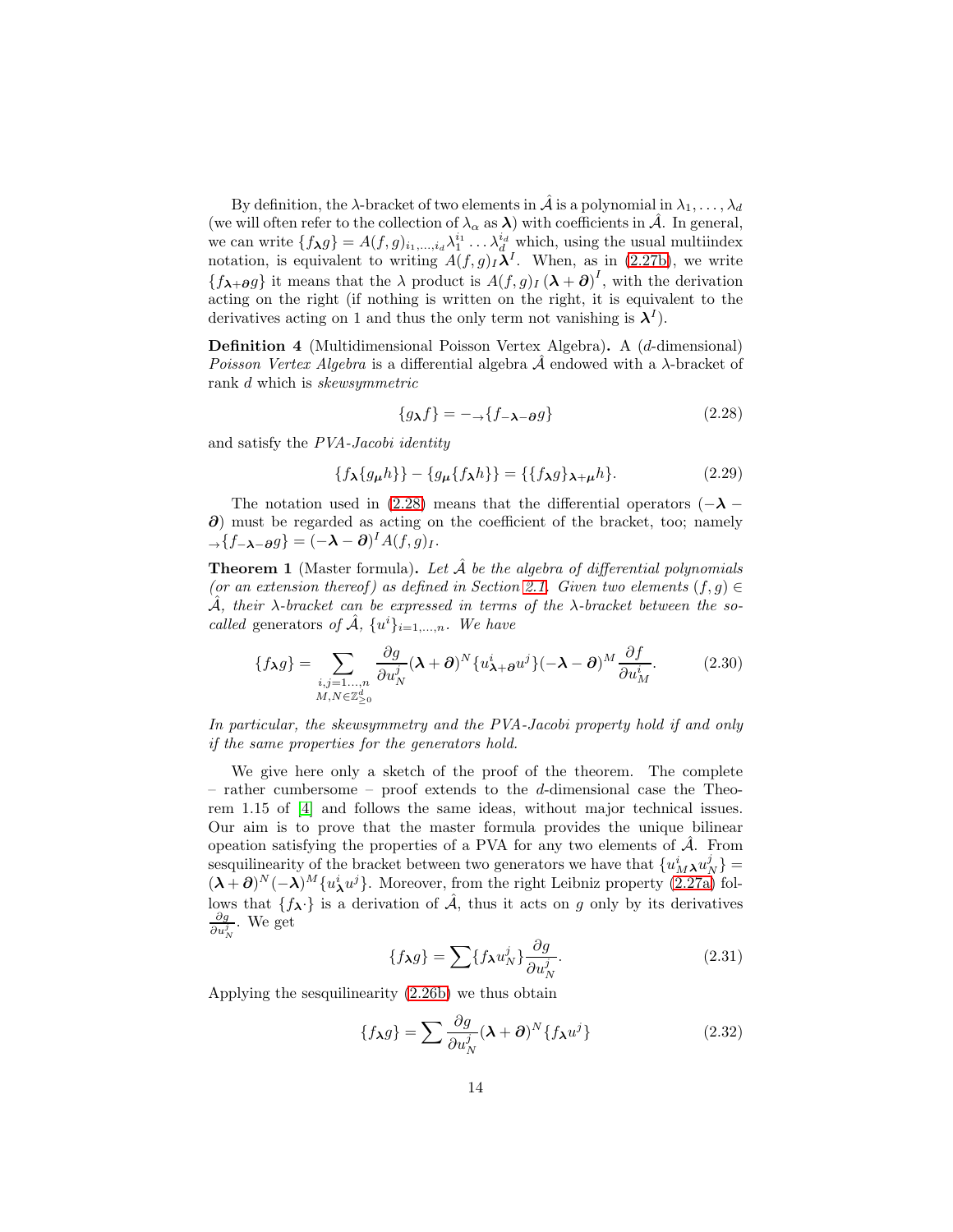where the partial derivatives pf  $g$  have been put on the left to denote that the total derivatives in the parenthesis act only on the  $\lambda$ -bracket itself, according to the right Leibniz rule [\(2.27a\)](#page-12-1).

The way in which the derivatives of the first function  $f$  enter into the master formula, conversely, is dictated by the left Leibniz rule and the sesquilinearity for the first entry of the bracket. We have

<span id="page-15-0"></span>
$$
\{f_{\lambda}g\} = \sum \{u_{\lambda+\partial}^i g\} (-\lambda - \partial)^M \frac{\partial f}{\partial u_M^i}.
$$
 (2.33)

Note that in [\(2.33\)](#page-14-1) the total derivatives act also on the partial derivatives of f, as imposed by the left Leibniz rule  $(2.27b)$ . One can then prove that the skewsymmetry and the PVA-Jacobi identity for the brackets between the generators are the only conditions needed for the corresponding properties between generic elements of  $\hat{\mathcal{A}}$ .

In Section [2.2](#page-9-3) we have noticed that there is a remarkable difference between the bracket defined by the same Poisson bivector in the space of local densities and the one among local functionals. In short, while the former is not a Lie bracket but it is a derivation, the latter – despite being an actual Lie bracket – fails at being the bracket of a Poisson algebra. The main discovery which establishes a relation between the theory of Hamiltonian PDEs and Poisson Vertex Algebras has originally been proved in [\[4\]](#page-48-0) for a PVA of rank 1, namely that the Poisson bracket (strictly speaking, the bracket defined by a Poisson bivector) among local densities is related to a  $\lambda$ -bracket by the relation

$$
\{f,g\} = \{f_{\lambda}g\}\big|_{\lambda=0} \qquad f,g \in \hat{\mathcal{A}}.\tag{2.34}
$$

Its extension to the more general case we are dealing with is straightforward. This fact is summarized by the following

**Theorem 2.** Let  $\hat{A}$  be an algebra of differential polynomials with a  $\lambda$ -bracket and consider the bracket on  $\hat{\mathcal{A}}$  defined in [\(2.34\)](#page-14-2). Then

- (a) The bracket [\(2.34\)](#page-14-2) induces a well-defined bracket on the quotient space  $\hat{\mathcal{F}}$ ;
- (b) If the  $\lambda$ -bracket satisfies the axioms of a PVA, then the induced bracket on  $\overline{\mathcal{F}}$  is a Lie bracket.

<span id="page-15-1"></span>Proof. Part (a). From the property of sesquilinearity we have that, for any  $\alpha = 1, \ldots, d$ ,

$$
\{f + \partial^{E_{\alpha}}h, g\} = (\{f_{\lambda}g\} - \lambda^{E_{\alpha}}\{h_{\lambda}g\})\big|_{\lambda=0} = \{f, g\}
$$
\n
$$
\{f, g + \partial^{E_{\alpha}}h\} = (\{f_{\lambda}g\} + (\lambda + \partial)^{E_{\alpha}}\{f_{\lambda}h\})\big|_{\lambda=0}
$$
\n(2.35)

$$
= \{f, g\} + \partial^{E_{\alpha}} \{f, h\} \sim \{f, g\}.
$$
 (2.36)

Part (b). The Jacobi property for the bracket follows immediately by setting  $\lambda = \mu = 0$  in PVA-Jacobi, while the skewsymmetry is a consequence of the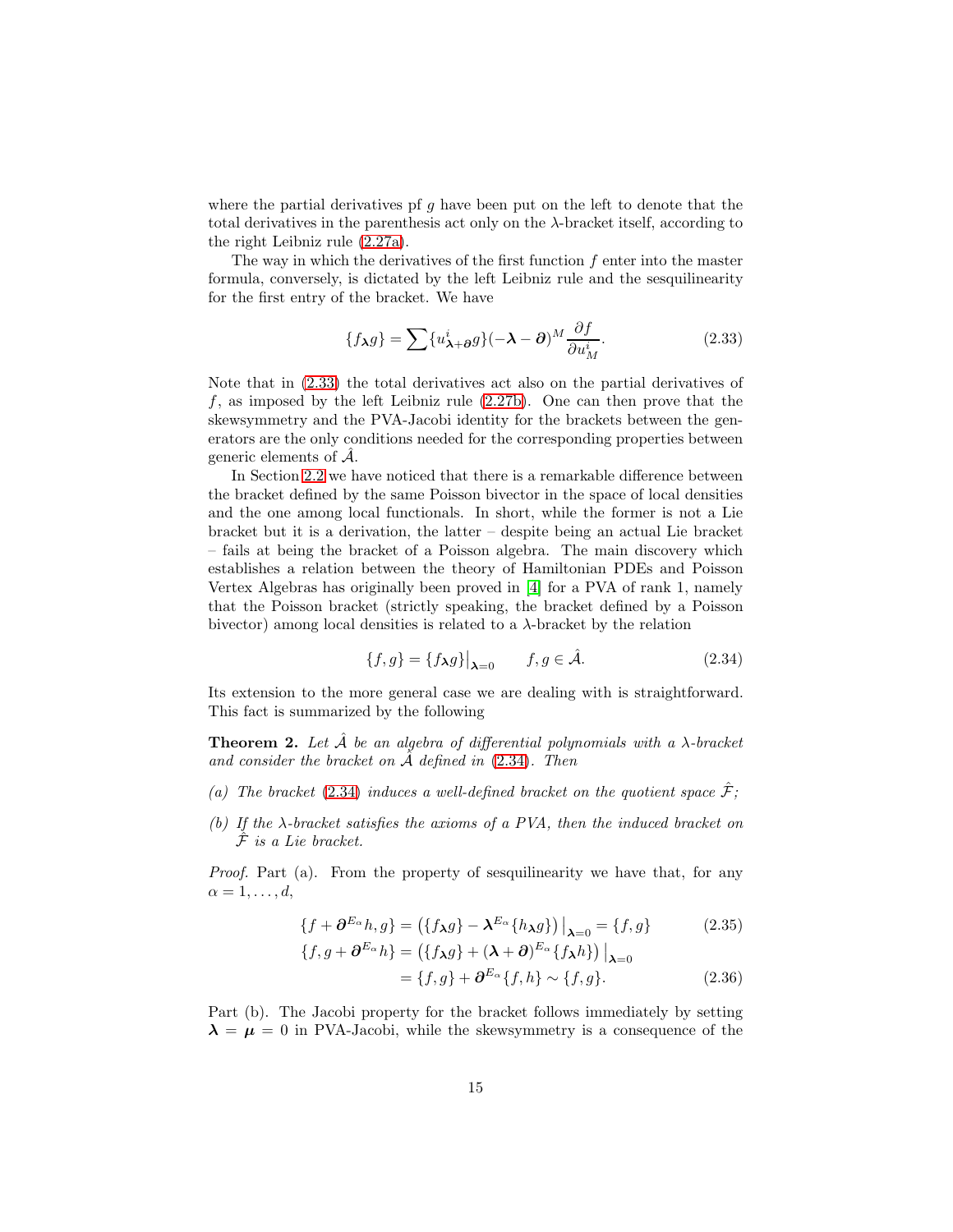skewsymmetry for the  $\lambda$ -bracket. First, we introduce a notation widely used in [\[4\]](#page-48-0), namely

$$
\left(e^{\partial \frac{\mathrm{d}}{\mathrm{d}\lambda}}u\right)f(\lambda) = f(\lambda + \partial)u.
$$
\n(2.37)

In words, we use the convention that the ∂ in the exponent acts only on what is inside the parentheses. This notation is justified by the Taylor expansion of the exponential, which turns out to be equivalent to the RHS; the most important part is to always keep track of the terms on which the derivations are acting on.

We have

$$
\{g, f\} = \{g_{\lambda}f\}\big|_{\lambda=0}
$$
  
=  $-\rightarrow \{f-\lambda-\partial g\}\big|_{\lambda=0}$  (skewsymmetry)  
=  $-(e^{\partial \frac{d}{d\lambda}}\{f-\lambda g\})\big|_{\lambda=0}$  using (2.37)  
=  $-(1+\partial \frac{d}{d\lambda}+\cdots)\{f-\lambda g\}\big|_{\lambda=0}$   
 $\sim -\{f, g\}.$  (2.38)

 $\Box$ 

Conversely, given a Poisson bracket among local densities, the corresponding λ-bracket is its formal Fourier transform. The aim of this paragraph is to show that the Fourier transform of the bracket of local densities is indeed a  $\lambda$ -bracket, which satisfies the PVA axioms if and only if the bracket is defined by a local Poisson bivector. This result is very important because working with the  $\lambda$ brackets we do not deal with differential operators on a quotient space, but with simple differential polynomials.

**Definition 5** (Formal Fourier transform). Given a  $\hat{\mathcal{A}}$  valued formal distribution  $D(\mathbf{x}, \mathbf{y})$  (with  $\mathbf{x}, \mathbf{y} \in M$ , dim  $M = d$ ), its formal Fourier transform is the linear map

<span id="page-16-0"></span>
$$
D(\mathbf{x}, \mathbf{y}) \mapsto \int d\mathbf{x} e^{\mathbf{\lambda} \cdot (\mathbf{x} - \mathbf{y})} D(\mathbf{x}, \mathbf{y}) =: \mathbf{F} D(\mathbf{y}, \mathbf{\lambda})
$$

with values in  $\hat{\mathcal{A}}[\lambda_1,\ldots,\lambda_d]$ . It is equivalent to the one introduced, in a different context, by Kac and De Sole in [\[6\]](#page-48-9). The symbol of the integral  $\int dx$  must be regarded as the quotient operator with respect to  $\sum_{\alpha} \partial_{x^{\alpha}}$ .

Lemma 2. Let us consider a differential operator acting on a Dirac's delta

$$
P(u(\mathbf{x}), \partial_x)\delta(\mathbf{x} - \mathbf{y}) = \sum_{S} P(u(\mathbf{x}))_S \partial_x^S \delta(\mathbf{x} - \mathbf{y}).
$$

Its formal Fourier transform is the symbol of the operator itself, namely

$$
\sum_{S} P(u(\mathbf{x}))_S \mathbf{\lambda}^S. \tag{2.39}
$$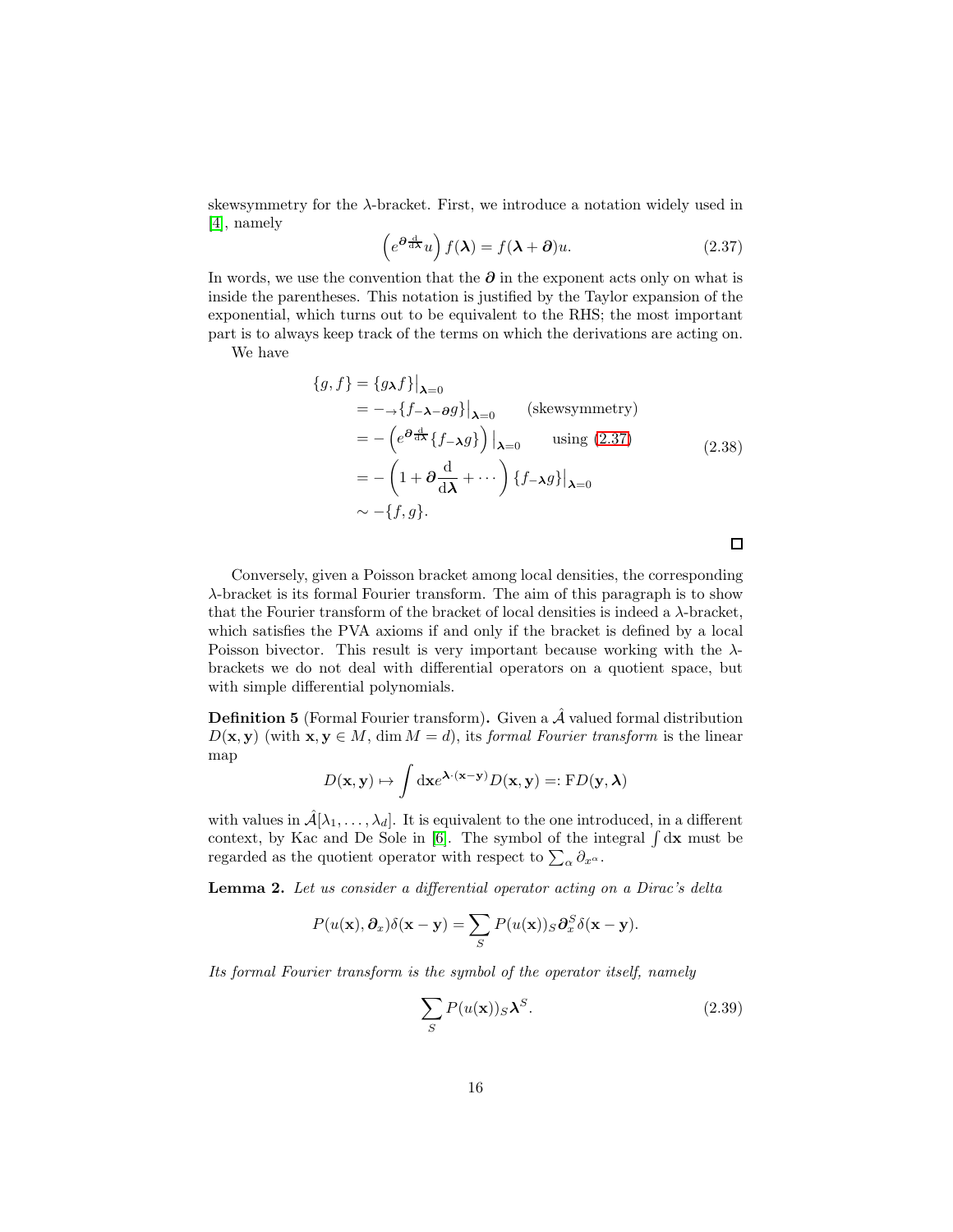Proof. Expanding the multiindex notation and keeping the sum implicit we have

$$
FP(u(\mathbf{y}), \boldsymbol{\lambda}) = \int e^{\boldsymbol{\lambda} \cdot (\mathbf{x} - \mathbf{y})} P_{s_1...s_d}(u(\mathbf{y})) \partial_{y^1}^{s_1} ... \partial_{y^d}^{s_d} \delta(\mathbf{x} - \mathbf{y}) d\mathbf{x}
$$
  
= 
$$
\int e^{\boldsymbol{\lambda} \cdot (\mathbf{x} - \mathbf{y})} P_{s_1...s_d}(u(\mathbf{y})) (-\partial_{x^1}^{s_1}) ... (-\partial_{x^d}^{s_d}) \delta(\mathbf{x} - \mathbf{y}) d\mathbf{x}
$$

integrating by parts

$$
= \int \partial_{x^1}^{s_1} \dots \partial_{x^d}^{s_d} e^{\lambda \cdot (\mathbf{x} - \mathbf{y})} P_{s_1 \dots s_d}(u(\mathbf{y})) \delta(\mathbf{x} - \mathbf{y}) \mathrm{d}\mathbf{x}
$$

$$
= \lambda_1^{s_1} \dots \lambda_d^{s_d} P_{s_1 \dots s_d}(u(\mathbf{y}))
$$

<span id="page-17-0"></span>which, using the usual multiindex notation, is

.

$$
= P_S(u(\mathbf{y}))\boldsymbol{\lambda}^S
$$

 $\Box$ 

In order to prove our claim that the Fourier transform of a Poisson bracket of densities is a  $\lambda$ -bracket, we proceed as follows: first, we will prove that the skewsymmetry and the Jacobi property of the bracket among the generators, i.e. the coordinate functions, imply the skewsymmetyry [\(2.28\)](#page-13-0) and the PVA-Jacobi identity  $(2.29)$  for  $\lambda$ -bracket. Then we will compute the Fourier transform of the Poisson bracket between two generic densities and we will prove that it is expressed in terms of the Fourier transform of the bracket of generators by the master formula. Hence, the Fourier transform of the Poisson bracket is a  $\lambda$ -bracket.

The Poisson bracket of two coordinate functions  $u^i(\mathbf{x})$  and  $u^j(\mathbf{y})$  is given by

$$
\{u^{i}(\mathbf{x}),u^{j}(\mathbf{y})\}=P^{ji}(u(\mathbf{y}))_{S}\partial_{y}^{S}\delta(\mathbf{x}-\mathbf{y})
$$

where  $P_S^{ji} \partial^S$  are the components of the Poisson bivector defining the bracket. From the lemma [2,](#page-15-1) its Fourier transform is

$$
\{u^i_{\lambda}u^j\}(\mathbf{y}) = P^{ji}(u(\mathbf{y}))_S \lambda^S. \tag{2.40}
$$

**Lemma 3.** The Lie bracket  $(2.40)$  is skewsymmetric in the sense of  $(2.28)$ .

Proof. From the form of the Poisson brackets of generators we have that

$$
\{u^{i}(\mathbf{x}), u^{j}(\mathbf{y})\} = P_{S}^{ji}(u(\mathbf{y}))\partial_{y}^{S}\delta(\mathbf{x} - \mathbf{y})
$$
  

$$
\{u^{j}(\mathbf{y}), u^{i}(\mathbf{x})\} = P_{S}^{ij}(u(\mathbf{x}))\partial_{x}^{S}\delta(\mathbf{y} - \mathbf{x}).
$$

We recall the skewsymmetry relation of the Poisson bivector [\(2.18\)](#page-10-0), which gives

$$
P_S^{ji}(\mathbf{y}) = -\sum_T (-1)^{|T|} \binom{T}{S} \partial^{T-S} P_S^{ij}(\mathbf{x}) \tag{2.41}
$$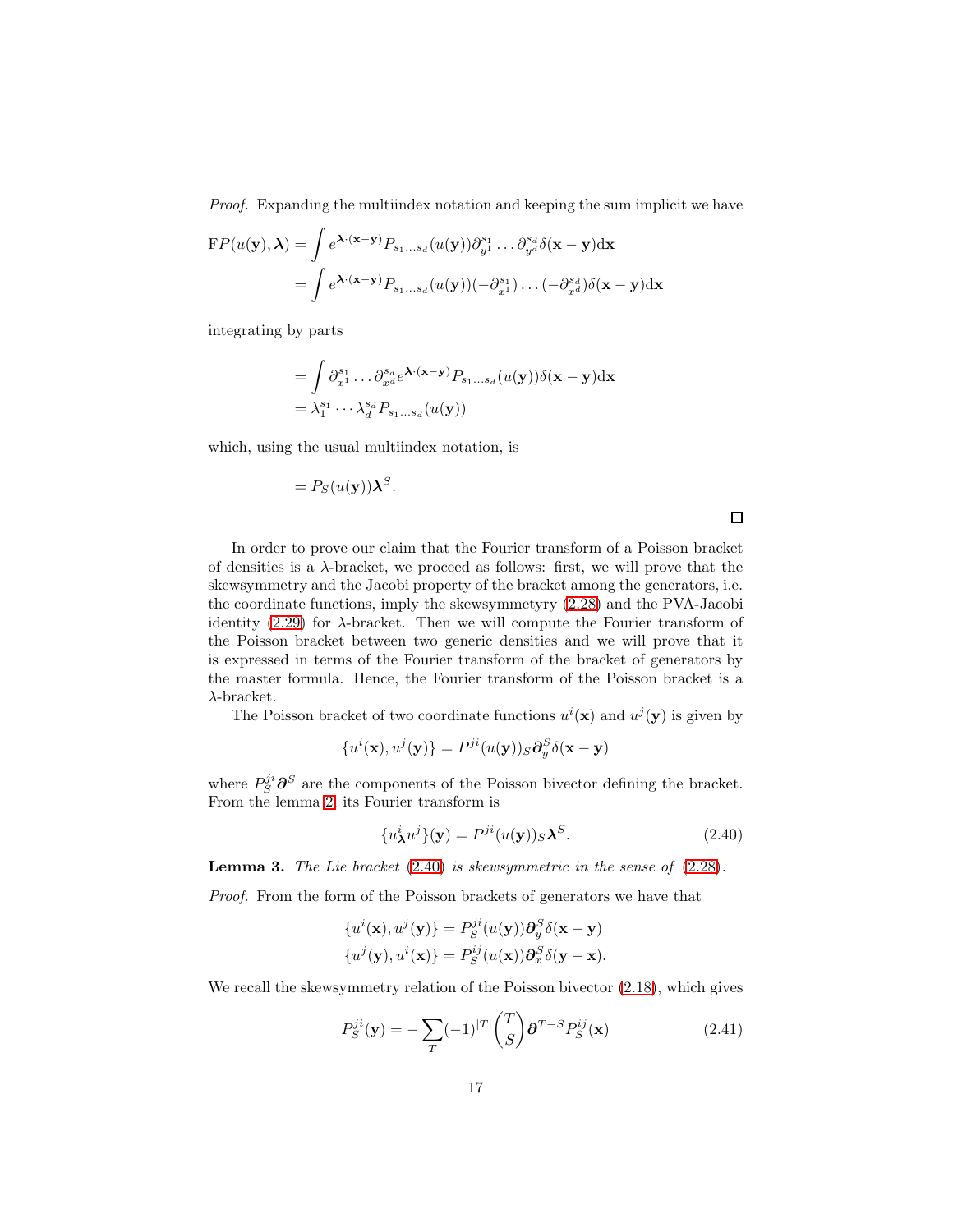and apply it within the Fourier transform. We get

$$
\{u^i_{\lambda}u^j\} = \int e^{\lambda \cdot (\mathbf{x} - \mathbf{y})} P_S^{ji}(u(\mathbf{y})) \partial_y^S \delta(\mathbf{x} - \mathbf{y}) d\mathbf{x}
$$
  
\n
$$
= -\int e^{\lambda \cdot (\mathbf{x} - \mathbf{y})} (-1)^{|T|} {T \choose S} \partial^{T-S} (P_S^{ij}(u(\mathbf{x})))(-\partial_x^S) \delta(\mathbf{x} - \mathbf{y}) d\mathbf{x}
$$
  
\n
$$
= -\int (-1)^{|T|} {T \choose S} \partial_x^S \left[e^{\lambda \cdot (\mathbf{x} - \mathbf{y})} \partial_x^{T-S} P_T^{ij}(u(\mathbf{x}))\right] \delta(\mathbf{x} - \mathbf{y}) d\mathbf{x}
$$
  
\n
$$
= -\int (-1)^{|T|} {T \choose S} {S \choose L} \lambda^L \partial^{S-L+T-S} P_T^{ij}(u(\mathbf{x})) \delta(\mathbf{x} - \mathbf{y}) d\mathbf{x}
$$
  
\n
$$
= -(-\lambda - \partial)^T P_T^{ij}(u(\mathbf{y}))
$$
  
\n
$$
= -\frac{1}{2} \{u^j_{-\lambda} - \partial u^i\}.
$$

Lemma 4. The Lie bracket [\(2.40\)](#page-16-0) satisfies the PVA-Jacobi identity, namely

 $\Box$ 

$$
{u^i_{\lambda}\{u^j_{\mu}u^k\}} - {u^j_{\mu}\{u^i_{\lambda}u^k\}} = {\{u^i_{\lambda}u^j\}_{\mu+\lambda}u^k\}.
$$

The proof of the lemma is a lenghty computation of the double formal Fourier transform with respect to  $e^{\lambda \cdot (x-y)} e^{\mu \cdot (y-z)}$  for the three terms of the Jacobi identity, where the dependency of the coordinate functions  $u^i(\mathbf{x})$ ,  $u^j(\mathbf{y})$  and  $u^k(\mathbf{z})$ on different independent variables plays a crucial role. The detailed account of the computations is left to Appendix [A.](#page-39-0)

To conclude this discussion, we want to show that taking the Fourier transform of the Poisson bracket between two densities gives a formula which coincides with the master formula for a  $\lambda$ -bracket. The computation is rather lengthy but in a sense straightforward. We want to compute

$$
\int e^{\lambda \cdot (\mathbf{x} - \mathbf{y})} \{f(\mathbf{x}), g(\mathbf{y})\} d\mathbf{x}.
$$

<span id="page-18-0"></span>For convenience, we drop the boldface typesetting to denote that the variables  $x, y, z$  are coordinates in R. We expand the Poisson bracket and get

$$
\int e^{\mathbf{\lambda}\cdot(x-y)} \frac{\partial f(x)}{\partial u_M^i} \frac{\partial g(y)}{\partial u_N^j} \partial_x^M \partial_y^N \left( P_S^{ji}(y) \partial_y^S \delta(x-y) \right) dx.
$$

The derivatives respect to x do not act on the coefficients  $P_S^{ji}$  because they depend on functions of y by definition. Inside the bracket, moreover, we can trade the derivatives respect to y with the ones respect to  $x$  exploiting the properties of Dirac's delta, thus obtaining

$$
(-1)^{|M|}\int e^{\mathbf{\lambda}\cdot(x-y)}\frac{\partial f(x)}{\partial u_M^i}\frac{\partial g(y)}{\partial u_N^j}\mathbf{\partial}_y^N\left(P_S^{ji}(y)(-\mathbf{\partial}_x)^{M+S}\delta(x-y)\right)\mathrm{d}x.
$$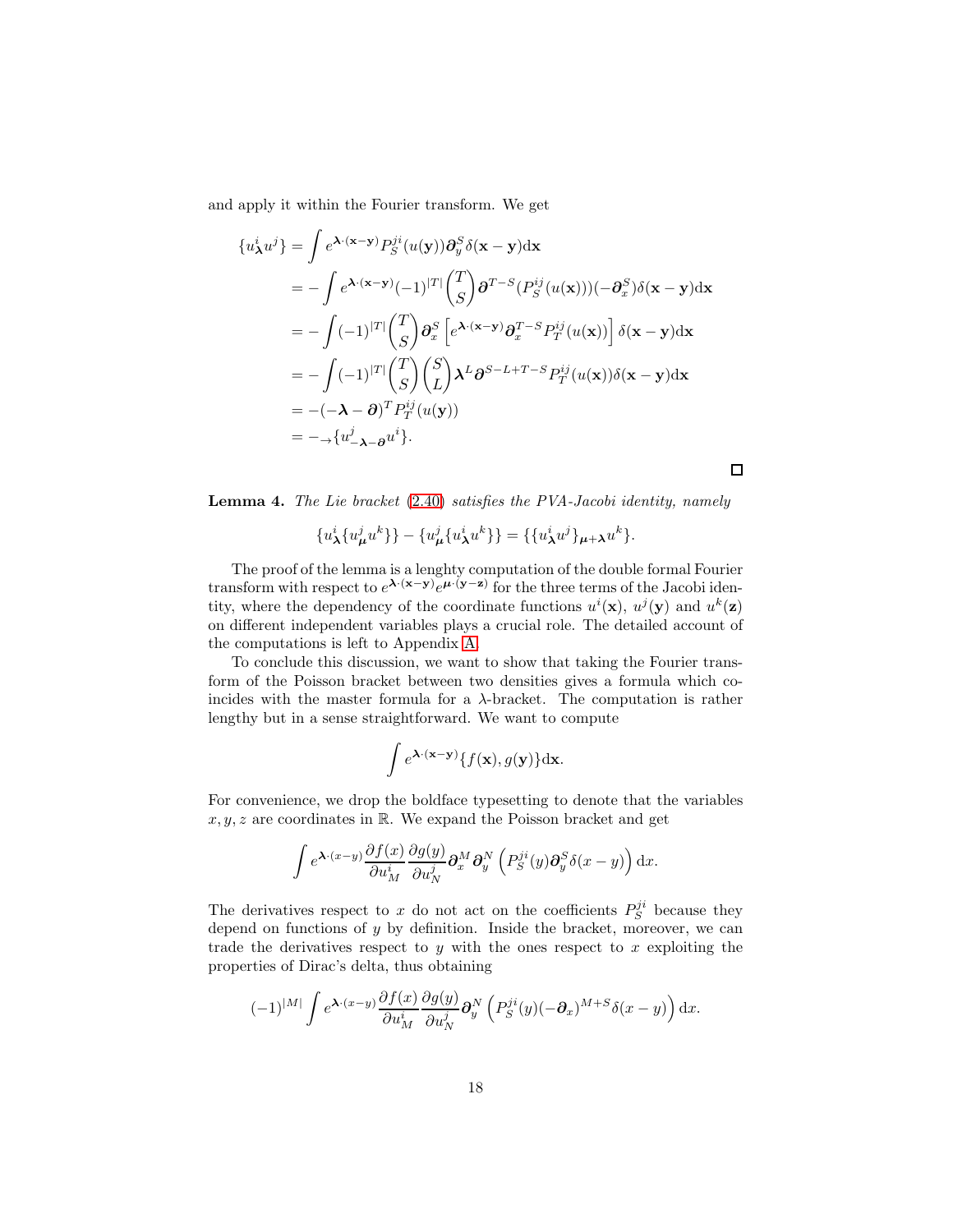Then we perform the derivatives  $\partial_y^N$  and use the same trick

$$
(-1)^{|M|} \binom{N}{T} \int e^{\mathbf{\lambda} \cdot (x-y)} \frac{\partial f(x)}{\partial u_M^i} \frac{\partial g(y)}{\partial u_N^j} \partial_y^T (P_S^{ji}(y) (-\partial_x)^{N-T+M+S} \delta(x-y) \mathrm{d}x.
$$

We integrate by parts and let the  $\partial_x$  act properly. Then, we can finally integrate the Dirac's delta and get

$$
(-1)^{|M|}\frac{\partial g}{\partial u_N^j} \binom{N}{T}\binom{N-T+M+S}{R} \pmb{\lambda}^{N-T+M+S-R}\pmb{\partial}^T(P_S^{ji})\pmb{\partial}^R\frac{\partial f}{\partial u_M^i}.
$$

By applying the Newton's binomial,

$$
\begin{split} (-1)^{|M|} \frac{\partial g}{\partial u_N^j} \binom{N}{T} \pmb{\lambda}^{N-T} \pmb{\partial}^T (P_S^{ji}) (\pmb{\lambda} + \pmb{\partial})^{M+S} \frac{\partial f}{\partial u_M^i} \\ &\quad = (-1)^{|M|} \frac{\partial g}{\partial u_N^j} (\pmb{\lambda} + \pmb{\partial})^N (P_S^{ji} (\pmb{\lambda} + \pmb{\partial})^{M+S} \frac{\partial f}{\partial u_M^i}) \\ &\quad = \frac{\partial g}{\partial u_N^j} (\pmb{\lambda} + \pmb{\partial})^N (P_S^{ji} (\pmb{\lambda} + \pmb{\partial})^S (-\pmb{\lambda} - \pmb{\partial})^M \frac{\partial f}{\partial u_M^i}). \end{split}
$$

Recalling the form of the  $\lambda$ -bracket between the generators, the last expression is

$$
\frac{\partial g}{\partial u_N^j}(\boldsymbol{\lambda}+\boldsymbol{\partial})^N \{u_{\boldsymbol{\lambda}+\boldsymbol{\partial}}^j u^j\}(-\boldsymbol{\lambda}-\boldsymbol{\partial})^M \frac{\partial f}{\partial u_M^i},
$$

namely the master formula.

We have thus proved the following theorem

**Theorem 3.** Given a local Poisson bivector P on the space of maps  $\text{Map}(\Sigma, M) \cong$  $\mathcal{A},$  the Fourier transform of the bracket induced by the bivector is the  $\lambda$ -bracket of a Poisson Vertex Algebra on  $\hat{A}$ .

$$
\{f_{\lambda}g\}(\mathbf{y}) := \int_{\Sigma} e^{\lambda \cdot (\mathbf{x} - \mathbf{y})} \{f(\mathbf{x}), g(\mathbf{y})\} d\mathbf{x}.
$$
 (2.42)

### 2.4 Cohomology of Poisson Vertex Algebras

In Section [2.3](#page-12-3) we have proved the correspondence between local Poisson bivec-tors and PVAs. It is well known [\[21\]](#page-49-0) that from the Schouten relation  $[P, P] = 0$  it follows that one can define a linear differential  $d_P = [P, \cdot]$  which is a coboundary operator,  $d_P^2 = 0$ .

From the properties of the Schouten bracket it follows that  $dp: \Lambda^k(M) \to$  $\Lambda^{k+1}(M)$ , both for the finite and the infinite dimensional setting (for the latter, see for instance [\[14\]](#page-48-4)). One can define the cochain complex

$$
0 \to \Lambda^0(M) \xrightarrow{\mathrm{d}_P} \Lambda^1(M) \xrightarrow{\mathrm{d}_P} \Lambda^2(M) \xrightarrow{\mathrm{d}_P} \cdots
$$

and its cohomology, which is called the Poisson–Lichnerowicz cohomology of M.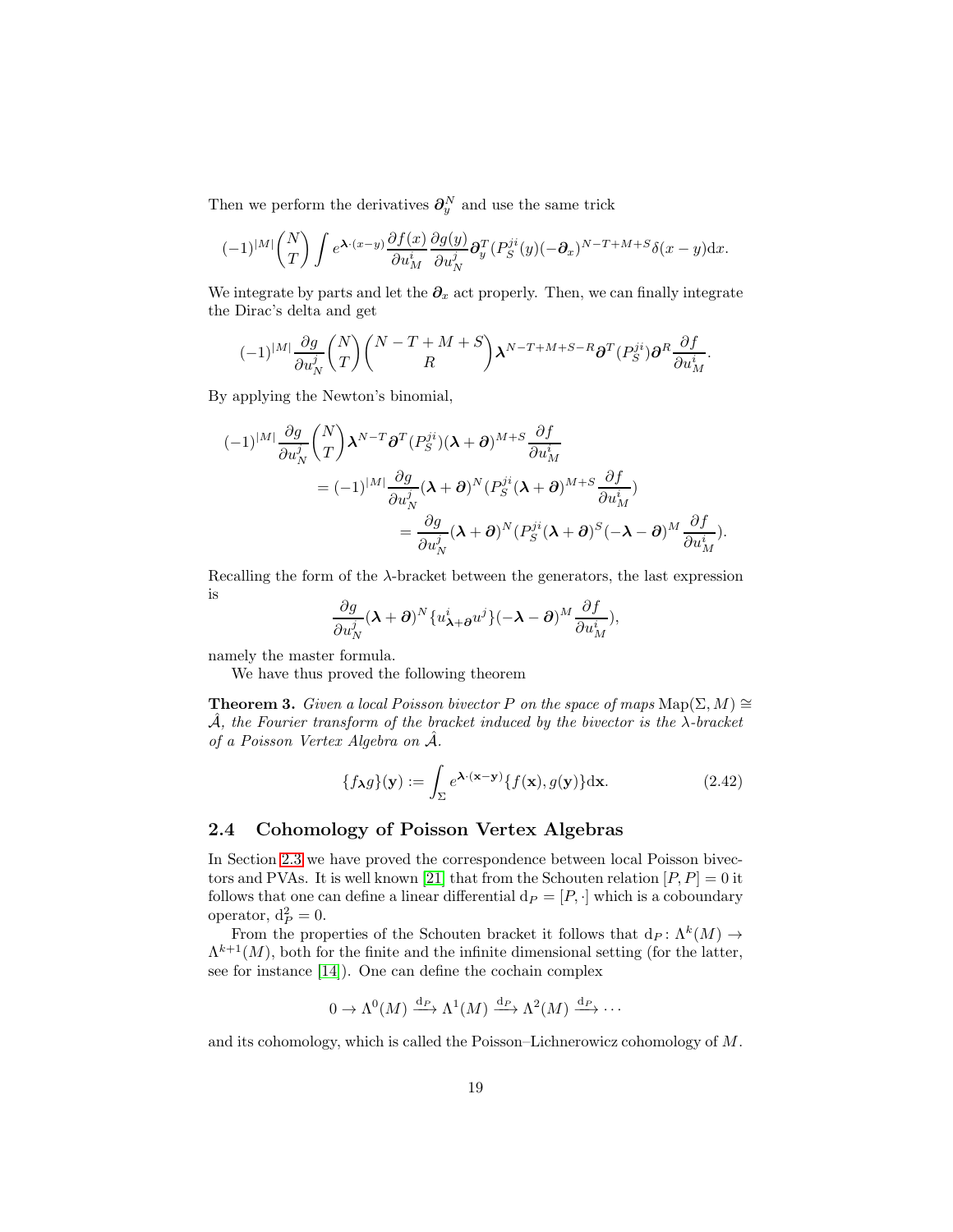It is quite natural to repeat the construction in the context of Poisson Vertex Algebras. All the details are exposed by De Sole and Kac for one-dimensional PVAs [\[8\]](#page-48-10), but the definitions we are interested in are basically the same.

Definition 6 (Variational complex of a PVA). Given an algebra of differential polynomials  $\hat{\mathcal{A}}$ , let us consider the free commutative superalgebra  $\tilde{\Omega}^{\bullet}(\hat{\mathcal{A}})$  over  $\hat{\mathcal{A}}$  with odd generators  $\delta u_M^i$ ,  $i = 1, \ldots, n$ ,  $M \in \mathbb{Z}_{\geq 0}^d$ . We define a grading on  $\tilde{\Omega}^{\bullet}(\hat{\mathcal{A}})$ , imposing deg  $f = 0$  for  $f \in \hat{\mathcal{A}}$  and deg  $\delta u_M^i = 1$ , so that we can decompose  $\widetilde{\Omega}^{\bullet} = \bigoplus_{k \in Z_{\geq 0}} \widetilde{\Omega}^k$ . An odd derivation  $\delta \colon \widetilde{\Omega}^k \to \widetilde{\Omega}^{k+1}$  is defined by

$$
\delta f := \sum_{i,M} \frac{\partial f}{\partial u_M^i} \delta u_M^i
$$
\n
$$
\delta(\delta u_M^i) = 0
$$
\n
$$
f \in \hat{\mathcal{A}}
$$

Since  $\delta^2 = 0$ , we get a complex  $(\Omega, \delta)$  which is called the *basic variational* complex. The total derivatives  $\partial_{\alpha}$  defined in [\(2.3\)](#page-7-3) can be extended to  $\Omega$  by  $\partial_{\alpha}\delta u_M^i = \delta u_{M+E_{\alpha}}^i$ . One can easily prove that  $[\partial_{\alpha}, \delta] = 0$  for any  $\alpha = 1, \ldots, d$ . In such a way, we can define the reduced complex  $(\Omega, \delta)$ , that is called the variational complex.

$$
\Omega = \oplus_{k \ge 0} \Omega^k, \qquad \Omega^k = \widetilde{\Omega}^k / \sum_{\alpha} \partial_{\alpha} \widetilde{\Omega}^k \tag{2.43}
$$

<span id="page-20-0"></span>and  $\delta$  is the induced differential between the quotient spaces.

The space  $\Omega^0(\hat{\mathcal{A}})$  is immediately identified with  $\hat{\mathcal{F}}$  the space of local functionals. The derivative  $\delta$  is the operator of the variational derivative, since we can use  $\delta u_M^i = \partial^M \delta u^i$  and the quotient map to get exactly [\(2.8\)](#page-8-0).  $\Omega^1(\hat{A})$  is the space of evolutionary vector fields and the space  $\Omega^2(\hat{\mathcal{A}})$  is isomorphic to the space of local bivectors (see the proof in [\[4\]](#page-48-0), which holds for all  $\Omega^k$  and local k-vectors).

Let us consider an element  $X \in \Omega^{k-1}(\hat{\mathcal{A}})$ . According to the aforementioned result, we regard  $\Omega^k$  as the space of local k-vector fields. Given a local bivector whose symbol is  $\sum P_S \mathbf{\lambda}^S$ , we extend to the multidimensional PVA the definition of [\[8\]](#page-48-10) for the PVA differential and we get

<span id="page-20-1"></span>
$$
(d_P X)(F^0, \dots, F^k) = \sum_{i=0}^k (-1)^{k+i} \int F^i \cdot P_S \partial^S \frac{\delta}{\delta u} X(F^0, \dots, F^k) + \sum_{0 \le i < j \le k} (-1)^{k+i+j} X \left( \frac{\delta}{\delta u} \int \left( F^i \cdot P_S \partial^S F^j \right), F^0, \dots, F^k \right)
$$

The differential  $d_P \colon \Omega^{k-1} \to \Omega^k$  is in one-to-one correspondence with  $[P, \cdot]$  the ordinary coboundary operator of the Poisson–Lichnerowicz cohomology, and it squares to 0 thanks to the PVA-Jacobi identity.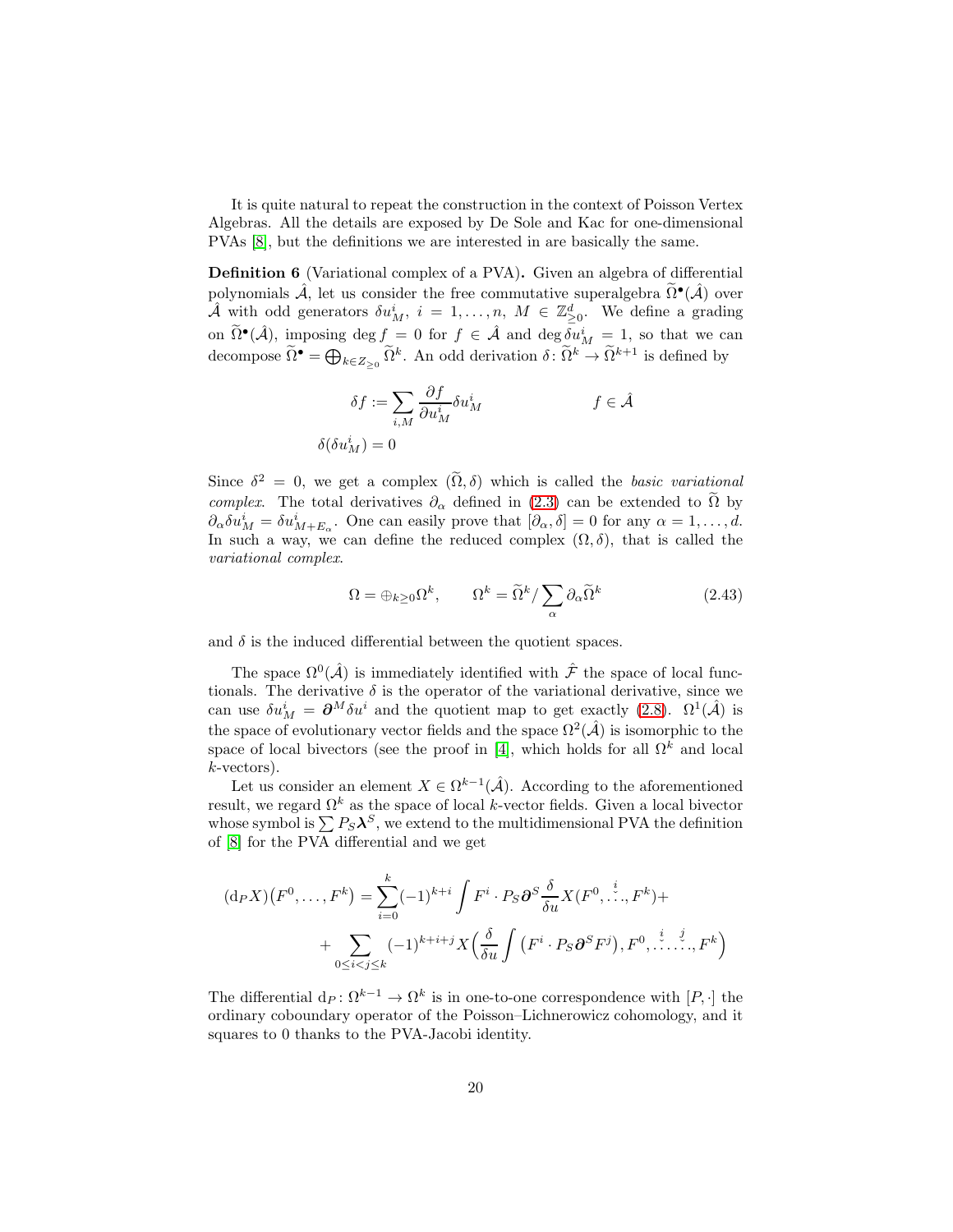<span id="page-21-0"></span>Exactly as in the classical case, one can then define the cohomology of the complex: the first cohomology group  $H^1(\hat{\mathcal{A}}, d_P)$  is identified with the symmetries of the Poisson bivector and the second cohomology group  $H^2(\hat{\mathcal{A}}, d_P)$ is identified with the Poisson structures compatible with the structure P. In the language of the  $\lambda$ -brackets, we say that  $H^2(\hat{\mathcal{A}}, d_{\{\cdot,\lambda\cdot\}_0})$  is the space of the  $\lambda$ -brackets which are compatibles with  $\{\cdot_{\lambda}\cdot\}_0$ .

We introduce a grading on  $\hat{\mathcal{A}}$ . We simply define

<span id="page-21-2"></span>
$$
\deg u_I^i = |I| := \sum_{\alpha} I_{\alpha} \qquad \deg f(u_i) = 0.
$$

This means that  $\deg \partial_{\alpha} f(u^i; u_I^i) = \deg f(u^i; u_I^i) + 1$ . Moreover, we assign to  $\lambda^I$ the degree  $|I|$ . Any  $\lambda$ -bracket can be decomposed, according to this grading, into homogenous parts. A rigorous way to obtain such a decomposition is to introduce a formal indeterminate  $\epsilon$  of degree  $-1$  and rescale the bracket in such a way that  $\sum_{k=-1}^{\infty} \epsilon^{k+1} \{u^i_{\boldsymbol{\lambda}} u^j\}^{[k]}$  is of degree 0; the reason why  $\{u^i_{\boldsymbol{\lambda}} u^j\}^{[k]}$  is in fact of degree  $k + 1$  is that we want to keep consistency with the notation used in [\[14\]](#page-48-4).

We can use this grading to decompose each cohomology group

<span id="page-21-3"></span><span id="page-21-1"></span>
$$
H^k(\hat{\mathcal{A}}, \mathrm{d}_{\{\cdot_\lambda\cdot\}_0}) = \bigoplus_n H_{[n]}^k(\hat{\mathcal{A}}, \mathrm{d}_{\{\cdot_\lambda\cdot\}_0}).
$$

We will call each  $H_{[n]}^k$  the k-th cohomology group of n-th order.

# 3 Multidimensional Poisson brackets of hydrodynamic type

In this section we apply the formalism we have discussed in the previous one to the so-called multidimensional Poisson brackets of hydrodynamic type introduced by Dubrovin and Novikov in [\[13\]](#page-48-3). They are brackets on a space of maps  $\Sigma \to M$  defined by a bivector whose components are differential operators of the first order linear with respect to the first derivatives of the maps; in terms of  $\lambda$ -bracket among the generators of  $\hat{\mathcal{A}}$ , they have the form

$$
\{u^i_{\lambda}u^j\} = \sum_{\alpha=1}^d g^{ij\alpha}(u)\lambda_{\alpha} + \sum_{\substack{\alpha=1...d\\k=1...n}} b_k^{ij\alpha}(u)\partial_{\alpha}u^k.
$$
 (3.1)

Since the order of derivatives we will deal with is not very high, it is easier to switch back to a single-index notation, namely  $\lambda^{E_{\alpha}} = \lambda_{\alpha}$  and (for instance)  $u_{E_{\alpha}+E_{\beta}} = \partial_{\alpha\beta}u$ . Dubrovin and Novikov in [\[13\]](#page-48-3) have found, generalizing the result for the one-dimensional case they discovered in [\[12\]](#page-48-2), a set of necessary conditions for a differential operator of type [\(3.1\)](#page-20-1) to define a Poisson bracket in the space of local functionals, provided  $g^{\alpha}$  were nondegenerate. Some years later Mokhov [\[23\]](#page-49-2) proved the complete set of axioms the collection of functions  $(g^{ij\alpha},b^{ij\alpha}_k)$  must fulfil. They are summarized in the following theorem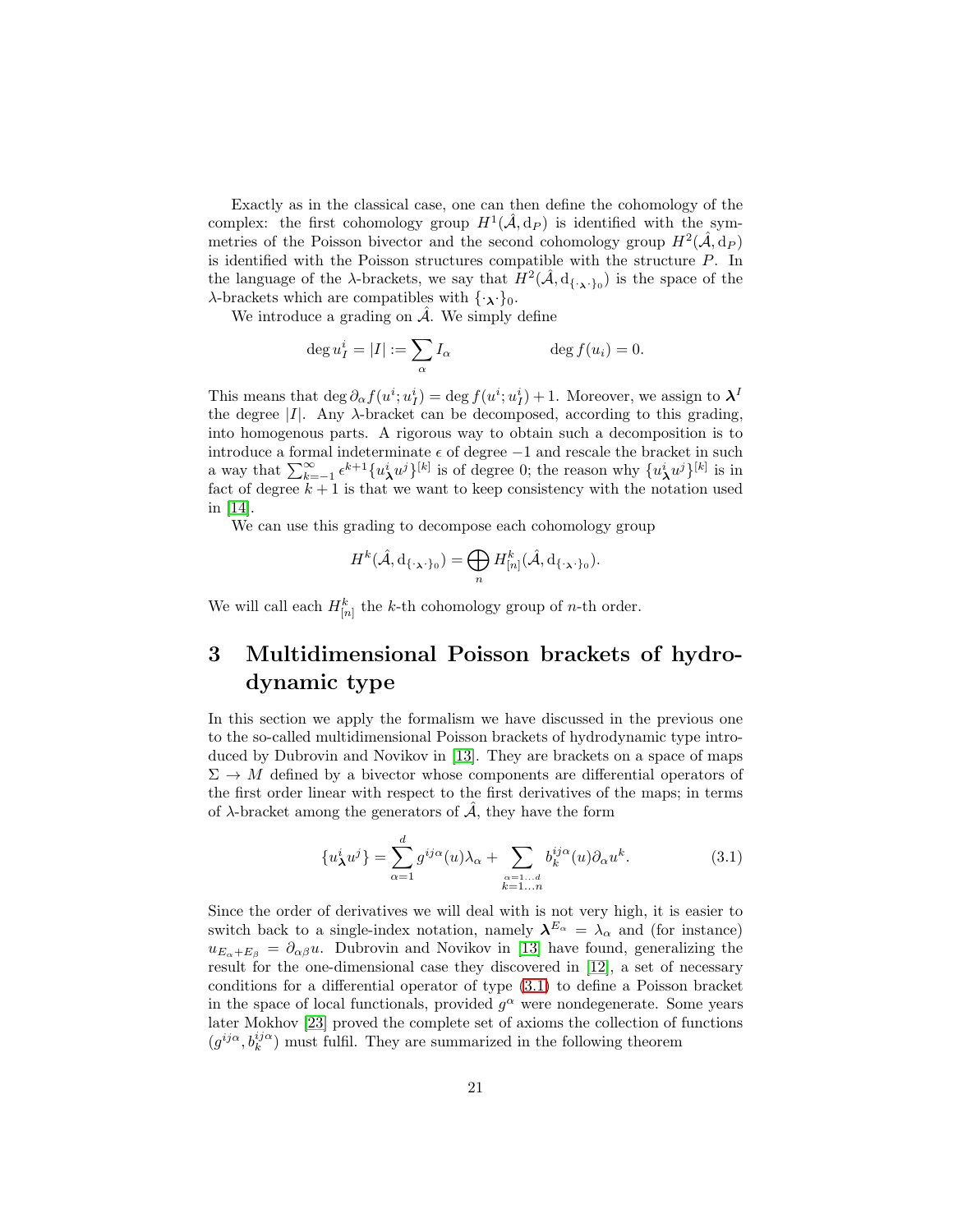**Theorem 4** ([\[23\]](#page-49-2)). Let P be a differential operator whose symbol is  $(3.1)$ . The bracket among local functionals of density f, g defined by

$$
\left\{ \int f, \int g \right\} := \int \frac{\delta f}{\delta u^i} P^{ij} \frac{\delta g}{\delta u^j}
$$

<span id="page-22-3"></span>is a Poisson bracket – equivalently,  $(3.1)$  is the  $\lambda$ -bracket of a Poisson Vertex  $Algebra - if and only if$ 

$$
g^{ij\alpha} = g^{ji\alpha} \tag{3.2a}
$$

$$
\frac{\partial g^{ij\alpha}}{\partial u^k} = b_k^{ij\alpha} + b_k^{ji\alpha} \tag{3.2b}
$$

$$
\sum_{(\alpha,\beta)} \left( g^{ai\alpha} b_a^{jk\beta} - g^{aj\beta} b_a^{ik\alpha} \right) = 0 \tag{3.2c}
$$

$$
\sum_{(i,j,k)} \left( g^{ai\alpha} b_a^{jk\beta} - g^{aj\beta} b_a^{ik\alpha} \right) = 0 \tag{3.2d}
$$

$$
\sum_{(\alpha,\beta)} \left[ g^{a i \alpha} \left( \frac{\partial b_a^{jk \beta}}{\partial u^r} - \frac{\partial b_r^{jk \beta}}{\partial u^a} \right) + b_a^{ij \alpha} b_r^{ak \beta} - b_a^{ik \alpha} b_r^{aj \beta} \right] = 0 \tag{3.2e}
$$

$$
g^{ai\beta} \frac{\partial b_r^{jk\alpha}}{\partial u^a} - b_a^{ij\beta} b_r^{ak\alpha} - b_a^{ik\beta} b_r^{ja\alpha} = g^{aj\alpha} \frac{\partial b_r^{ik\beta}}{\partial u^a} - b_a^{ja\alpha} b_r^{ak\beta} - b_a^{jk\alpha} b_r^{ia\beta}
$$
 (3.2f)

$$
\frac{\partial}{\partial u^s} \left[ g^{ai\alpha} \left( \frac{\partial b_a^{jk\beta}}{\partial u^r} - \frac{\partial b_r^{jk\beta}}{\partial u^a} \right) + b_a^{ij\alpha} b_r^{ak\beta} - b_a^{ik\alpha} b_r^{aj\beta} \right] \n+ \frac{\partial}{\partial u^r} \left[ g^{ai\beta} \left( \frac{\partial b_a^{jk\alpha}}{\partial u^s} - \frac{\partial b_s^{jk\alpha}}{\partial u^a} \right) + b_a^{ij\beta} b_s^{ak\alpha} - b_a^{ik\beta} b_s^{aj\alpha} \right] \n+ \sum_{(i,j,k)} \left[ b_r^{ai\beta} \left( \frac{\partial b_s^{jk\alpha}}{\partial u^a} - \frac{\partial b_a^{jk\alpha}}{\partial u^s} \right) \right] + \sum_{(i,j,k)} \left[ b_s^{ai\alpha} \left( \frac{\partial b_r^{jk\beta}}{\partial u^a} - \frac{\partial b_a^{jk\beta}}{\partial u^r} \right) \right] = 0
$$

The notation  $\sum_{(a_1,a_2,...)}$  used for instance in [\(3.2c\)](#page-21-1) means the cyclic summation over the indices. Conditions  $(3.2a) - (3.2b)$  $(3.2a) - (3.2b)$  $(3.2a) - (3.2b)$  are equivalent to the skewsymmetry of the bracket, while the other ones are equivalent to the validity of the Jacobi identity.

<span id="page-22-2"></span><span id="page-22-1"></span><span id="page-22-0"></span>Proof. We explicitly impose the skewsymmetry condition [\(2.28\)](#page-13-0) and the PVA-Jacobi identity [\(2.29\)](#page-13-1) for the bracket [\(3.1\)](#page-20-1) among three generators of  $\hat{\mathcal{A}}$ . The vanishing of the first degree terms in  $\lambda_{\alpha}$  for [\(2.28\)](#page-13-0) are the conditions [\(3.2a\)](#page-21-2), while the vanishing of the coefficients of  $u^k_{\alpha}$  are [\(3.2b\)](#page-21-3). We then use the master formula to compute [\(2.29\)](#page-13-1). It gives a degree 2 differential polynomial in the  $\lambda$ 's and the  $\mu$ 's. The remaining conditions are the vanishing of the coefficients for, respectively,  $\lambda_{\alpha}\lambda_{\beta}$ ,  $\lambda_{\alpha}\mu_{\beta}$  (the coefficients for  $\mu \leftrightarrow \lambda$  are equivalent, provided the skewsymmetry),  $u_{\alpha\beta}^r$ ,  $u_{\alpha}^r \lambda_{\beta}$ , and  $u_{\alpha}^r u_{\beta}^s$ .  $\Box$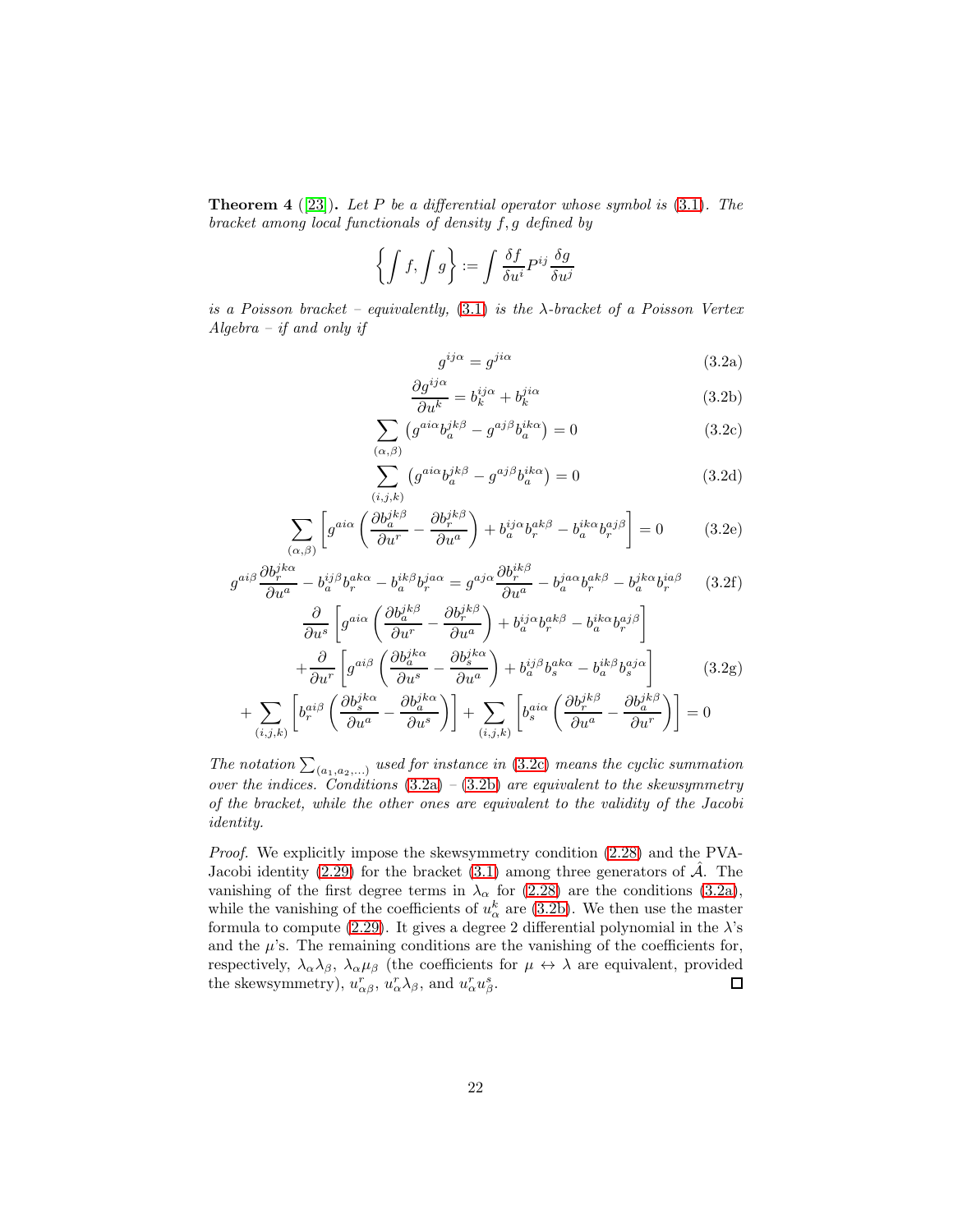#### 3.1 Symmetries of the Poisson brackets of hydrodynamic type

**Definition 7.** A *n*-th order symmetry of a PVA  $(\hat{A}, {\{\cdot,\cdot\}})$  is an evolutionary vector field  $\xi \in \text{Der}(\mathcal{A}), [\xi, \partial_{\alpha}] = 0 \,\forall \alpha$ , with the following properties:

1. The components  $X^i$  of the vector field (see [\(2.6\)](#page-7-1)) are homogeneous differential polynomials of order n;

2. 
$$
\xi({f_{\lambda}g}) = {\xi(f)_{\lambda}g} + {f_{\lambda}\xi(g)}
$$

Definition 8. A Hamiltonian vector field in the context of PVA [\[4\]](#page-48-0) is an evolutionary vector field  $\xi_H$  whose components  $X^i$  are

$$
X^{i}(u_{J}) = \xi_{H}(u^{i}) = \{H_{\lambda}u^{i}\}\vert_{\lambda=0}
$$
\n(3.3)

for  $H \in \hat{\mathcal{A}}$ .

In terms of PVA cohomology, a symmetry is a cocycle in  $\Omega^1(\hat{\mathcal{A}}, {\{\cdot_\lambda\cdot\}})$  and a Hamiltonian vector field is a coboundary in the same space.

The fact that a Hamiltonian vector field, in the terms we defined it, is a symmetry of the  $\lambda$ -bracket is easily obtained from the PVA-Jacobi [\(2.29\)](#page-13-1) identity after setting  $\lambda = 0$ 

<span id="page-23-0"></span>
$$
\{H_{\lambda}\{f_{\mu}g\}\}\vert_{\lambda=0} = (\{f_{\mu}\{H_{\lambda}g\}\} + \{\{H_{\lambda}f\}_{\lambda+\mu}g\})\vert_{\lambda=0}
$$
  

$$
\xi_{H}(\{f_{\mu}g\}) = \{f_{\mu}\xi_{H}(g)\} + \{\xi_{H}(f)_{\mu}g\}
$$
 (3.4)

On the other hand, the classification of the symmetries of the  $\lambda$ -bracket allows us to characterize the first PVA-cohomology group and, in the terms of section [2.4,](#page-18-0) the Poisson-Lichnerowicz cohomology of the associated Poisson bracket.

In the rest of this section, we investigate the first order symmetries of the Poisson brackets of hydrodynamic type for  $d = n = 2$ . We will denote the generators of the algebra of differential polynomials  $\hat{\mathcal{A}}$  as  $(p_1 \equiv p, p_2 \equiv q)$ . Ferapontov and collaborators provide in [\[17\]](#page-49-5) a classification, based on Mokhov's results [\[24\]](#page-49-7), of all the undeformed Poisson structures on such a space up to Miura transformations and linear change of the independent variables. They are, in terms of  $\lambda$ -brackets,

<span id="page-23-1"></span>
$$
\{p_i \chi p_j\}_1 = \delta_{ij} \lambda_i \tag{3.5}
$$

$$
\{p_{i\lambda}p_{j}\}_{2} = \delta_{i+j,3}\lambda_{1} + \delta_{ij}\delta_{j2}\lambda_{2}
$$
\n(3.6)

$$
\{p_i{}_{\lambda}p_j\}_{LP} = -(p_i\lambda_j + p_j\lambda_i + \partial_i p_j). \tag{3.7}
$$

<span id="page-23-2"></span>The essential difference, under the point of view of the classification, is that the two strucures  $\{\cdot,\cdot\}_1$  and  $\{\cdot,\cdot\}_2$  are constant, while  $\{\cdot,\cdot\}_L$  is not. Mokhov observed that the brackets that are essentially nonconstant can always be written in a coordinate system for which they are of form  $\{ \cdot_{\lambda} \cdot \}$  LP, a structure that has been introduced by Novikov in [\[25\]](#page-49-1) as a Lie–Poisson bracket of hydrodynamic type.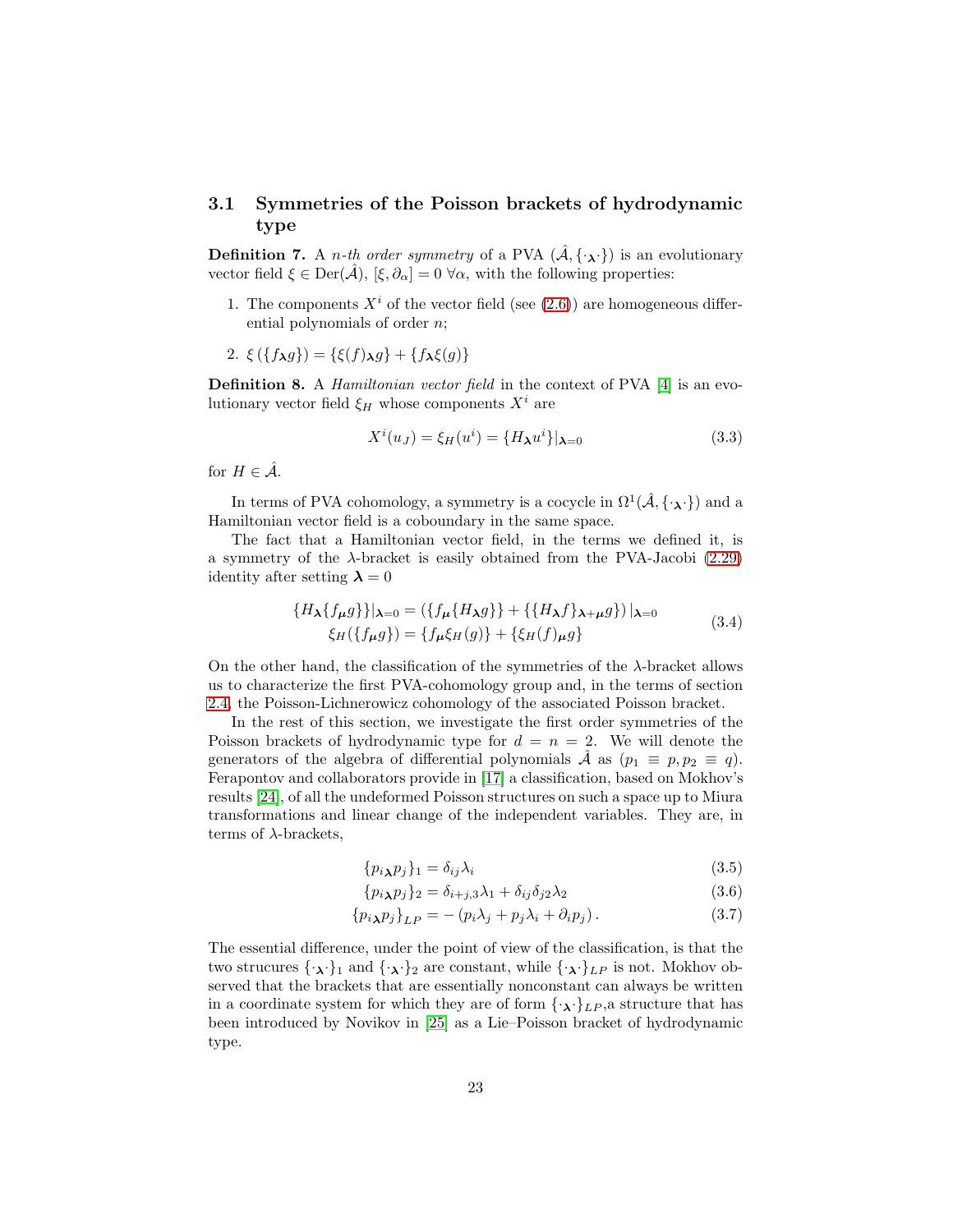Lie–Poisson brackets of hydrodynamic type We consider the Lie algebra  $\mathfrak{g} = \mathfrak{X}(\Sigma)$  of the vector fields on a manifold, let us say a d-dimensional torus. It has been known for long time that this algebra is tightly related to the Euler's equation for ideal fluids ([\[2\]](#page-47-0)). In some coordinates such vector fields can be written as  $X(\mathbf{x}) = \sum X^{i}(\mathbf{x})\partial_{i}, i = 1...d$ ; the components of their commutator are  $[X,Y]^i(\mathbf{x}) = \sum X^j(\mathbf{x})\partial_j Y^i(\mathbf{x}) - Y^j(\mathbf{x})\partial_j X^i(\mathbf{x})$ . This implies that the structure functions of  $\mathfrak g$  must have the form  $C^i_{jk}(\mathbf x, \mathbf y, \mathbf z) = \delta^i_j \delta(\mathbf z - \mathbf z)$  $(\mathbf{x})\partial_k \delta(\mathbf{y}-\mathbf{z}) - \delta_k^i \delta(\mathbf{y}-\mathbf{x})\partial_j \delta(\mathbf{z}-\mathbf{y})$ . It is well known that, given a Lie algebra g, it is always possible to endow its dual space g <sup>∗</sup> with a Poisson bracket called the Lie–Poisson bracket. In this setting, the coordinates on  $\mathfrak{g}^*$  are a set of functions  $p_i(\mathbf{x})$  such that

<span id="page-24-4"></span><span id="page-24-3"></span><span id="page-24-2"></span><span id="page-24-1"></span><span id="page-24-0"></span>
$$
\int p_i(\mathbf{x}) v^i(\mathbf{x}) \mathrm{d}\mathbf{x}
$$

behaves as a scalar under change of variables. Here,  $v^i(\mathbf{x})$  are the components of a vector field. This means that  $p_i(\mathbf{x})$  are densities of 1-forms. The Lie–Poisson bracket is linear in the coordinates and defined by the structure functions as

$$
\{p_j(\mathbf{y}), p_k(\mathbf{z})\} = \int C_{jk}^i(\mathbf{x}, \mathbf{y}, \mathbf{z}) p_i(\mathbf{x}) \, \mathrm{d}\mathbf{x}.\tag{3.8}
$$

<span id="page-24-6"></span>In the same fashion as the general case we dealt with in the previous section, we define the  $\lambda$ -bracket for the generators of the differential polynomial algebra  $C^{\infty}(p_i)[p_{iI}]$ . Regarding the p's and their derivatives in [\(3.8\)](#page-23-0) as independent variables, in the spirit of jet bundles and as we defined in Section [2.1,](#page-6-0) we drop their dependence on the points of  $\Sigma$ . For  $d = 2$ , we get [\(3.7\)](#page-22-0) as the result. Notice that the form of the Lie–Poisson  $\lambda$ -bracket would be the same for any  $d = n$ .

Let us consider each of the normal forms for the  $\lambda$ -bracket of hydrodynamic type. We will compute the action of an evolutionary vector field on the brackets between two generators in order to characterize the conditions it must satisfy in order to be a symmetry of the brackets themselves. We restrict ourselves to consider only first order vector fields, whose components can be written as

$$
\xi(p_i) = X_i(p, p_I) = A^{ab}(p)\partial_a p_b \tag{3.9}
$$

<span id="page-24-5"></span>where each index runs from 1 to  $d = n = 2$  and we follow the Einstein convention for the sum over repeated indices.

The conditions for  $\xi$  to be a symmetry can be directly computed and are summarized in the following lemmas.

<span id="page-24-7"></span>**Lemma 5.** An evolutionary vector field of form  $(3.9)$  is a first order symmetry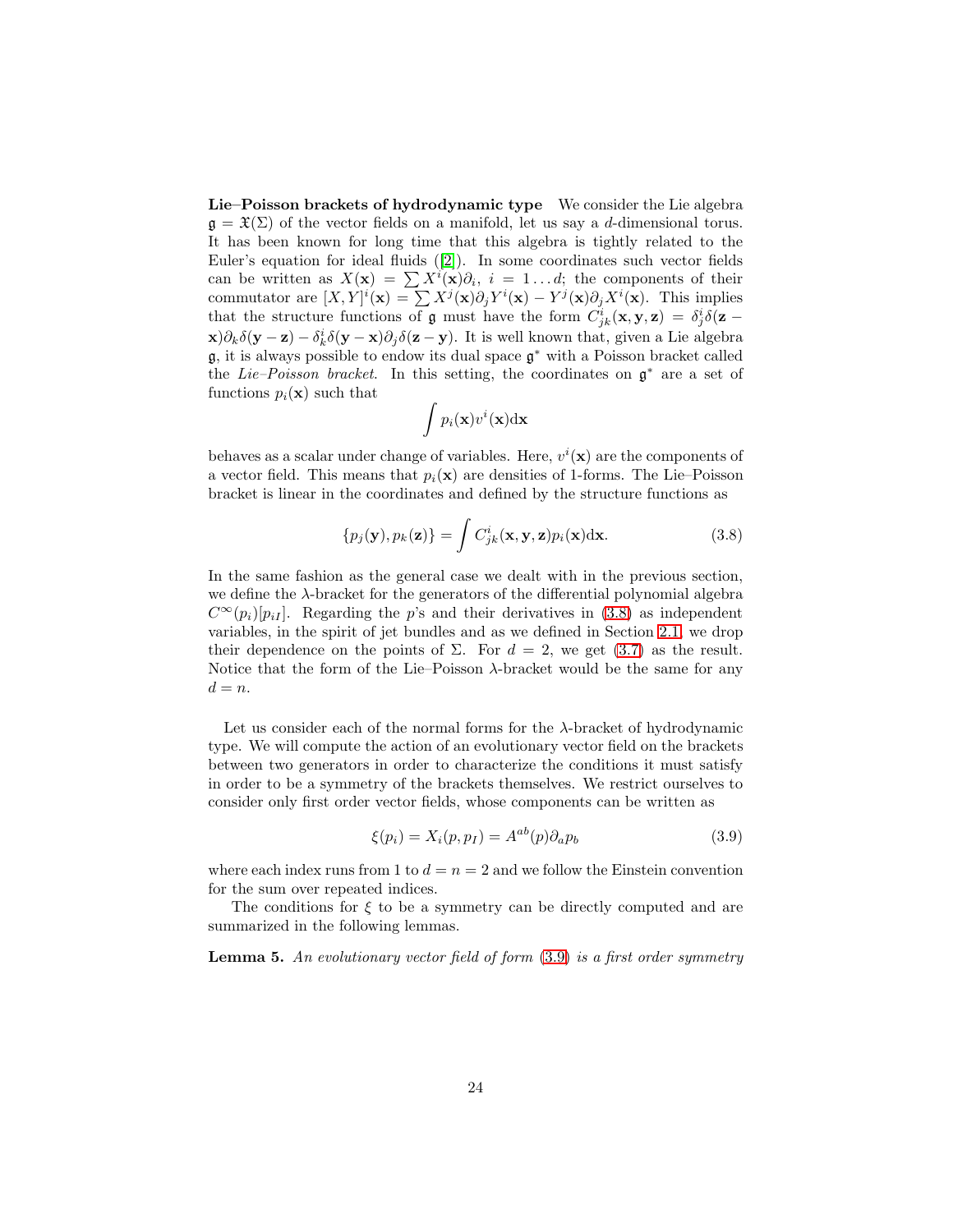of the bracket [\(3.5\)](#page-22-1) if and only if the following conditions hold:

$$
A_j^{ab}\delta_i^b + A_j^{ba}\delta_i^a - A_i^{ab}\delta_j^b - A_i^{ba}\delta_j^a = 0
$$
\n(3.10a)

$$
\frac{\partial A_i^{bl}}{\partial p_j} \delta_j^a - \frac{\partial A_i^{aj}}{\partial p_l} \delta_j^b - \frac{\partial A_i^{bj}}{\partial p_l} \delta_j^a + \frac{\partial A_j^{bl}}{\partial p_i} \delta_i^a = 0 \tag{3.10b}
$$

$$
\frac{\partial^2 A_i^{al}}{\partial p_j \partial p_m} \delta_j^b + \frac{\partial^2 A_i^{bm}}{\partial p_j \partial p_l} \delta_j^a - \frac{\partial^2 A_i^{aj}}{\partial p_l \partial p_m} \delta_j^b - \frac{\partial^2 A_i^{bj}}{\partial p_l \partial p_m} \delta_j^a = 0 \tag{3.10c}
$$

$$
\frac{\partial A_i^{al}}{\partial p_j} \delta_j^b + \frac{\partial A_i^{bl}}{\partial p_j} \delta_j^a - \frac{\partial A_i^{aj}}{\partial p_l} \delta_j^b - \frac{\partial A_i^{bj}}{\partial p_l} \delta_j^a = 0 \tag{3.10d}
$$

In particular, for the case  $d = n = 2$ , the solutions of [\(3.10\)](#page-24-0) for  $A_i^{ab}(p,q)$  are

<span id="page-25-0"></span>
$$
A_1^{11} = \frac{\partial^2 K}{\partial p^2}
$$

$$
A_2^{11} = 0
$$
  
\n
$$
A_1^{12} = \frac{\partial^2 K}{\partial p \partial q}
$$

$$
A_2^{12} = c_1
$$
  
\n
$$
A_1^{21} = c_2
$$

$$
A_2^{21} = \frac{\partial^2 K}{\partial p \partial q}
$$
  
\n
$$
A_1^{22} = 0
$$

$$
A_2^{22} = \frac{\partial^2 K}{\partial q^2}
$$

$$
(3.11)
$$

where  $c_1$  and  $c_2$  are constants and  $K = K(p,q)$  is a generic function of the coordinates.

Proof. Recalling that  $\xi(p_i) = A_i^{ab} \partial_a p_b$  and  $\xi(f) = \partial^I (A_i^{ab} \partial_a p_b) \partial f / \partial p_{iI}$  we compute  $\xi({p_i}_{\lambda}p_j) - {A_i^{ab}\partial_a p_b}_{\lambda}p_j - {p_i}_{\lambda}A_j^{ab}\partial_a p_b$  and set to 0 the coefficients of the four terms  $\lambda_a\lambda_b$ ,  $\lambda_a\partial_b p_l$ ,  $\partial_a p_l\partial_b p_m$ , and  $\partial_{ab} p_l$ . This procedure gives the set of equations [\(3.10\)](#page-24-0); for the case  $d = n = 2$  we explicitly write down the algebraic equations [\(3.10a\)](#page-24-1) that imply  $A_2^{11} = 0$ ,  $A_1^{22} = 0$ , and  $A_1^{12} = A_2^{21}$ . The complete solution is then easily found using [\(3.10b\)](#page-24-2). Indeed, equations [\(3.10d\)](#page-24-3) turn out to be equivalent to [\(3.10b\)](#page-24-2) and [\(3.10c\)](#page-24-4) are differential consequences of that.  $\Box$ 

**Lemma 6.** An evolutionary vector field of form  $(3.9)$  is a first order symmetry of the bracket [\(3.6\)](#page-22-2) if and only if the following conditions hold:

$$
A_2^{12} = A_1^{11} \t A_1^{22} = 0
$$
  
\n
$$
A_1^{12} + A_1^{21} = A_2^{22}
$$
  
\n
$$
A_2^{21} - A_1^{11} = c_1 \t A_1^{12} - A_2^{22} = c_2 \t (3.12)
$$
  
\n
$$
\frac{\partial A_2^{11}}{\partial q} - \frac{\partial A_2^{21}}{\partial p} = 0 \t \frac{\partial A_2^{21}}{\partial q} - \frac{\partial A_2^{22}}{\partial p} = 0
$$

*Proof.* The particular form of the bracket  $(3.6)$  makes explicitly computing the symmetry condition in the case  $d = n = 2$  the most effective approach to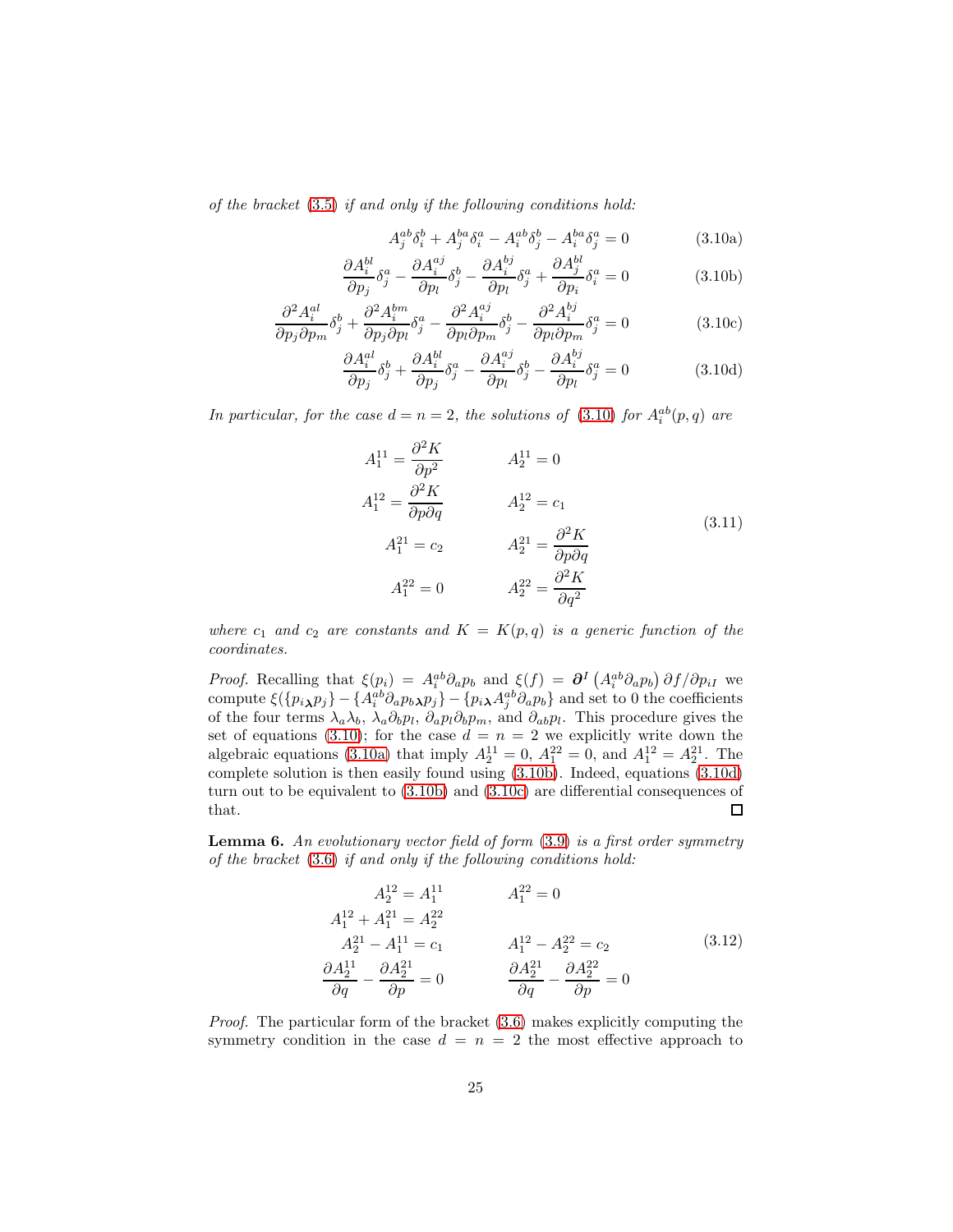<span id="page-26-0"></span>the problem. As in Lemma [5,](#page-23-2) the coefficients of the terms  $\lambda_a \lambda_b$  are algebraic equations, while the coefficients of the other terms are linear PDEs. Hence we can first reduce the number of unknowns for the differential equations. In order to simplify the set of the remaining equations, we relied to a powerful computational tool which is called a Janet basis for the linear system of PDEs [\[26\]](#page-49-9). It provides the normal form for the system, which is unique up to the ordering of variables, and can be computed using the Maple package Janet  $\Box$ [\[5\]](#page-48-11).

In this particular case, the original system is not very complicated and could be simplified also by hand. Nevertheless, the search for a Janet basis of a linear system of PDEs will be necessary for the more involved systems we will consider next.

With the same technique used to prove Lemma [5,](#page-23-2) and then computing the Janet basis for the explicit formula of the symmetry conditions as we did in Lemma [6,](#page-24-5) we can characterize the symmetries of [\(3.7\)](#page-22-0). The results are summarized in the following lemma.

**Lemma 7.** An evolutionary vector field of form  $(3.9)$  is a first order symmetry of the bracket [\(3.7\)](#page-22-0) if and only if the following conditions hold:

$$
A_j^{al} \frac{\partial}{\partial p_b} (p_i p_l) - A_i^{al} \frac{\partial}{\partial p_b} (p_j p_l) + A_j^{bl} \frac{\partial}{\partial p_a} (p_i p_l) - A_i^{bl} \frac{\partial}{\partial p_a} (p_j p_l) = 0 \quad (3.13a)
$$
  

$$
A_j^{ba} \delta_i^l + A_j^{al} \delta_i^b - A_i^{bl} \delta_j^a - A_i^{ab} \delta_j^l + \frac{\partial A_i^{bl}}{\partial p_m} \frac{\partial}{\partial p_a} (p_m p_j) +
$$

$$
-\frac{\partial A_i^{am}}{\partial p_l} \frac{\partial}{\partial p_b} (p_m p_j) - \frac{\partial A_i^{bm}}{\partial p_l} \frac{\partial}{\partial p_a} (p_m p_j) - \frac{\partial A_j^{bl}}{\partial p_m} \frac{\partial}{\partial p_a} (p_i p_m) = 0 \quad (3.13b)
$$

$$
\left(\frac{\partial^2 A_i^{al}}{\partial p_s \partial p_m} - \frac{\partial^2 A_i^{as}}{\partial p_l \partial p_m}\right) p_s \delta_j^b + \left(\frac{\partial^2 A_i^{bm}}{\partial p_s \partial p_l} - \frac{\partial^2 A_i^{bs}}{\partial p_l \partial p_m}\right) p_s \delta_j^a + \tag{3.13c}
$$

$$
\left(\frac{\partial^2 A_i^{bm}}{\partial p_a \partial p_l} - \frac{\partial^2 A_i^{ab}}{\partial p_l \partial p_m}\right) p_j + \left(\frac{\partial^2 A_i^{al}}{\partial p_b \partial p_m} - \frac{\partial^2 A_i^{ba}}{\partial p_l \partial p_m}\right) p_j +
$$
\n
$$
+ \left(\frac{\partial A_i^{al}}{\partial p_b} - \frac{\partial A_i^{ab}}{\partial p_l}\right) \delta_j^m + \left(\frac{\partial A_i^{bm}}{\partial p_a} - \frac{\partial A_i^{ba}}{\partial p_m}\right) \delta_j^l = 0
$$
\n
$$
\left(\frac{\partial A_i^{al}}{p_s} - \frac{\partial A_i^{as}}{\partial p_l}\right) \frac{\partial}{\partial p_b} (p_s p_j) + \left(\frac{\partial A_i^{bl}}{p_s} - \frac{\partial A_i^{bs}}{\partial p_l}\right) \frac{\partial}{\partial p_a} (p_s p_j) = 0
$$
\n(3.13d)

For the case  $d = n = 2$ , the algebraic equations allow us to express  $A_1^{21}$ ,  $A_2^{12}$ , and  $A_2^{21}$  in terms of the remaining five functions; we then compute the Janet basis of the remaining set of linear PDEs. After this procedure, [\(3.13\)](#page-25-0) in the two-dimensional case is reduced to the system

$$
A_1^{21} = A_2^{22} - \frac{2q}{p} A_1^{22}
$$
  
\n
$$
A_2^{21} = \frac{p^3 A_2^{11} + pq^2 A_1^{12} - q^3 A_1^{22}}{p^2 q}
$$
  
\n
$$
A_2^{21} = A_1^{11} - \frac{2p}{q} A_2^{11}
$$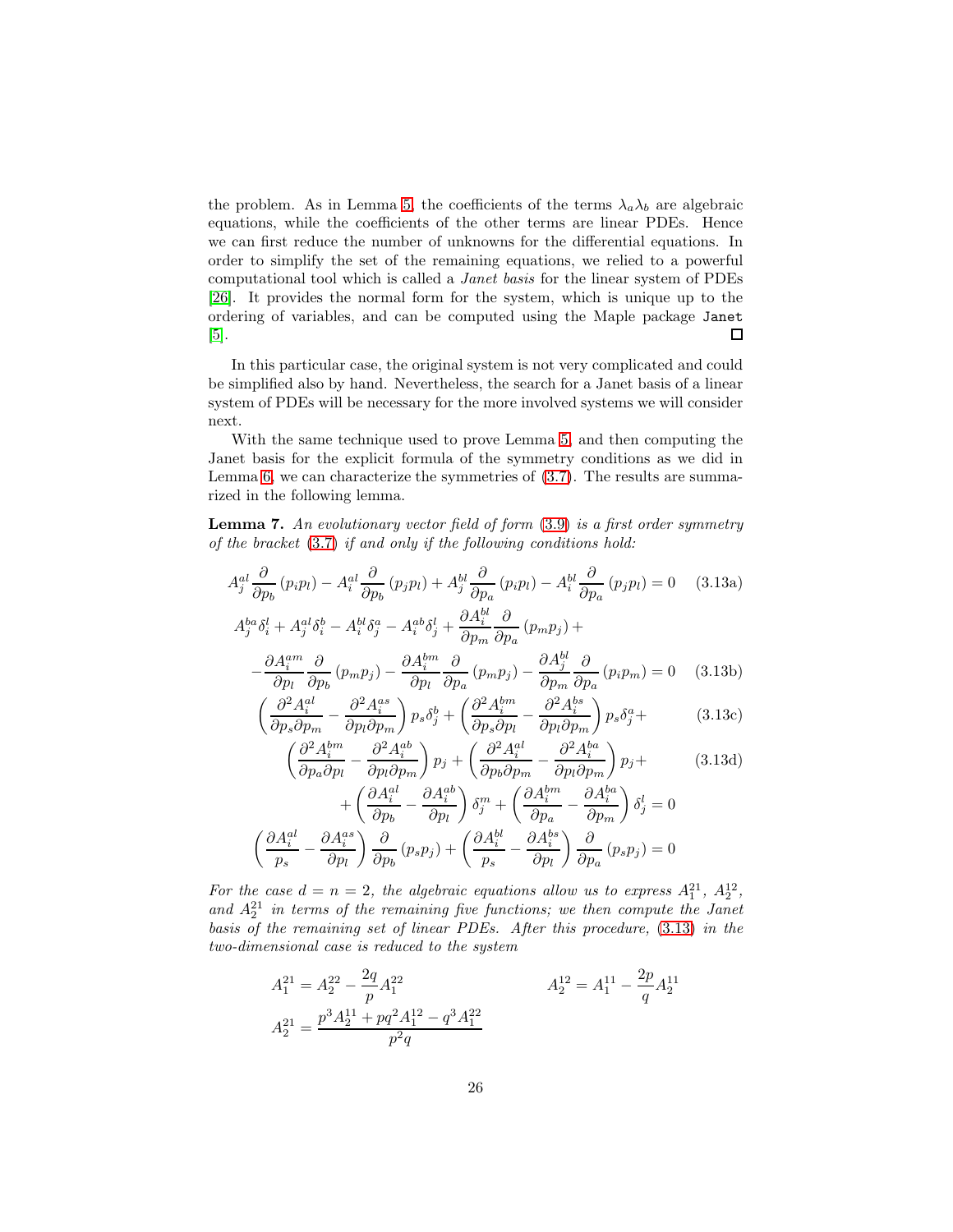$$
2\frac{\partial A_2^{22}}{\partial q}p + \frac{\partial A_1^{12}}{\partial q}p + 3\frac{\partial A_1^{22}}{\partial q}q + 5A_1^{22} = 0
$$
 (3.14a)

$$
\frac{\partial A_1^{22}}{\partial p}p + 2\frac{\partial A_1^{22}}{\partial q}q + 2A_1^{22} - \frac{\partial A_2^{22}}{\partial q}p = 0
$$
\n(3.14b)

$$
\frac{\partial A_1^{11}}{\partial p}q - 2\frac{\partial A_2^{11}}{\partial p}p - \frac{\partial A_2^{11}}{\partial q}q - 2A_2^{11} = 0
$$
 (3.14c)

<span id="page-27-0"></span>
$$
\frac{\partial A_1^{11}}{\partial q}p^2q^2 - 2\frac{\partial A_2^{11}}{\partial q}p^3q + 2\frac{\partial A_1^{22}}{\partial q}q^4 - \frac{\partial A_2^{22}}{\partial q}pq^3 +
$$
\n
$$
2A_2^{11}p^3 + 4A_1^{22}q^3 - A_1^{12}pq^2 = 0
$$
\n(3.14d)

$$
4\frac{\partial A_1^{22}}{\partial q}q^4 - \frac{\partial A_2^{11}}{\partial q}p^3q + \frac{\partial A_2^{22}}{\partial p}p^2q^2 - 2\frac{\partial A_2^{22}}{\partial q}pq^3 + A_2^{11}p^3 - A_1^{12}pq^2 + 7A_1^{22}q^3 = 0
$$
\n(3.14e)

$$
\frac{\partial A_1^{12}}{\partial p} p^2 q^2 - 2 \frac{\partial A_2^{11}}{\partial q} p^3 q + 2 \frac{\partial A_1^{22}}{\partial q} p^4 - \frac{\partial A_2^{22}}{\partial q} pq^3 +
$$
\n
$$
2A_2^{11} p^3 - A_1^{12} pq^2 + 4A_1^{22} q^3 = 0
$$
\n(3.14f)

We shift now into considering the form of the Hamiltonian vector fields for each normal form of the  $\lambda$ -bracket. From Definition [8](#page-22-3) we can explicitly compute the coefficients  $A_i^{ab}$  of a first order Hamiltonian vector field, provided that the Hamiltonian h is a function of  $(p, q)$  only. Hamiltonian functions homogeneous of differential degree  $p$  produce, for brackets of hydrodynamic type, vector fields of order  $p + 1$ .

The Hamiltonian vector fields of the bracket [\(3.5\)](#page-22-1) can be immediately compared with [\(3.11\)](#page-24-6), since for this easy case we have explicitly solved the symmetry conditions. For a Hamiltonian  $h(p, q)$ , the associated Hamiltonian vector field has form

$$
\xi_h(p_i) = A_i^{ab} \partial_a p_b = \frac{\partial^2 h}{\partial p_i \partial p_b} \delta_i^a \partial_a p_b.
$$
\n(3.15)

In particular, this means that the first cohomology group for  $\{\cdot, \cdot\}_1$  is not trivial, as opposite as what is known for 1-dimensional Poisson brackets of hydrodynamic type [\[19\]](#page-49-4). Indeed, there exists a family of non Hamiltonian symmetry depending on two arbitrary constants  $c_1$  and  $c_2$ .

The Hamiltonian vector fields of the bracket [\(3.6\)](#page-22-2) can be easily computed, too. Their components are given in terms of the coefficients  $A_i^{ab}$ , which for an Hamiltonian  $h(p, q)$  are

A

$$
A_1^{11} = A_2^{12} = A_2^{21} = \frac{\partial^2 h}{\partial p \partial q}
$$
  
\n
$$
A_1^{21} = A_1^{22} = 0
$$
  
\n
$$
A_2^{11} = \frac{\partial^2 h}{\partial p^2}
$$
  
\n
$$
A_1^{12} = A_2^{22} = \frac{\partial^2 h}{\partial q^2}
$$
  
\n(3.16)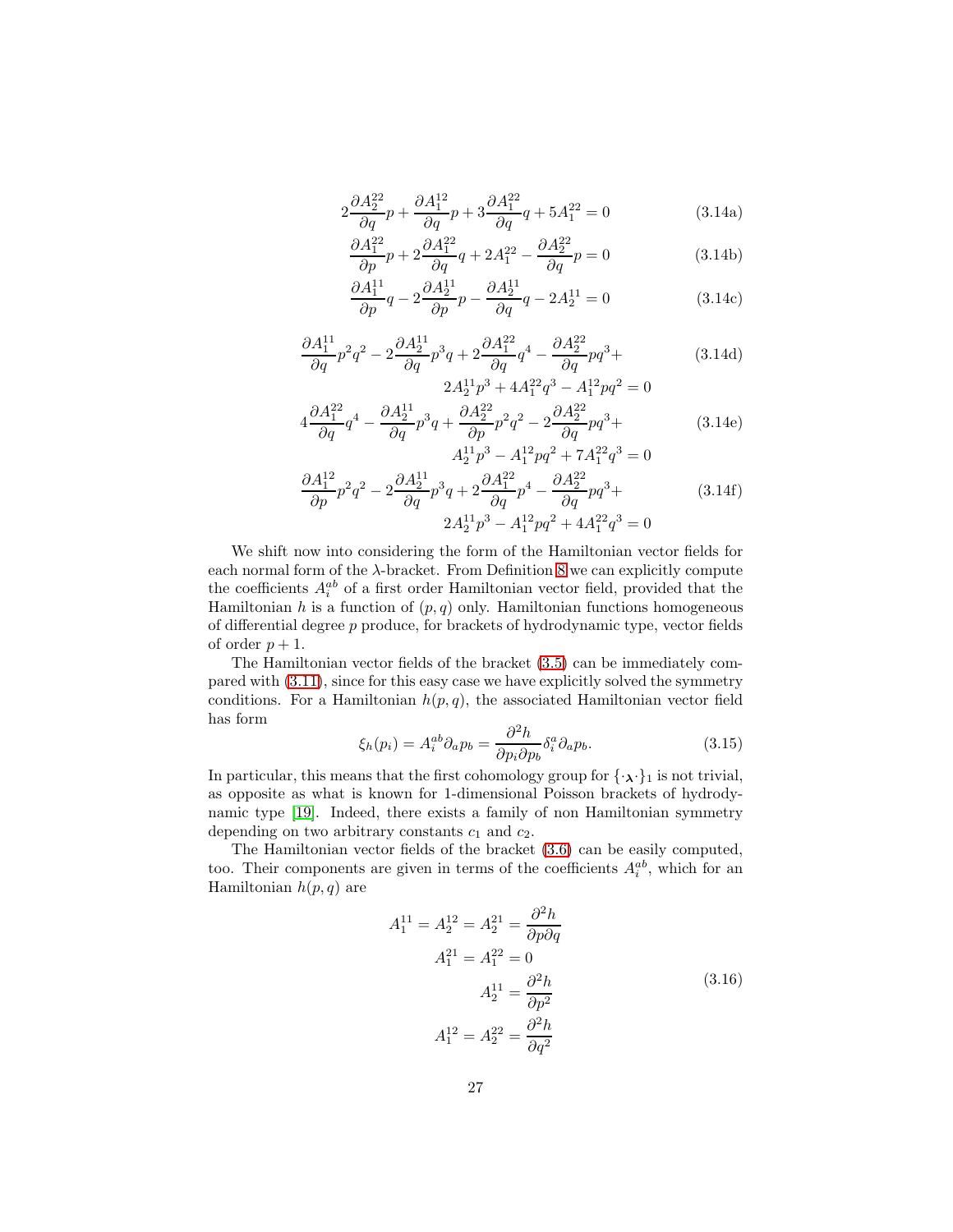There exist solutions of [\(3.12\)](#page-24-7) with  $c_1, c_2 \neq 0$ , but such solutions are not Hamiltonian vector fields. For example, the vector field whose components are  $A_1^{11} = A_2^{11} = A_2^{12} = A_1^{22} = A_2^{22} = 0$ ,  $A_2^{21} = c_1$ , and  $A_1^{12} = -A_1^{21} = c_2$  is a symmetry but cannot be a Hamiltonian vector field. Thus, the first cohomology group of  $\{\cdot,\cdot\}_2$  is not trivial.

In order to characterize the first cohomology group for  $\{\cdot_\lambda\cdot\}_{LP}$  we choose to proceed in a different way. The algebraic equations in the set of conditions [\(3.13\)](#page-25-0) allowed us to express the linear PDEs [\(3.14a\)](#page-26-0) in terms of 5 out of the 8 coefficients  $A_i^{ab}$ . We compute these 5 coefficients for a Hamiltonian vector field. They are

$$
A_1^{11} = -\left(\frac{\partial h}{\partial p} + 2p \frac{\partial^2 h}{\partial p^2} + q \frac{\partial^2 h}{\partial p \partial q}\right)
$$
 (3.17a)

$$
A_2^{11} = -q \frac{\partial^2 h}{\partial p^2} \tag{3.17b}
$$

$$
A_1^{12} = -\left(2p\frac{\partial^2 h}{\partial p \partial q} + q\frac{\partial^2 h}{\partial q^2}\right) \tag{3.17c}
$$

$$
A_1^{22} = -p \frac{\partial^2 h}{\partial q^2} \tag{3.17d}
$$

<span id="page-28-1"></span>
$$
A_2^{22} = -\left(\frac{\partial h}{\partial q} + 2q \frac{\partial^2 h}{\partial q^2} + \frac{\partial^2 h}{\partial p \partial q}\right)
$$
 (3.17e)

<span id="page-28-0"></span>We can regard the five equations  $(3.17)$  as an overdetermined system of inhomogeneous linear PDEs for the unknown function  $h$ . The compatibility conditions for the functions  $A_i^{ab}$  are the conditions that a symmetry of the  $\lambda$ -bracket must satisfy in order to be Hamiltonian. Indeed, they guarantee that a solution (i.e., a Hamiltonian) exists for a generic vector field expressed in terms of the same coefficients. The compatibility conditions may or may not have the same solution as the conditions for a vector field to be a symmetry. Of course, all the solutions of the compatibility conditions are symmetries: they are components of a Hamiltonian vector field. The converse is in general not true, namely the solutions of the symmetry conditions may not be solutions of the compatibility ones. That would mean that there exist non Hamiltonian symmetries.

The compatibility conditions among the parameters in the LHS of the system [\(3.17\)](#page-27-0) can be found using the tools of Janet package. We compute the Janet basis for them, getting exactly the set of equations [\(3.14a\)](#page-26-0). That means that all the first order symmetries are Hamiltonian vector fields.

We have proved the following theorem:

**Theorem 5.** The first cohomology groups of  $\{\cdot_{\lambda}\}\$ <sub>1</sub> and  $\{\cdot_{\lambda}\}\$ <sub>2</sub> are not trivial. In particular, their first order components are isomorphic to  $\mathbb{R}^2$ . The first order component of the first cohomology group for the Poisson Vertex Algebra  $(\mathcal{A}, \{\cdot_\lambda\cdot\}_{LP})$  is trivial.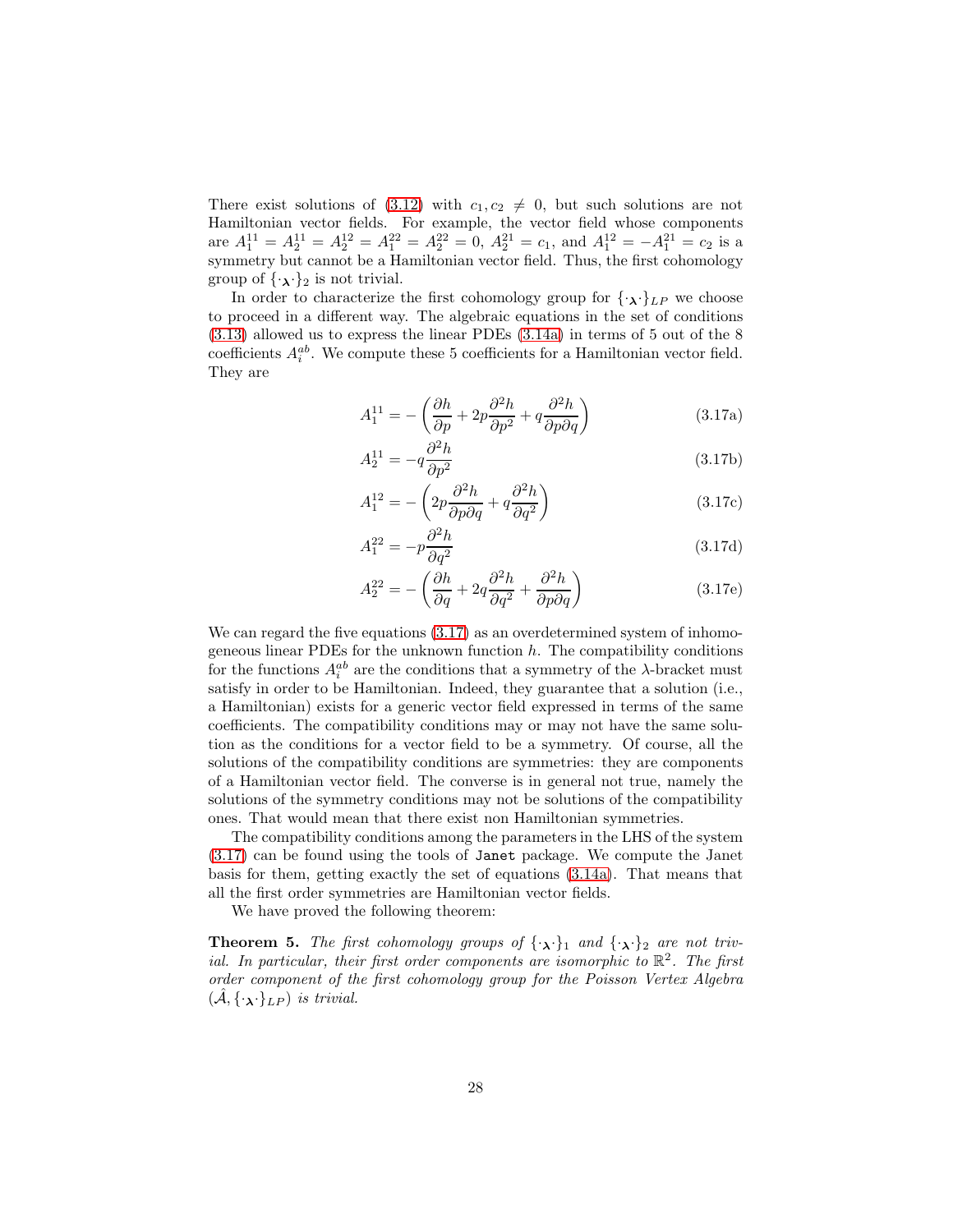### 3.2 Deformations of Poisson brackets of hydrodynamic type

<span id="page-29-0"></span>**Definition 9.** A *n*-th order deformation of a PVA  $(\hat{A}, {\cdot}_{\lambda}, {\cdot}_{0})$  is a PVA defined by a deformed  $\lambda$ -bracket

$$
\{\cdot_{\lambda}\cdot\} = \{\cdot_{\lambda}\cdot\}_0 + \sum_{k=1}^n \epsilon^k \{\cdot_{\lambda}\cdot\}_{[k]}
$$
 (3.18)

such that  $\{\cdot_{\boldsymbol{\lambda}}\cdot\}$  is PVA-skewsymmetric and the PVA-Jacobi identity holds up to order  $n$ , namely

$$
\{f_{\boldsymbol{\lambda}}\{g_{\boldsymbol{\mu}}h\}\}-\{g_{\boldsymbol{\mu}}\{f_{\boldsymbol{\lambda}}h\}\}-\{\{f_{\boldsymbol{\lambda}}g\}_{\boldsymbol{\lambda}+\boldsymbol{\mu}}h\}=O(\epsilon^{n+1}).
$$

A general Miura type transformation is a change of coordinates in the space of generators of the PVA. Using the grading introduced in [2.4](#page-18-0) we can define the Miura group as the group of transformations of form

$$
u^{i} \mapsto \tilde{u}^{i} = \sum_{k=0}^{\infty} \epsilon^{k} F_{[k]}^{i}(u; u_{I}) \quad |I| \le k
$$
  

$$
F_{[k]}^{i} \in \hat{\mathcal{A}}, \quad \deg F_{[k]}^{i} = k
$$
  

$$
\det \left( \frac{\partial F_{[0]}^{i}(p)}{\partial u^{j}} \right) \neq 0.
$$
 (3.19)

**Definition 10.** A deformation is said to be *trivial* if there exists an element  $\phi_{\epsilon}$ of the group [\(3.19\)](#page-28-0) which pulls back  $\{\cdot_{\lambda}\}$  to  $\{\cdot_{\lambda}\}$ <sub>0</sub>,

<span id="page-29-4"></span><span id="page-29-3"></span><span id="page-29-2"></span><span id="page-29-1"></span>
$$
\{\phi_{\epsilon}(a)_{\mathbf{\lambda}}\phi_{\epsilon}(b)\}_0=\phi_{\epsilon}(\{a_{\mathbf{\lambda}}b\}),\qquad\forall a,b\in\hat{\mathcal{A}}.
$$

In terms of PVA cohomology, a deformed bracket is trivial if it is a coboundary in  $\Omega^2(\hat{\mathcal{A}}, {\{\cdot_\lambda\cdot\}}_0)$ .

A first order deformation of [\(3.5\)](#page-22-1), [\(3.6\)](#page-22-2) or [\(3.7\)](#page-22-0) is a second degree homogeneous bracket. In general, such a bracket is of the form

$$
\{p_i{}_{\lambda}p_j\}_{[1]} = A_{ij}^{ab}(p)\lambda_a\lambda_b + B_{ij}^{a,bl}(p)\partial_b p_l\lambda_a +
$$
  
+  $C_{ij}^{a l, bm}(p)\partial_a p_l \partial_b p_m + D^{ab,l}(p)\partial_{ab} p_l$  (3.20)

in which each index can take values between 1 and d and we adopt the Einstein convention for the sum over repeated indices; moreover, the commas in the upper indices are inserted just for the convenience of the reader, namely to distinguish the different symmetry properties of the indices. Here, A, B, C and  $D$  are arbitrary functions of the  $p$ 's only. It should be apparent from the definition that  $A_{ij}^{ab}$  and  $D_{ij}^{ab,l}$  are symmetric in the exchange of a and b while  $C_{ij}^{al,bm}$  must be symmetric in the simultaneous exchange of  $(a, l)$  with  $(b, m)$ .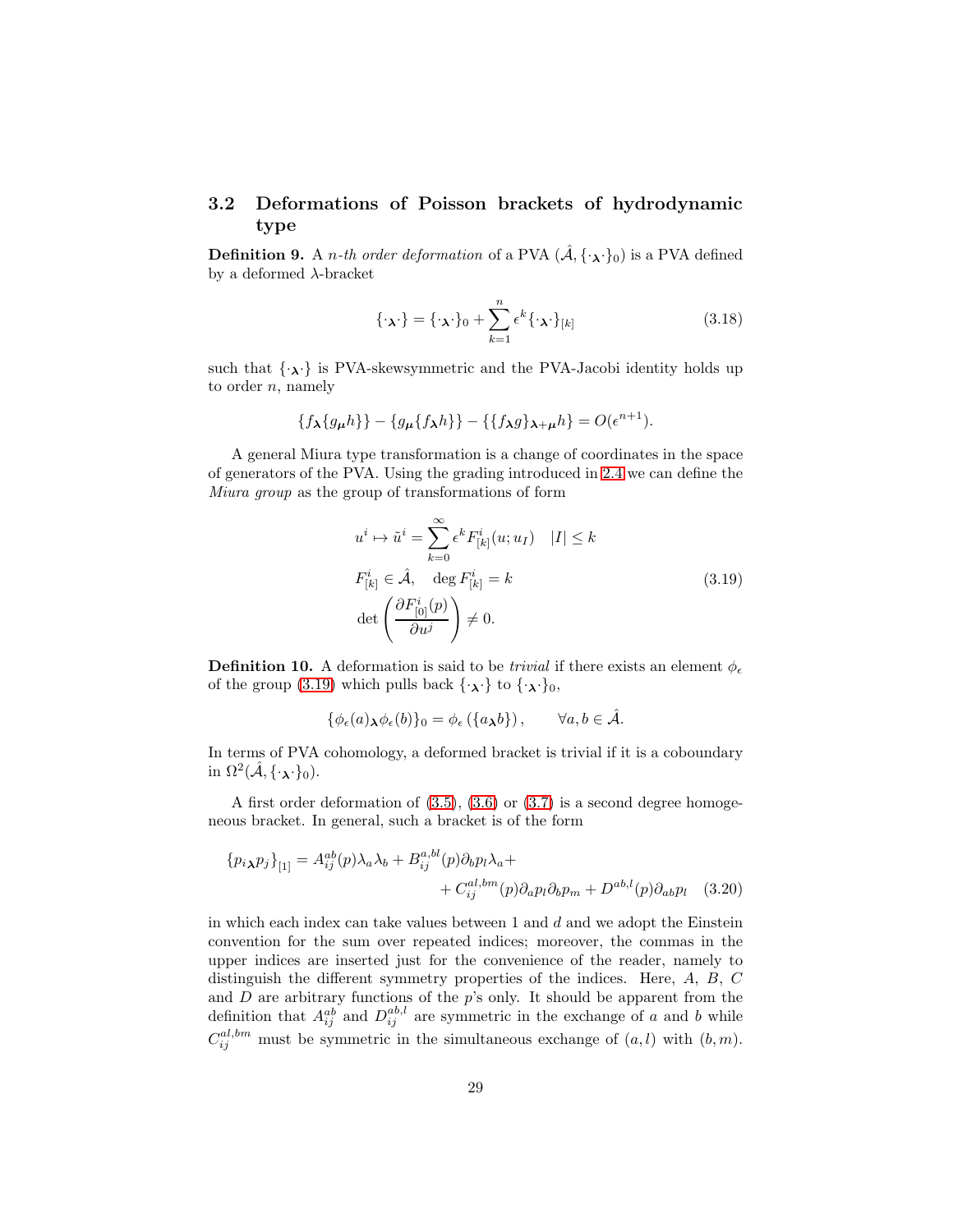<span id="page-30-0"></span>The deformation depends on 108 parameters for  $d = n = 2$ . The formalism of the Poisson Vertex Algebras makes finding the conditions on A, B, C and D for the bracket  $\{\cdot,\cdot\}_{[1]}$  to the first order deformation of [\(3.5\)](#page-22-1), [\(3.6\)](#page-22-2), and [\(3.7\)](#page-22-0) relatively simple, and anyhow straightforward. We will prove the following

Theorem 6. The first order second cohomology group for the Poisson Vertex Algebra associated to a multidimensional Poisson bracket of hydrodynamic type of form  $(3.5)$ ,  $(3.6)$ , or  $(3.7)$  for  $d = n = 2$  is trivial.

#### 3.3 Proof of the Theorem [6](#page-29-0)

In order to prove the theorem, we will proceed along two paths that are ultimately going to meet. First, we impose to the deformation [\(3.20\)](#page-28-1) the constraints needed to get a first order deformed bracket, namely the skewsymmetry and the fulfillment of the PVA–Jacobi identity up to order  $\epsilon$ . Then, we shift to consider the trivial deformations of  $(3.5)$ ,  $(3.6)$  and  $(3.7)$ , namely the ones which are obtained by a Miura transformation of the bracket itself. We will show that the compatibility conditions of the latter ones and the reduced system of the former coincide. That means that all the compatible deformations of order 1 are trivial. While the condition of skewsymmetry is independent from the particular form of the undeformed bracket, both the trivial deformations and the PVA–Jacobi identities must be computed for each undeformed bracket. Hence, the full proof of the theorem is split in several lemmas.

**Lemma 8.** A first order deformation of the  $\lambda$ -bracket of a PVA for  $d = n$  is skewsymmetric if and only if the following conditions hold:

$$
A_{ij}^{ab} = -A_{ji}^{ab} \tag{3.21a}
$$

$$
\frac{\partial A_{ij}^{ab}}{\partial p_l} = \frac{1}{2} \left( B_{ij}^{a,bl} - B_{ji}^{a,bl} \right) = \frac{1}{2} \left( B_{ij}^{b,al} - B_{ji}^{b,al} \right)
$$
(3.21b)

$$
B_{ij}^{a,bl} + B_{ji}^{b,al} = B_{ij}^{b,al} + B_{ji}^{a,bl} = 2D_{ij}^{ab,l} + 2D_{ji}^{ab,l}
$$
 (3.21c)

<span id="page-30-1"></span>
$$
\frac{\partial B_{ij}^{a,bm}}{\partial p_l} + \frac{\partial B_{ji}^{b,al}}{\partial p_m} = \frac{\partial B_{ij}^{b,al}}{\partial p_m} + \frac{\partial B_{ji}^{a,bm}}{\partial p_l} = 2C_{ij}^{al,bm} + 2C_{ji}^{al,bm}
$$
(3.21d)

*Proof.* We compute  $\{p_i \chi p_j\}_{[1]} + \chi p_{j-\partial-\lambda} p_i\}_{[1]}$  and set equal to zero respectively the coefficients of  $\lambda_a \lambda_b$ ,  $\lambda_a \partial_b p_l$ ,  $\partial_a p_l \partial_b p_m$  and  $\partial_{ab} p_l$ .  $\Box$ 

In particular, for the case  $d = n = 2$ , the condition of skewsymmetry is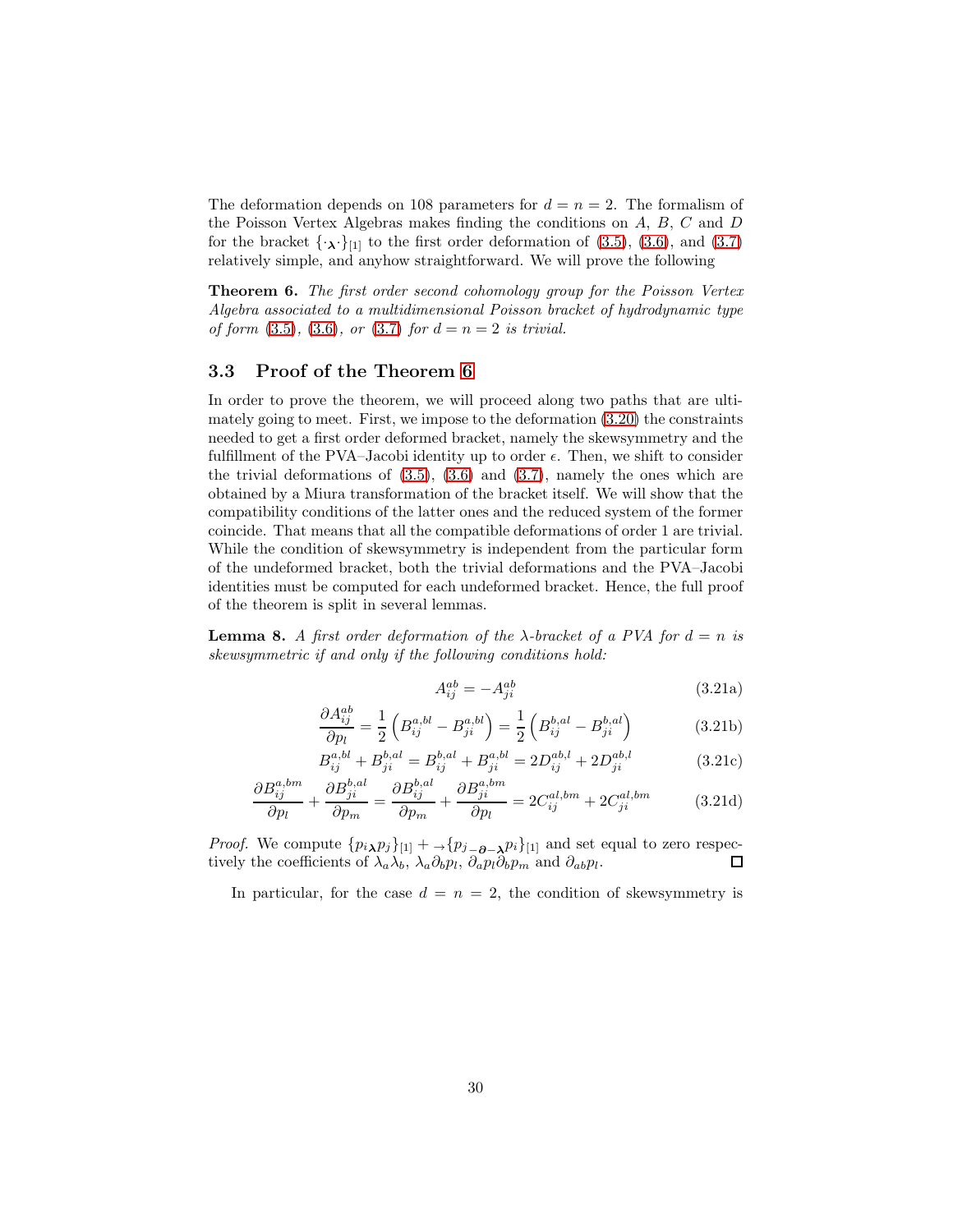equivalent to impose the following form for the parameters of [\(3.20\)](#page-28-1):

<span id="page-31-0"></span>
$$
A_{ij(S)}^{ab} = \frac{1}{2} \left( A_{ij}^{ab} + A_{ji}^{ab} \right) \stackrel{(3.21a)}{=} 0 \tag{3.22a}
$$

$$
A_{12(A)}^{ab} = \frac{1}{2} \left( A_{12}^{ab} - A_{21}^{ab} \right) = \tilde{A}^{ab} \tag{3.22b}
$$

$$
B_{ij(S)}^{a,bl} = \frac{1}{2} \left( B_{ij}^{a,bl} + B_{ji}^{ab,l} \right) = \tilde{B}_{ij}^{a,bl} \tag{3.22c}
$$

$$
B_{12(A)}^{a,bl} = \frac{1}{2} \left( B_{12}^{a,bl} - B_{21}^{ab,l} \right) \stackrel{(3.21b)}{=} \frac{\partial \tilde{A}^{ab}}{\partial p_l}
$$
 (3.22d)

$$
C_{ij(S)}^{al,bm} = \frac{1}{2} \left( C_{ij}^{al,bm} + C_{ji}^{al,bm} \right)
$$
\n
$$
^{(3.21d)} = \frac{1}{4} \left( \frac{\partial \left( \tilde{B}_{ij}^{a,bm} + B_{ij(A)}^{a,bm} \right)}{\partial p_l} + \frac{\partial \left( \tilde{B}_{ij}^{b,al} - B_{ij(A)}^{b,al} \right)}{\partial p_m} \right)
$$
\n
$$
(3.22e)
$$

$$
C_{12(A)}^{al,bm} = \frac{1}{2} \left( C_{12}^{al,bm} - C_{21}^{al,bm} \right) = \tilde{C}^{al,bm}
$$
\n(3.22f)

$$
D_{ij(S)}^{ab,l} = \frac{1}{2} \left( D_{ij}^{ab,l} + D_{ji}^{ab,l} \right)
$$
\n(3.22g)

$$
(3.21c)\ \frac{1}{4}\left(\tilde{B}_{ij}^{a,bl} + B_{ij(A)}^{a,bl} + \tilde{B}_{ij}^{b,al} - B_{ij(A)}^{b,al}\right)
$$

$$
D_{12(A)}^{ab,l} = \frac{1}{2}\left(D_{12}^{ab,l} - D_{21}^{ab,l}\right) = \tilde{D}^{ab,l}.
$$

$$
(3.22h)
$$

Imposing the skewsymmetry condition reduces the number of free parameters (now they are the functions denoted with the tilde) to 43.

**Lemma 9.** A homogeneous  $\lambda$ -bracket of degree 2 of form [\(3.20\)](#page-28-1) is a first order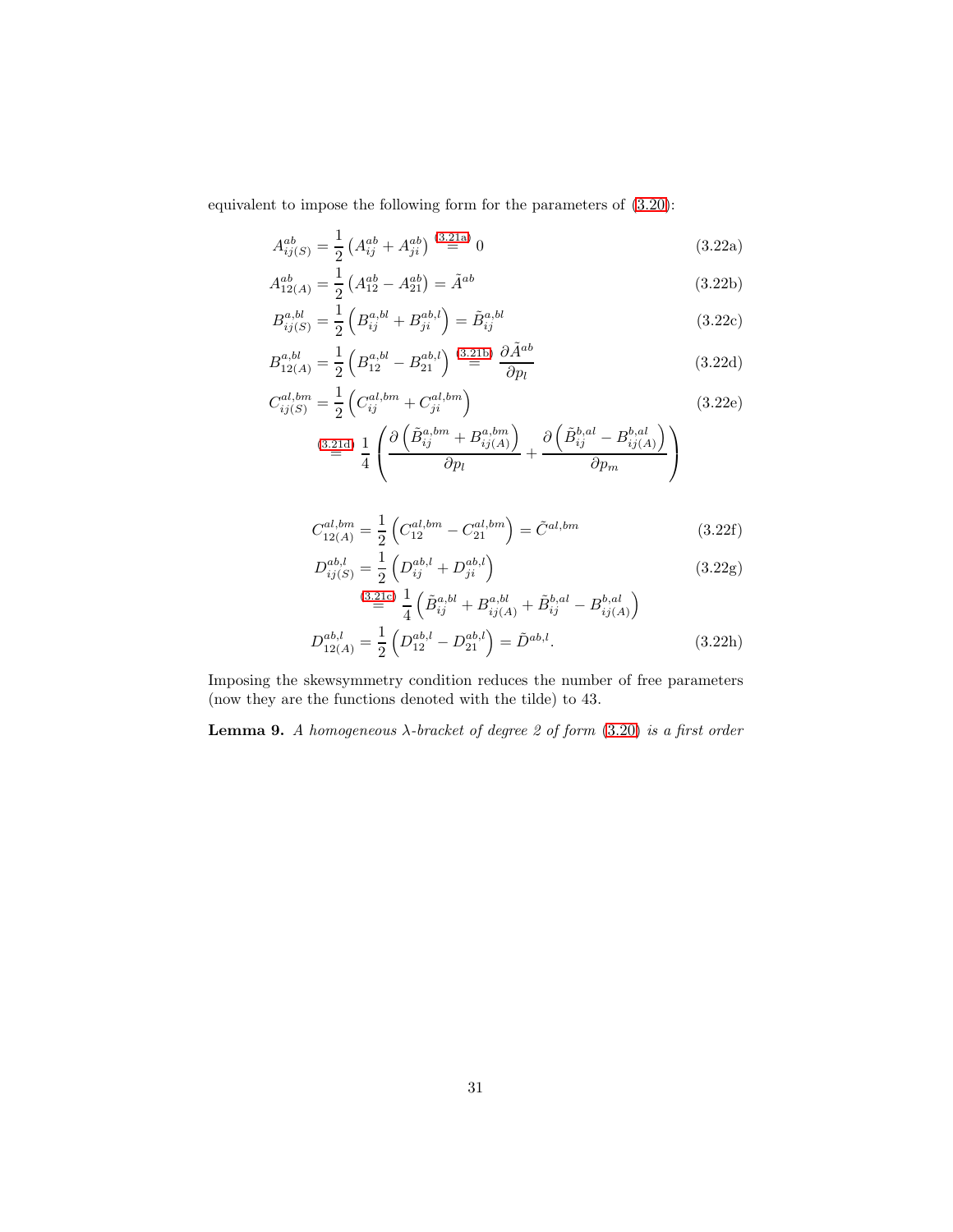deformation of the bracket [\(3.5\)](#page-22-1) if and only if the following conditions hold:

$$
\sum_{\sigma(a,b,c)} \left[ D_{jk}^{ab,i} \delta_i^c - D_{ij}^{ab,k} \delta_k^c + \frac{1}{2} \left( B_{ij}^{a,bk} + B_{ji}^{a,bk} \right) \delta_k^c \right] = 0 \tag{3.23a}
$$

$$
B_{jk}^{c,bi} \delta_i^a + B_{jk}^{c,ai} \delta_i^b - \left( B_{ik}^{a,bj} - B_{ki}^{a,bj} \right) \delta_j^c + \left( B_{ij}^{a,ck} - 2D_{ij}^{ac,k} \right) \delta_k^b + + \left( B_{ij}^{b,ck} - 2D_{ij}^{bc,k} \right) \delta_k^a + 2D_{ji}^{ab,k} \delta_k^c = 0
$$
 (3.23b)

$$
\sum_{\sigma(a,b,c)} \left( 2C_{ij}^{ak,bl} - \frac{\partial D_{ij}^{ab,l}}{\partial p_k} - \partial \partial D_{ij}^{ab,k} \partial p_l \right) \delta_k^c = 0 \tag{3.23c}
$$

$$
2C_{jk}^{ai,cl}\delta_{i}^{b} + 2C_{jk}^{bi,cl}\delta_{i}^{a} + \left(\frac{\partial B_{ij}^{a,ck}}{\partial p_{l}} - \frac{\partial B_{ij}^{a,cl}}{\partial p_{k}} - 2\frac{\partial D_{ij}^{ac,k}}{\partial p_{l}} + 2C_{ij}^{ak,cl}\right)\delta_{k}^{b} + + \left(\frac{\partial B_{ij}^{b,ck}}{\partial p_{l}} - \frac{\partial B_{ij}^{b,cl}}{\partial p_{k}} - 2\frac{\partial D_{ij}^{bc,k}}{\partial p_{l}} + 2C_{ij}^{bk,cl}\right)\delta_{k}^{a} + 2\frac{\partial D_{ji}^{ab,k}}{\partial p_{l}}\delta_{k}^{c} = 0 \qquad (3.23d)
$$

$$
\frac{\partial B_{jk}^{b,cl}}{\partial p_{i}}\delta_{i}^{a} - \frac{\partial B_{ik}^{a,cl}}{\partial p_{j}}\delta_{j}^{b} + 2\left(C_{ij}^{bk,cl} - \frac{\partial D_{ij}^{bc,k}}{\partial p_{l}}\right)\delta_{k}^{a} - 2\left(C_{ji}^{ak,cl} - \frac{\partial D_{ji}^{ac,k}}{\partial p_{l}}\right)\delta_{k}^{b} +
$$

<span id="page-32-0"></span>
$$
+\frac{\partial}{\partial p_l} \left( B_{ij}^{ab,k} - 2D_{ij}^{ab,k} \right) \delta_k^c = 0 \tag{3.23e}
$$

$$
2\frac{\partial D_{jk}^{bc,l}}{\partial p_i} \delta_i^a + \left(\frac{\partial B_{ij}^{a,bk}}{\partial p_l} - \frac{\partial B_{ij}^{a,bl}}{\partial p_k} + 2C_{ij}^{ak,bl} - 2\frac{\partial D_{ij}^{ab,k}}{\partial p_l}\right) \delta_k^c +
$$
  
+ 
$$
\left(\frac{\partial B_{ij}^{a,ck}}{\partial p_l} - \frac{\partial B_{ij}^{a,cl}}{\partial p_k} + 2C_{ij}^{ak,cl} - 2\frac{\partial D_{ij}^{ac,k}}{\partial p_l}\right) \delta_k^b +
$$
  
+ 
$$
2\left(C_{ij}^{bk,cl} + C_{ij}^{ck,bl} - \frac{\partial D_{ij}^{bc,l}}{\partial p_k} - \frac{\partial D_{ij}^{bc,k}}{\partial p_l}\right) \delta_k^a = 0
$$
(3.23f)  

$$
\left(\frac{\partial^2 C_{ik,sm}}{\partial q_l^2 C_{ik,sm}^{ak,lm}} - \frac{\partial^2 C_{ik,sm}^{al,lm}}{\partial q_l^3 D_{ik,sm}^{ab,k}\right)
$$

<span id="page-32-1"></span>
$$
\sum_{\sigma(al,bm,cn)} \left( 2 \frac{\partial^2 C_{ij}^{ak,bm}}{\partial p_l \partial p_n} - \frac{\partial^2 C_{ij}^{al,bm}}{\partial p_k \partial p_n} - \frac{\partial^3 D_{ij}^{ab,k}}{\partial p_l \partial p_m \partial p_n} \right) \delta_k^c = 0 \tag{3.23g}
$$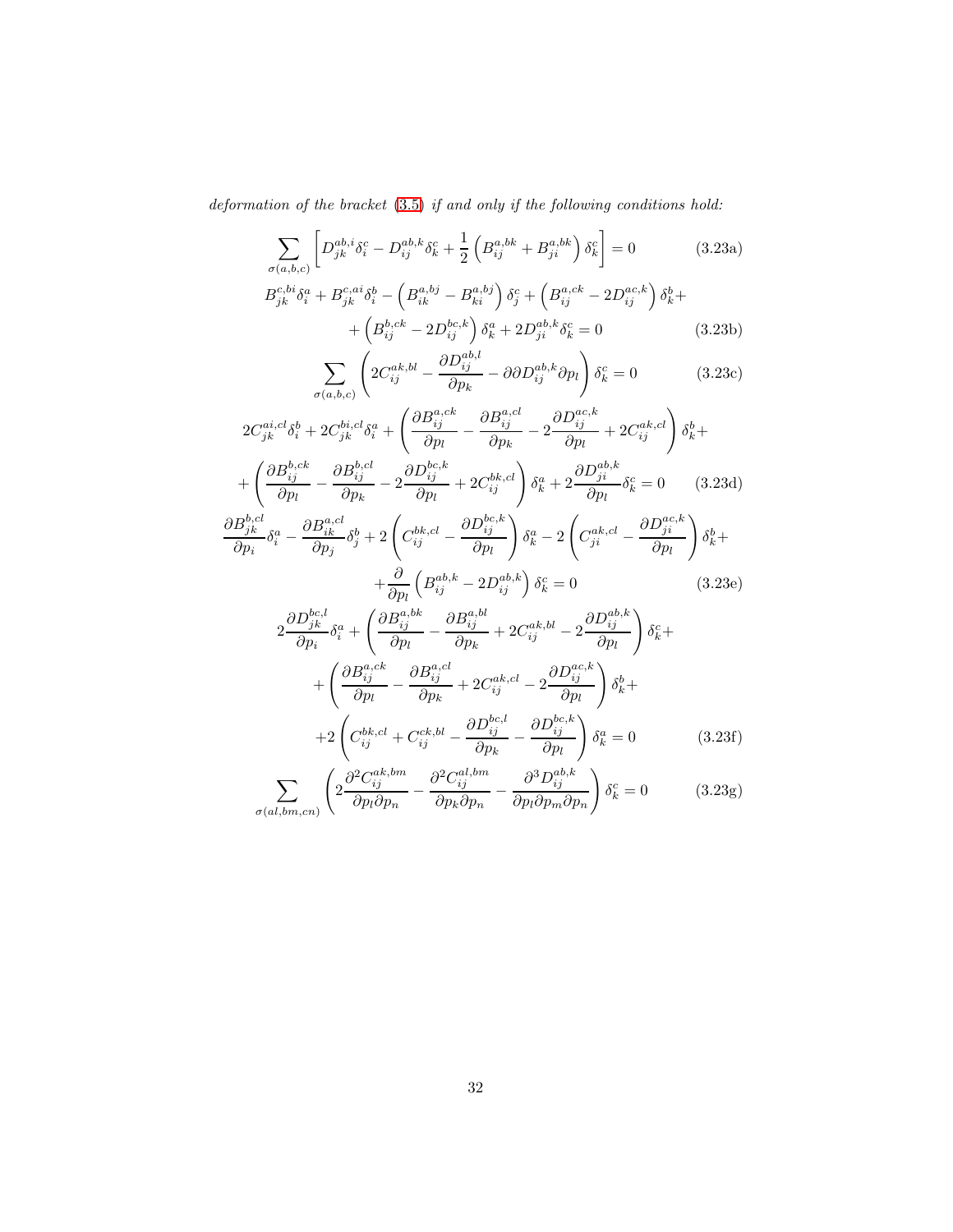<span id="page-33-2"></span>
$$
2 \frac{\partial C_{ij}^{bl,cm}}{\partial p_i} \delta_i^a + \left( 2 \frac{\partial C_{ij}^{bl,ck}}{\partial p_m} + \frac{\partial C_{ij}^{cm,bk}}{\partial p_l} - 2 \frac{\partial^2 D_{ij}^{bc,k}}{\partial p_l \partial p_m} - 2 \frac{\partial C_{ij}^{bl,cm}}{\partial p_k} \right) \delta_k^a + + \left( \frac{\partial^2 B_{ij}^{a,bk}}{\partial p_l \partial p_m} - \frac{\partial^2 B_{ij}^{a,bl}}{\partial p_k \partial p_m} + 2 \frac{\partial C_{ij}^{ak,bl}}{\partial p_m} - 2 \frac{\partial^2 D_{ij}^{ab,k}}{\partial p_l \partial p_m} \right) \delta_k^c + + \left( \frac{\partial^2 B_{ij}^{a,ck}}{\partial p_l \partial p_m} - \frac{\partial^2 B_{ij}^{a,cl}}{\partial p_k \partial p_m} + 2 \frac{\partial C_{ij}^{ak,cl}}{\partial p_m} - 2 \frac{\partial^2 D_{ij}^{ac,k}}{\partial p_l \partial p_m} \right) \delta_k^b = 0 \qquad (3.23h)
$$
  

$$
\left( \frac{\partial C_{ij}^{ak,bl}}{\partial p_m} - \frac{\partial^2 D_{ij}^{ab,l}}{\partial p_m \partial p_k} + \frac{\partial C_{ij}^{bk,al}}{\partial p_m} - \frac{\partial^2 D_{ij}^{ab,k}}{\partial p_m \partial p_l} \right) \delta_k^c + + \left( \frac{\partial C_{ij}^{ck,al}}{\partial p_m} + \frac{\partial C_{ij}^{ak,cm}}{\partial p_l} - \frac{\partial C_{ij}^{al,cm}}{\partial p_k} - \frac{\partial^2 D_{ij}^{ac,k}}{\partial p_m \partial p_l} \right) \delta_k^b + + \left( \frac{\partial C_{ij}^{ck,bl}}{\partial p_m} + \frac{\partial C_{ij}^{bk,cm}}{\partial p_l} - \frac{\partial C_{ij}^{bl,cm}}{\partial p_k} - \frac{\partial^2 D_{ij}^{bc,k}}{\partial p_m \partial p_l} \right) \delta_k^a = 0 \qquad (3.23i)
$$

<span id="page-33-0"></span>Repeated indices are summated according to Einstein's rule;  $\sum_{\sigma(a,b,c)}$  means the complete symmetrization with respect to the listed indices (or couples of indices).

*Proof.* When computing the PVA-Jacobi identity for  $\{\cdot, \cdot\}$ , we end up with a degree 0 term in  $\epsilon$  which is the PVA-Jacobi identity for the undeformed bracket  $\{\cdot_{\lambda}\cdot\}_1$ , plus a degree 1 term which reads

<span id="page-33-1"></span>
$$
\epsilon \bigg( \left\{ p_{i\lambda} \left\{ p_{j\mu} p_k \right\}_{1} \right\}_{[1]} + \left\{ p_{i\lambda} \left\{ p_{j\mu} p_k \right\}_{[1]} \right\}_{1} +
$$
  
 
$$
- \left\{ p_{j\mu} \left\{ p_{i\lambda} p_k \right\}_{1} \right\}_{[1]} - \left\{ p_{j\mu} \left\{ p_{i\lambda} p_k \right\}_{[1]} \right\}_{1} +
$$
  
 
$$
- \left\{ \left\{ p_{i\lambda} p_j \right\}_{[1]\lambda + \mu} p_k \right\}_{1} - \left\{ \left\{ p_{i\lambda} p_j \right\}_{1\lambda + \mu} p_k \right\}_{[1]} \bigg) \quad (3.24)
$$

and terms of higher order that are discharged. The sets of equations [\(3.23\)](#page-31-0) are then obtained collecting the homogeneous terms in  $\lambda$ ,  $\mu$  and derivatives of p, up  $\Box$ to the third degree.

We apply to [\(3.23\)](#page-31-0) the skewsymmetry conditions [\(3.22\)](#page-30-0); all the algebraic relations, that can be found by direct inspection, among the 43 parameters are given in Appendix [B.1.](#page-42-0) There are still 9 functions (according to our choice,  $\tilde{A}^{11}$ ,  $\tilde{A}^{12}$ ,  $\tilde{A}^{22}$ ,  $\tilde{B}_{11}^{1,12}$ ,  $\tilde{B}_{11}^{1,21}$ ,  $\tilde{B}_{22}^{2,11}$ ,  $\tilde{B}_{22}^{2,11}$ , and  $\tilde{B}_{22}^{1,22}$ ) which must satisfy the following set of linear PDEs in order to be the components of the first order deformed bracket.

$$
\frac{\partial \tilde{B}_{11}^{2,11}}{\partial q} = \frac{\partial \tilde{B}_{11}^{1,22}}{\partial p} + 2 \frac{\partial^2 \tilde{A}^{22}}{\partial p^2}
$$
(3.25a)

$$
\frac{\partial \tilde{B}_{22}^{1,22}}{\partial p} = \frac{\partial \tilde{B}_{22}^{2,11}}{\partial q} - 2 \frac{\partial^2 \tilde{A}^{11}}{\partial q^2}.
$$
 (3.25b)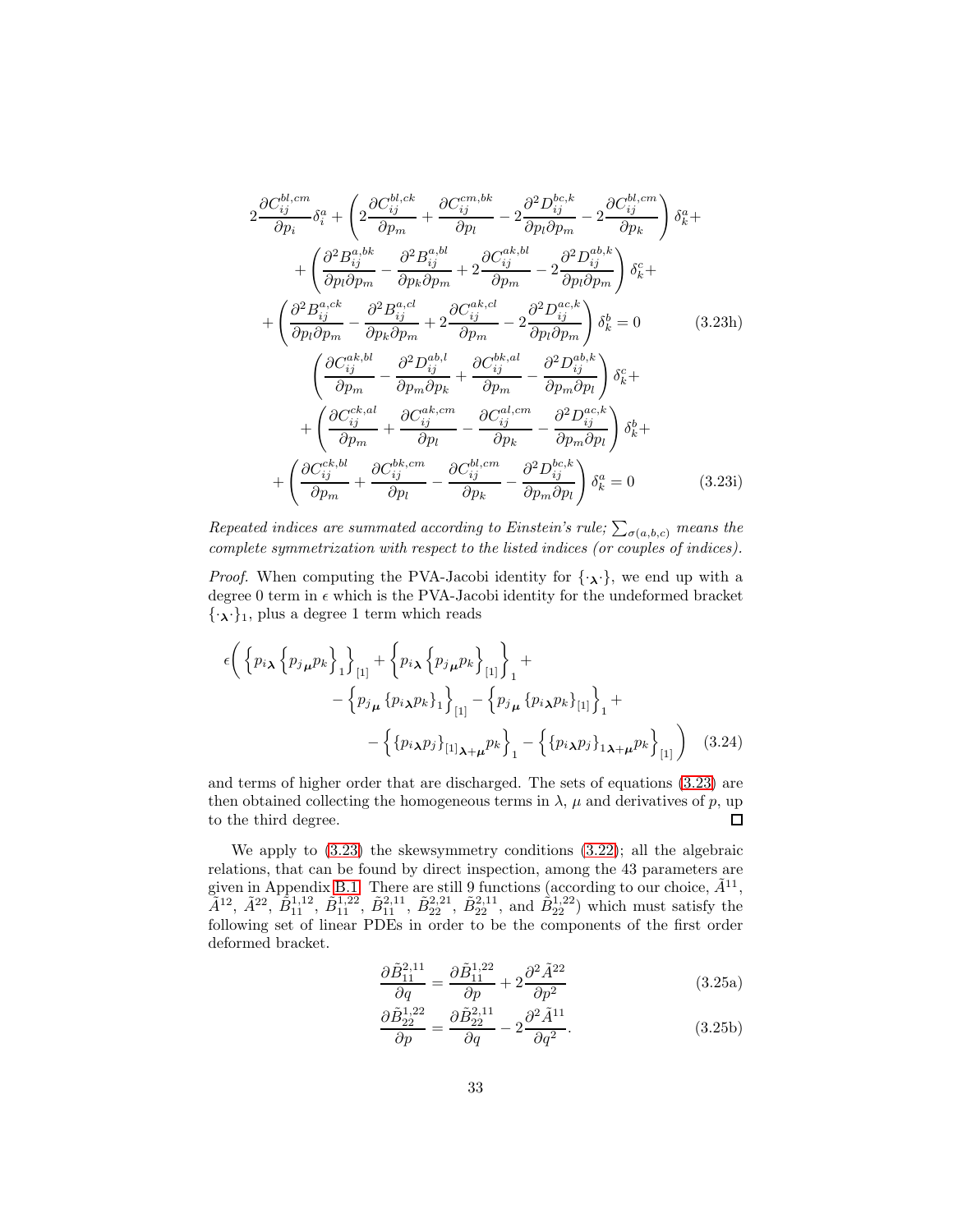The same procedure can be repeated for the deformations of [\(3.6\)](#page-22-2). In this case we do not start looking for the general set of conditions for any  $d$ , but compute explictly the PVA–Jacobi identity at the first order [\(3.24\)](#page-32-0) for  $\{\cdot,\cdot\}_2$  and  $\{\cdot,\cdot\}_{[1]},$ having imposed the form [\(3.22\)](#page-30-0) to the parameters of the deformation. All the 43 parameters can be expressed as linear combinations and derivatives of just 9 of them, namely  $\tilde{A}^{11}$ ,  $\tilde{A}^{12}$ ,  $\tilde{A}^{22}$ ,  $\tilde{B}_{11}^{1,11}$ ,  $\tilde{B}_{11}^{1,21}$ ,  $\tilde{B}_{22}^{1,12}$ ,  $\tilde{B}_{22}^{2,11}$ ,  $\tilde{B}_{22}^{2,12}$ , and  $\tilde{B}_{22}^{2,21}$ . The formulas for the remaining can be found solving linear algebraic equations and are explicitly given in Appendix [B.2.](#page-43-0) The nine parameters we are left with must satisfy the following pair of linear PDEs:

$$
\frac{\partial \tilde{B}_{22}^{1,12}}{\partial q} + \frac{\partial \tilde{B}_{22}^{2,11}}{\partial q} = \frac{\partial \tilde{B}_{22}^{2,12}}{\partial p} \tag{3.26a}
$$

$$
\frac{\partial \tilde{B}_{11}^{1,11}}{\partial q} + 2\frac{\partial^2 \tilde{A}^{11}}{\partial q^2} + \frac{\partial^2 \tilde{A}^{22}}{\partial p^2} = 2\frac{\partial \tilde{B}_{22}^{2,12}}{\partial q} + \frac{\partial \tilde{B}_{22}^{2,21}}{\partial q} + \frac{\partial \tilde{B}_{11}^{1,21}}{\partial p} + 4\frac{\partial^2 \tilde{A}^{12}}{\partial p \partial q}. \tag{3.26b}
$$

Finally, we perform the same computation of Lemma [9](#page-30-1) for the third class of  $\lambda$ -brackets.

**Lemma 10.** A homogeneous  $\lambda$ -bracket of degree 2 of form [\(3.20\)](#page-28-1) is a first order deformation of the bracket [\(3.7\)](#page-22-0) if and only if the following conditions hold:

$$
D_{ji}^{ab,c}p_{k} + D_{jk}^{ab,c}p_{i} + (D_{ji}^{ab,l}\delta_{k}^{c} + D_{jk}^{ab,l}\delta_{i}^{c}) p_{l} + \circ (a,b,c) = 0 \qquad (3.27a)
$$
  
\n
$$
2(A_{ik}^{bc}\delta_{j}^{a} + A_{ik}^{ac}\delta_{j}^{b}) + 2(A_{ji}^{ab}\delta_{k}^{c} - A_{ik}^{ab}\delta_{j}^{c} + A_{kj}^{ab}\delta_{i}^{c}) +
$$
  
\n
$$
- (B_{ki}^{a,bc} - B_{ik}^{a,bc}) p_{j} - (B_{jk}^{c,ab} - B_{jk}^{c,ba}) p_{i} +
$$
  
\n
$$
- [(B_{ki}^{a,bl} - B_{ik}^{a,bl}) \delta_{j}^{c} + B_{jk}^{c,bl}\delta_{i}^{a} + B_{jk}^{c,al}\delta_{i}^{b}] p_{l} +
$$
  
\n
$$
- (2D_{ji}^{b,a} - B_{ji}^{c,bl}) \delta_{k}^{a} + (2D_{ji}^{ca,l} - B_{ji}^{c,al}) \delta_{k}^{b} + 2D_{ji}^{ab,l}\delta_{k}^{c}] p_{l} +
$$
  
\n
$$
- (2D_{ji}^{cb,a} - B_{ji}^{cb,a} + 2D_{ji}^{ca,b} - B_{ji}^{ca,b} + 2D_{ji}^{ab,bc}) p_{k} = 0
$$
  
\n
$$
\sum_{\sigma(a,b,c)} \left[ \left( \frac{\partial D_{ij}^{ab,l}}{\partial p_{m}} + \frac{\partial D_{ij}^{ab,c}}{\partial p_{l}} - 2C_{ij}^{am,bl} \right) p_{m}\delta_{k}^{c} +
$$
  
\n
$$
+ \left( \frac{\partial D_{ij}^{ab,l}}{\partial p_{c}} + \frac{\partial D_{ij}^{ab,c}}{\partial p_{l}} - 2C_{ij}^{ac,bl} \right) \right] = 0
$$
  
\n
$$
(C_{ji}^{ba,cl} + C_{ji}^{ab,cl}) p_{k} - (C_{jk}^{ba,cl} + C_{jk}^{ab,cl}) p_{i} - \frac{\partial}{\partial p_{l}} (D_{ji}^{ab,c} + D_{ji}^{bc,a} + D_{ji}^{ca,b}) p_{k} +
$$
  
\n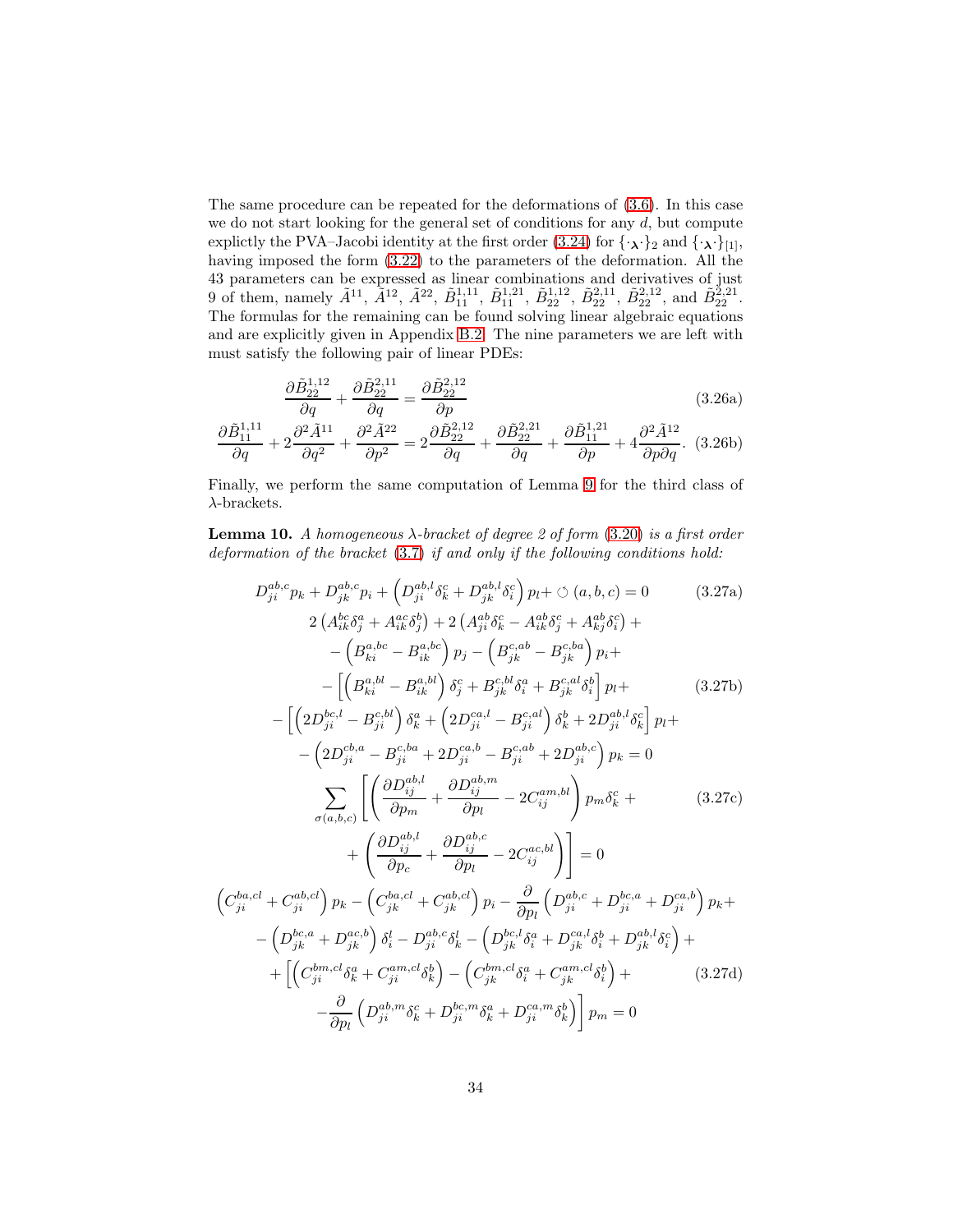$$
B_{ik}^{h,cl}\delta_{j}^{a} - B_{jk}^{a,cl}\delta_{k}^{b} + B_{i}^{b,cl}\delta_{k}^{a} - B_{ij}^{a,cl}\delta_{k}^{b} + B_{jk}^{h,al}\delta_{i}^{c} + \cdots
$$
\n
$$
+ B_{ik}^{a,cb}\delta_{j}^{l} - B_{jk}^{b,ca}\delta_{i}^{l} + \left(2D_{ij}^{ab,c} - B_{ij}^{a,bc}\right) + \frac{\partial B_{ik}^{a,cl}}{\partial p_{b}} p_{j} - \frac{\partial B_{jk}^{b,cl}}{\partial p_{a}} p_{i} + \begin{bmatrix} 2C_{ji}^{ab,cl} - 2C_{ij}^{b,al} + 2\frac{\partial D_{ij}^{ab,al}}{\partial p_{l}} - 2\frac{\partial D_{jli}^{ab,el}}{\partial p_{l}} + \frac{\partial D_{ij}^{ab,el}}{\partial p_{l}} \left(2D_{ij}^{ab,c} - B_{ij}^{a,bc}\right) \end{bmatrix} p_{k} + \begin{bmatrix} 2C_{ji}^{ab,cl} - 2C_{ij}^{b,ad} + 2\frac{\partial B_{jk}^{b,cl}}{\partial p_{l}} - 2\frac{\partial B_{jk}^{ab,el}}{\partial p_{l}} + \frac{\partial B_{ij}^{b,cl}}{\partial p_{l}} \left(2D_{ij}^{ab,m} - C_{ij}^{b,m,cl}\right) \delta_{k}^{a} + \cdots \end{bmatrix}
$$
\n
$$
+ \begin{bmatrix} \frac{\partial B_{jk}^{a,cl}}{\partial p_{m}} - C_{ji}^{a,al} \end{bmatrix} \delta_{kj}^{b} + \frac{\partial}{\partial p_{l}} \left(2D_{ij}^{ab,m} - B_{ij}^{a,bn}\right) \delta_{k}^{c} = 0
$$
\n
$$
\begin{pmatrix} C_{ji}^{ac,bl} + C_{ji}^{ab,cl} - \frac{\partial D_{ji}^{bc,cl}}{\partial p_{l}} - \frac{\partial D_{ji}^{bc,el}}{\partial p_{l}} + \frac{\partial D_{ij}^{bc,el}}{\partial p_{l}} - C_{ij}^{b,al} - C_{ij}^{c,al} \end{bmatrix} p_{k} + \frac{\partial D_{jk}^{b,cl}}{\partial p_{k}^{a}} p_{j} - D_{jk}^{b,cl} \delta_{i}^{a} - D_{ij}^{c,al} \delta_{
$$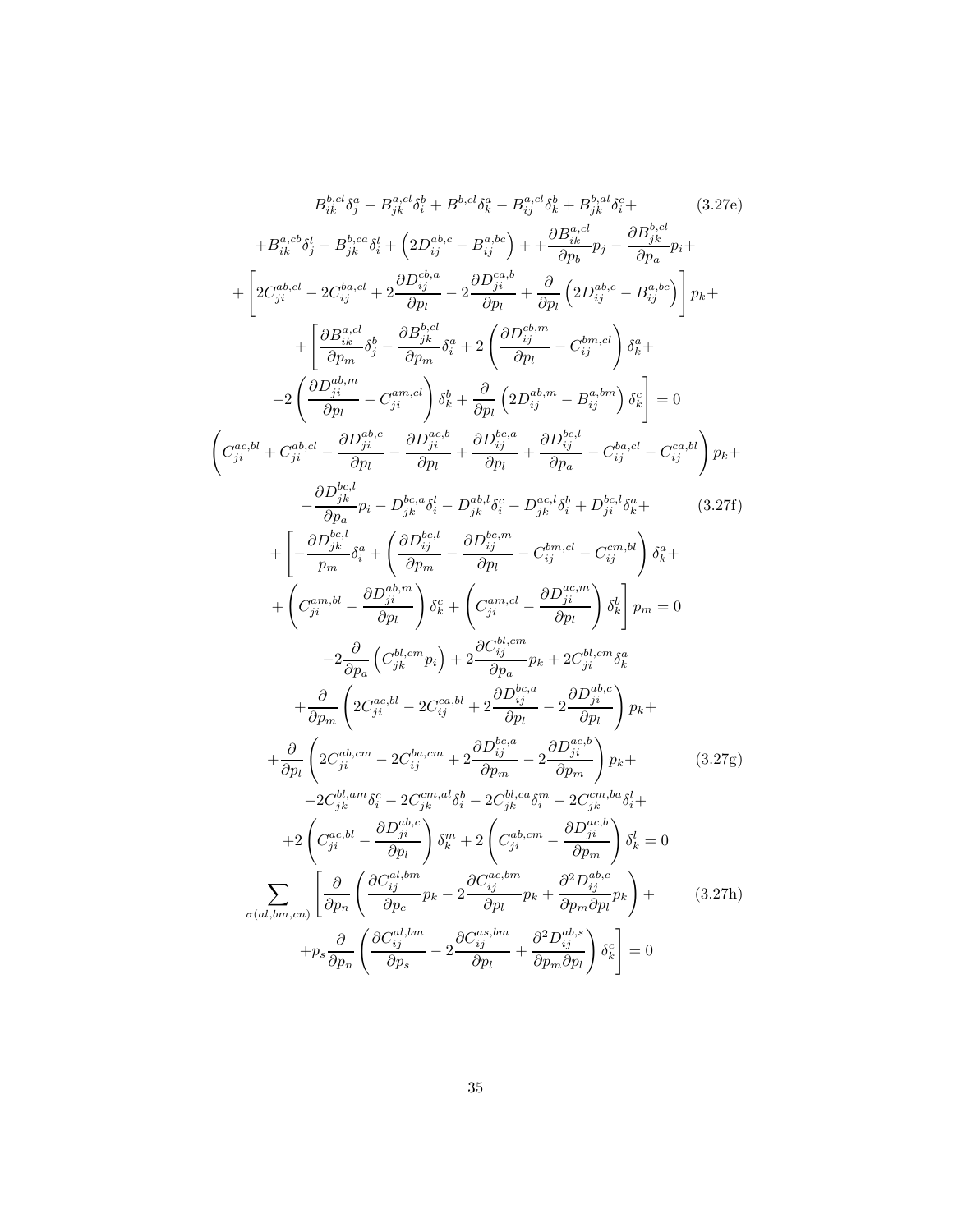<span id="page-36-2"></span>
$$
\frac{\partial}{\partial p_m} \left[ \left( \frac{\partial D_{ij}^{ab,l}}{\partial p_c} + \frac{\partial D_{ij}^{ab,c}}{\partial p_l} - C_{ij}^{ac,bl} - C_{ij}^{bc,al} \right) p_k \right] + \n+ \left( \frac{\partial C_{ij}^{al,cm}}{\partial p_b} + \frac{\partial C_{ij}^{bl,cm}}{\partial p_a} - \frac{\partial C_{ij}^{ab,cm}}{\partial p_l} - \frac{\partial C_{ij}^{ba,cm}}{\partial p_l} + \frac{\partial C_{ij}^{ba,cm}}{\partial p_l} + \frac{\partial C_{ij}^{al,cb}}{\partial p_m} - \frac{\partial C_{ij}^{bl,ca}}{\partial p_m} + \frac{\partial^2 D_{ij}^{ac,b}}{\partial p_l \partial p_m} + \frac{\partial^2 D_{ij}^{bc,a}}{\partial p_l \partial p_m} \right) p_k + \n+ p_n \left[ \left( \frac{\partial^2 D_{ij}^{ab,l}}{\partial p_m \partial p_n} + \frac{\partial^2 D_{ij}^{ab,n}}{\partial p_l \partial p_m} - \frac{\partial C_{ij}^{an,bl}}{\partial p_m} - \frac{\partial C_{ij}^{bn,al}}{\partial p_m} \right) \delta_k^c + \left( \frac{\partial^2 D_{ij}^{ac,n}}{\partial p_l \partial p_m} + \frac{\partial C_{ij}^{al,cm}}{\partial p_n} - \frac{\partial C_{ij}^{ca,cm}}{\partial p_l} - \frac{\partial C_{ij}^{ca,al}}{\partial p_m} \right) \delta_k^b + \left( \frac{\partial^2 D_{ij}^{ac,n}}{\partial p_l \partial p_m} + \frac{\partial C_{ij}^{al,cm}}{\partial p_n} - \frac{\partial C_{ij}^{an,cm}}{\partial p_l} - \frac{\partial C_{ij}^{ca,al}}{\partial p_m} \right) \delta_k^b + \left( \frac{\partial^2 D_{ij}^{bc,n}}{\partial p_l \partial p_m} + \frac{\partial C_{ij}^{bl,cm}}{\partial p_n} - \frac{\partial C_{ij}^{bn,cm}}{\partial p_l} - \frac{\partial C_{ij}^{ca,bl}}{\partial p_m} \right) \delta_k^a = 0 \quad (3.27i)
$$

<span id="page-36-0"></span>The notation  $\circlearrowleft(a, b, c)$  means cyclic permutations of the indices  $(a, b, c)$ .

**Remark** Let us consider the trivial case  $d = 1$ . The undeformed bracket reads  ${p_{\lambda}}p$ <sub>LP</sub> = -2p $\lambda$  - p' (the prime means the only derivative of p, namely wrt x), which is the so-called Virasoro-Magri PVA with central charge  $0$  (see Ex. 1.18 in [\[4\]](#page-48-0)). We easily get the well known result, shown for instance in [\[10\]](#page-48-1), that such deformations do not exist in the scalar case. From the skewsymmetry conditions we get (now the indices have become useless)  $A = 0$ ,  $2D = B$ ,  $2C = B'$ ; moreover, [\(3.27a\)](#page-33-1) is enough to get  $D = 0$ , hence  $B = C = 0$ .

<span id="page-36-1"></span>We follow the same approach as for the bracket  $\{\cdot, \cdot\}_1$ , setting  $d = 2$  and expressing the parameters of the deformation according to [\(3.22\)](#page-30-0). In order to find the algebraic relations among the 43 parameters of the deformation we use the Mathematica package SYM [\[11\]](#page-48-12). We get an overdetermined system of 45 equations for 9 unknown functions  $\tilde{A}^{11}$ ,  $\tilde{A}^{12}$ ,  $\tilde{A}^{22}$ ,  $\tilde{B}_{11}^{1,22}$ ,  $\tilde{B}_{21}^{2,11}$ ,  $\tilde{B}_{11}^{1,21}$ ,  $\tilde{B}_{22}^{2,11}$ ,  $\tilde{B}_{22}^{1,22}$ , and  $\tilde{B}_{22}^{2,12}$ . The expressions for the remaining ones in terms of these nine are left to the Appendix [B.3.](#page-44-0) The Janet basis of the system of PDEs according which the deformed  $\lambda$ -bracket is a PVA up to the first order are the following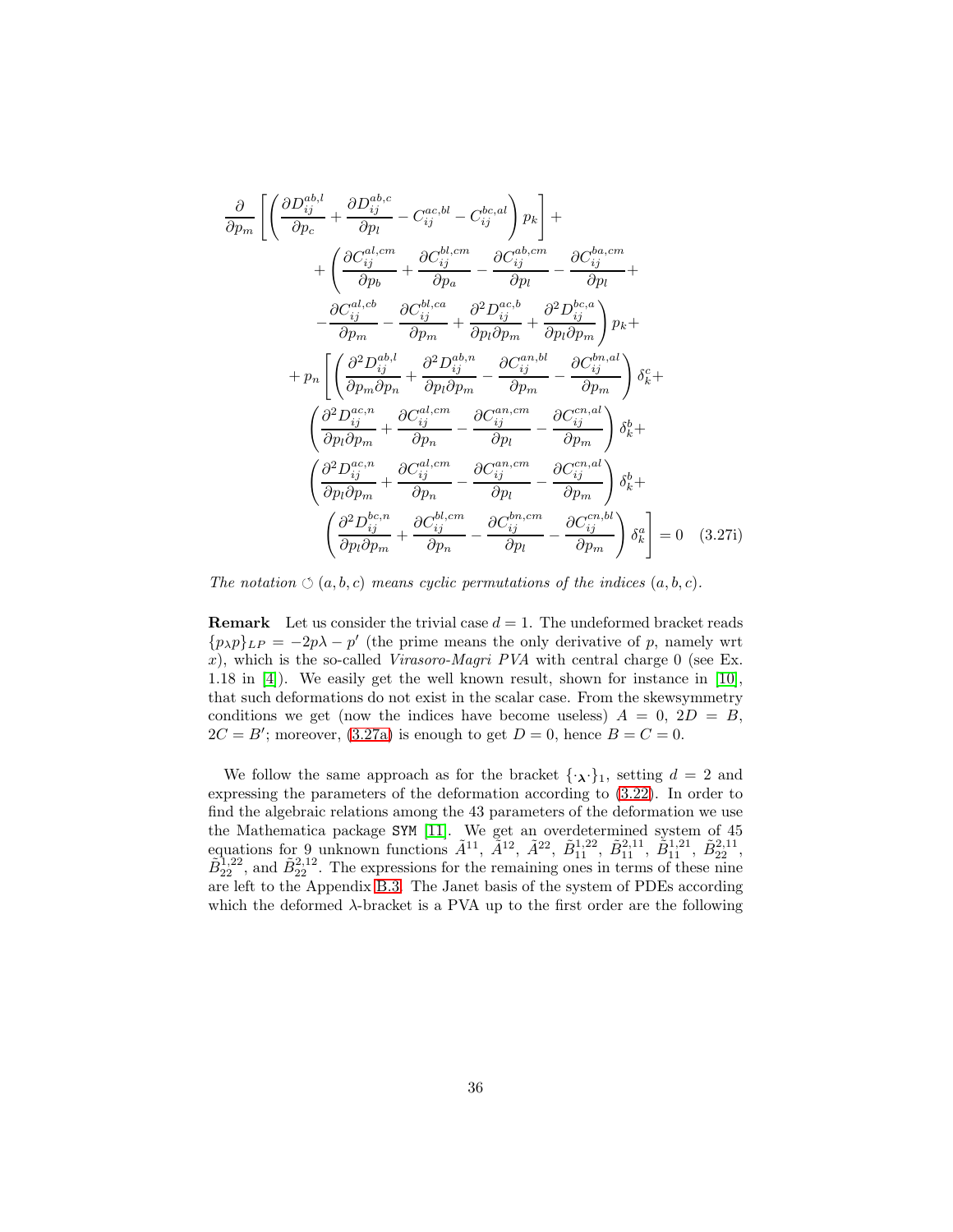two equations

<span id="page-37-0"></span>
$$
-\frac{3}{4}p^2\tilde{A}^{11} + \frac{3}{4}q^2\tilde{A}^{22} - \frac{3}{4}q^3\tilde{B}_{11}^{1,22} - \frac{3}{4}p^3\tilde{B}_{22}^{2,11} - \frac{3}{8}q^3\frac{\partial \tilde{A}^{22}}{\partial q} + \frac{3}{8}p^3\frac{\partial \tilde{A}^{11}}{\partial p} + -\frac{1}{4}p^2q^2\frac{\partial \tilde{B}_{11}^{2,11}}{\partial p} - \frac{1}{2}p^3q\frac{\partial \tilde{B}_{22}^{1,22}}{\partial p} - \frac{1}{2}pq^2\tilde{B}_{11}^{2,11} - \frac{1}{4}pq^2\tilde{B}_{11}^{1,21} - \frac{1}{4}p^2q\tilde{B}_{22}^{2,12} + -\frac{1}{2}p^2q\tilde{B}_{22}^{1,22} - p^2q^2\frac{\partial^2 \tilde{A}^{11}}{\partial q^2} - \frac{1}{2}p^3q\frac{\partial^2 \tilde{A}^{11}}{\partial p\partial q} + p^2q^2\frac{\partial^2 \tilde{A}^{22}}{\partial p^2} + \frac{1}{2}pq^3\frac{\partial^2 \tilde{A}^{22}}{\partial p\partial q} + +\frac{5}{8}p^2q\frac{\partial \tilde{A}^{11}}{\partial q} + \frac{1}{4}p^2q^2\frac{\partial \tilde{B}_{22}^{2,12}}{\partial q} - \frac{1}{4}pq^2\frac{\partial \tilde{A}^{12}}{\partial q} - \frac{1}{2}pq^3\frac{\partial \tilde{B}_{11}^{2,11}}{\partial q} + \frac{1}{2}p^3q\frac{\partial \tilde{B}_{22}^{2,11}}{\partial q} + +\frac{1}{2}pq^3\frac{\partial \tilde{B}_{11}^{1,22}}{\partial p} + \frac{1}{4}p^2q\frac{\partial \tilde{A}^{12}}{\partial p} - \frac{1}{4}p^2q^2\frac{\partial \tilde{B}_{22}^{1,22}}{\partial q} + \frac{1}{4}p^2q^2\frac{\partial \tilde{B}_{1
$$

and

$$
-5p^{2}q^{2}\frac{\partial^{2}\tilde{A}^{12}}{\partial p\partial q} - 2p^{3}q\frac{\partial^{2}\tilde{A}^{12}}{\partial p^{2}} + 6p^{2}q^{2}\frac{\partial^{2}\tilde{A}^{11}}{\partial q^{2}} + 5p^{3}q\frac{\partial^{2}\tilde{A}^{11}}{\partial p\partial q} + 2pq^{3}\frac{\partial^{2}\tilde{A}^{22}}{\partial p\partial q} + \frac{11}{4}p^{2}\tilde{A}^{11} - \frac{7}{4}q^{2}\tilde{A}^{22} + \frac{15}{4}q^{3}\tilde{B}_{11}^{1,22} + \frac{3}{4}p^{3}\tilde{B}_{22}^{2,11} - \frac{1}{8}q^{3}\frac{\partial\tilde{A}^{22}}{\partial q} - \frac{19}{8}p^{3}\frac{\partial\tilde{A}^{11}}{\partial p} + \frac{1}{2}p^{4}\frac{\partial^{2}\tilde{A}^{11}}{\partial q^{2}} + q^{4}\frac{\partial^{2}\tilde{A}^{22}}{\partial q^{2}} + \frac{5}{4}p^{2}q^{2}\frac{\partial\tilde{B}_{11}^{2,11}}{\partial p} + \frac{1}{2}p^{3}q\frac{\partial\tilde{B}_{22}^{1,22}}{\partial p} + \frac{5}{2}pq^{2}\tilde{B}_{11}^{2,11} + \frac{9}{4}pq^{2}\tilde{B}_{11}^{1,21} + \frac{3}{4}p^{2}q\tilde{B}_{22}^{2} + \frac{1}{2}p^{2}q\tilde{B}_{22}^{1,22} + 2q^{4}\frac{\partial\tilde{B}_{111}^{1,22}}{\partial q} + 2pq^{3}\frac{\partial\tilde{B}_{11}^{1,21}}{\partial q} - 2p^{3}q\frac{\partial\tilde{B}_{22}^{2,12}}{\partial p} - 2p^{4}\frac{\partial\tilde{B}_{22}^{2,11}}{\partial p} + \frac{3}{2}pq^{3}\frac{\partial^{2}\tilde{A}^{12}}{\partial q^{2}} - \frac{17}{8}p^{2}q^{3}\frac{\partial\tilde{A}^{11}}{\partial q} - \frac{9}{4}p^{2}q^{2}\frac{\partial\tilde{B}_{2
$$

<span id="page-37-1"></span>Now, let us consider the trivial deformations of [\(3.5\)](#page-22-1), [\(3.6\)](#page-22-2), and [\(3.7\)](#page-22-0), namely the deformed brackets given by performing a general Miura transformation [\(3.19\)](#page-28-0) of the first order to the undeformed brackets. Such a change of coordinates will have the form

$$
p_i \mapsto P_i = p_i + \sum_{j,k=1,2} \epsilon F_i^{jk}(p,q) \partial_j p_k
$$

and thus depends on 8 arbitrary functions of  $(p_1 \equiv p, p_2 \equiv q)$ . We compute  ${P_i(p)_{\lambda}P_j(p)}_{1,2,LP}$ , which is in all three cases very straightforward. We start by the expansion to the order  $\epsilon,$ 

$$
\{P_{i\lambda}P_{j}\}_{1,2,LP} = \{p_{i\lambda}p_{j}\}_{1,2,LP} + \epsilon \left(\left\{F_{i}^{al}\partial_{a}p_{l\lambda}p_{j}\right\}_{1,2,LP} + \left\{p_{i\lambda}F_{j}^{al}\partial_{a}p_{l}\right\}_{1,2,LP}\right) + O(\epsilon^{2})
$$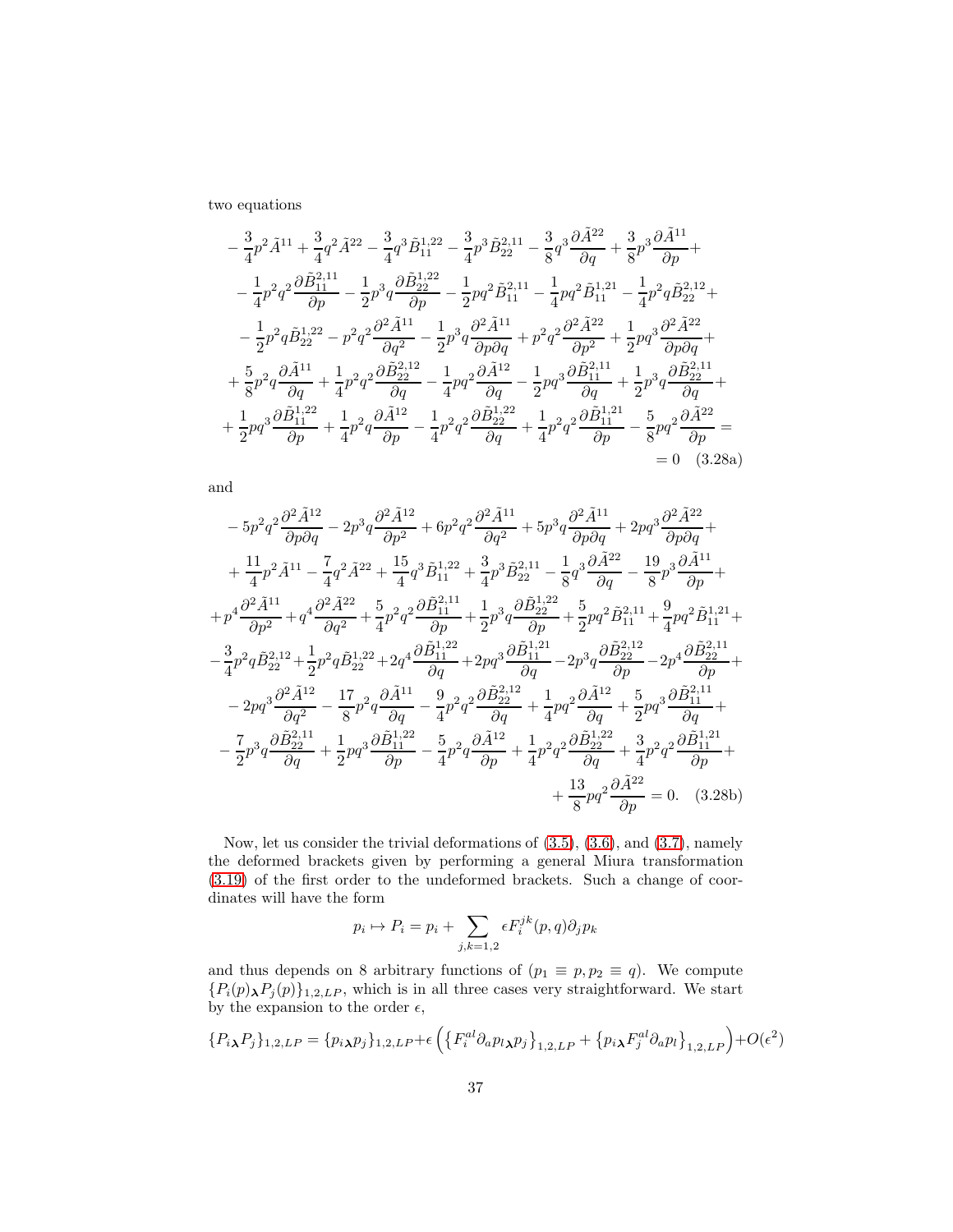and then we use the master formula [\(2.30\)](#page-13-2) for the two latter brackets. The expression we get is written in terms of the 'old' coordinates; up to the first order, we can invert the transformation by  $p_i = P_i - \epsilon F_i^{al}(P) \partial_a P_i$ , getting the formula for the deformed bracket  $\{P_i(p)_{\lambda}P_j(p)\}_{1,2,LP} = \{P_i{}_{\lambda}P_j\}_{1,2,LP} +$  $\epsilon\{P_i\}_{1]}$ . For convenience, we provide only the 9 parameters of each first order deformed bracket we have chosen to express all the other ones in terms of. For deformations of [\(3.5\)](#page-22-1) we have:

<span id="page-38-0"></span>
$$
\tilde{A}^{11} = F_2^{11} \tag{3.29a}
$$

$$
2\tilde{A}^{12} = F_2^{21} - F_1^{12}
$$
 (3.29b)

$$
\tilde{A}^{22} = -F_1^{22} \tag{3.29c}
$$

$$
B_{11}^{1,12} = 2\frac{\partial F_1^{12}}{\partial p} - 2\frac{\partial F_1^{11}}{\partial q} \tag{3.29d}
$$

$$
B_{11}^{1,22} = 2\frac{\partial F_1^{22}}{\partial p} - \frac{\partial F_1^{21}}{\partial q}
$$
 (3.29e)

$$
B_{11}^{2,11} = -\frac{\partial F_1^{21}}{\partial p} \tag{3.29f}
$$

$$
B_{22}^{2,21} = 2\frac{\partial F_2^{11}}{\partial q} - 2\frac{\partial F_2^{22}}{\partial p}
$$
 (3.29g)

$$
B_{22}^{2,11} = 2\frac{\partial F_2^{11}}{\partial q} - \frac{\partial F_2^{12}}{\partial p}
$$
 (3.29h)

$$
B_{22}^{2,12} = -\frac{\partial F_2^{12}}{\partial q} \tag{3.29i}
$$

Following the same procedure, the parameters we chose for the deformations of [\(3.6\)](#page-22-2) are

$$
\tilde{A}^{11} = -F_1^{11} + F_2^{12} \tag{3.30a}
$$

$$
2\tilde{A}^{12} = F_2^{22} - F_1^{21} - F_1^{12}
$$
\n(3.30b)

$$
\tilde{A}^{22} = -F_1^{22} \tag{3.30c}
$$

$$
B_{11}^{1,11} = 2\frac{\partial F_1^{11}}{\partial q} - 2\frac{\partial F_1^{12}}{\partial p}
$$
 (3.30d)

$$
B_{11}^{1,21} = 2\frac{\partial F_1^{21}}{\partial q} - \frac{\partial F_1^{22}}{\partial p}
$$
 (3.30e)

$$
B_{22}^{1,12} = 2\frac{\partial F_2^{12}}{\partial p} - 2\frac{\partial F_2^{11}}{\partial q}
$$
 (3.30f)

$$
B_{22}^{2,11} = 2\frac{\partial F_2^{11}}{\partial q} - \frac{\partial F_2^{12}}{\partial p} - \frac{\partial F_2^{21}}{\partial p}
$$
 (3.30g)

$$
B_{22}^{2,12} = \frac{\partial F_2^{12}}{\partial q} - \frac{\partial F_2^{21}}{\partial q}
$$
 (3.30h)

$$
B_{22}^{2,21} = 2\frac{\partial F_2^{21}}{\partial q} - 2\frac{\partial F_2^{22}}{\partial p}
$$
 (3.30i)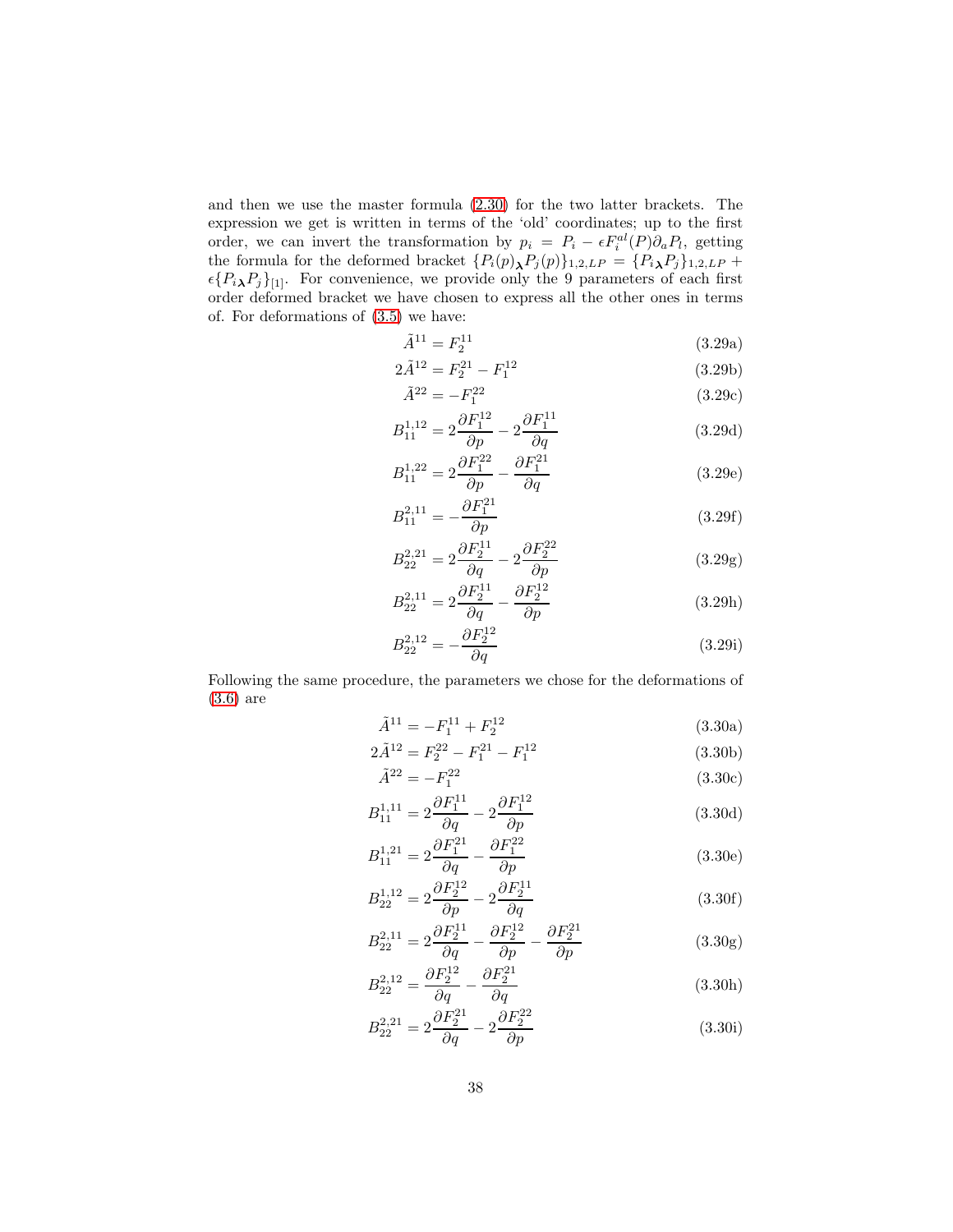Finally, for the trivial deformations of [\(3.7\)](#page-22-0) we get

$$
\tilde{A}^{11} = qF_1^{11} - 2pF_2^{11} - qF_2^{12}
$$
\n(3.31a)

$$
2\tilde{A}^{12}=pF_1^{11}+2qF_1^{12}-pF_2^{12}+qF_2^{21}-2pF_2^{21}-qF_2^{22} \eqno(3.31b)
$$

$$
\tilde{A}^{22} = pF_1^{21} + 2qF_1^{22} - pF_2^{22}
$$
\n(3.31c)

$$
B_{11}^{1,21} = F_1^{12} - 2q \frac{\partial F_1^{21}}{\partial q} + p \frac{\partial F_1^{12}}{\partial p} - 2p \frac{\partial F_1^{21}}{\partial p} + q \frac{\partial F_1^{22}}{\partial p}
$$
 (3.31d)

$$
B_{11}^{12,2} = F_1^{22} + p\frac{\partial F_1^{12}}{\partial q} + 2p\frac{\partial F_1^{21}}{\partial q} - q\frac{\partial F_1^{22}}{\partial q} - 4p\frac{\partial F_1^{22}}{\partial p}
$$
(3.31e)

$$
B_{11}^{2,11} = -F_1^{12} - 2p \frac{\partial F_1^{11}}{\partial q} + p \frac{\partial F_1^{12}}{\partial p} + 2p \frac{\partial F_1^{21}}{\partial p} + q \frac{\partial F_1^{22}}{\partial p}
$$
 (3.31f)

$$
B_{22}^{2,12} = F_2^{21} + p\frac{\partial F_2^{11}}{\partial q} - 2q\frac{\partial F_2^{12}}{\partial q} + q\frac{\partial F_2^{21}}{\partial q} - 2p\frac{\partial F_2^{12}}{\partial p}
$$
(3.31g)

$$
B_{22}^{2,11} = F_2^{11} + q \frac{\partial F_2^{21}}{\partial p} + 2q \frac{\partial F_2^{12}}{\partial p} - p \frac{\partial F_2^{11}}{\partial p} - 4q \frac{\partial F_2^{11}}{\partial q}
$$
 (3.31h)

$$
B_{22}^{2,12} = -F_2^{21} - 2q \frac{\partial F_2^{22}}{\partial p} + q \frac{\partial F_2^{21}}{\partial q} + 2q \frac{\partial F_2^{12}}{\partial q} + p \frac{\partial F_2^{11}}{\partial q}
$$
 (3.31i)

<span id="page-39-0"></span>In the three sets of equations [\(3.29\)](#page-37-0), [\(3.30\)](#page-37-1), and [\(3.31\)](#page-38-0) we have dropped the tilde from the parameters B's because, by definition [\(3.22\)](#page-30-0), we have  $\tilde{B}_{ii}^{a,bc} = B_{ii}^{a,bc}$ . Since the three brackets we have just defined are the Miura transformed of the undeformed ones, they are a first order deformation of a PVA bracket; the sets of coefficients satisfy, as it can be easily checked, the corresponding PVA–Jacobi identities up to the first order.

We can regard each set of equations  $(3.29)$ ,  $(3.30)$ , and  $(3.31)$  as an inhomogeneous linear system of 9 PDEs for the 8 unknown functions  $F$ 's. A solution of the system, if there exists, is the set of the eight parameters of a Miura transformation which produces a given coboundary.

The compatibility conditions for [\(3.29\)](#page-37-0) are [\(3.25\)](#page-32-1); the compatibility conditions for [\(3.30\)](#page-37-1) are [\(3.26\)](#page-33-2). Computing the compatibility conditions for [\(3.31\)](#page-38-0) we get a system of two second order differential equations, whose Janet basis is exactly [\(3.28a\)](#page-36-0) and [\(3.28b\)](#page-36-1).

That means that a generic first order cocycle, i.e. a first order deformed bracket, can be written in terms of the nine parameters if and only if they satisfy the corresponding pair of linear PDEs [\(3.25\)](#page-32-1), [\(3.26\)](#page-33-2) or [\(3.28\)](#page-36-2). On the other hand, the same conditions allow to find the eight parameters of a Miura transformations for which we get that cocycle. It follows that every cocycle in  $\Omega_{[1]}^2(\hat{\mathcal{A}}, {\{\cdot_\lambda\cdot\}})$  is a coboundary, so that  $H_{[1]}^2(\hat{\mathcal{A}}, {\{\cdot_\lambda\cdot\}}) = 0$ , for  $(\hat{\mathcal{A}}, {\{\cdot_\lambda\cdot\}})$  a 2-dimensional Poisson Vertex Algebra of hydrodynamic type with 2 derivations.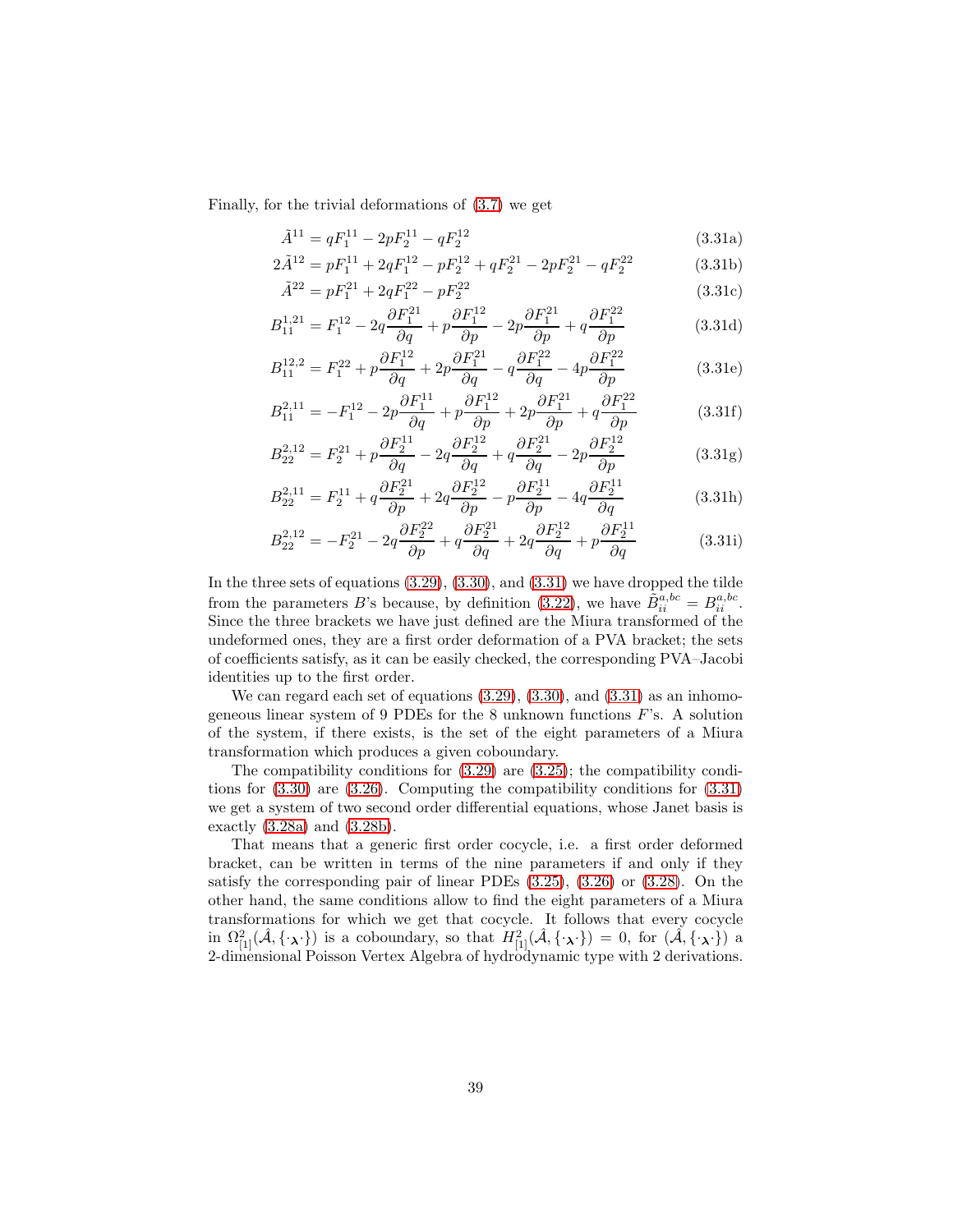### 4 Concluding remarks

In this paper we have formulated the theory of multidimensional Poisson Vertex Algebras, showing how it can be applied to the study of evolutionary Hamiltonian PDEs. In particular, we have proved a first result in the theory of deformations of multidimensional Poisson brackets of hydrodynamic type, namely the characterization of the first order first and second cohomology groups for the  $d = n = 2$  normal forms of the bracket, according to the classification by Ferapontov and collaborators [\[17\]](#page-49-5).

We have proved that only the Lie-Poisson  $\lambda$ -bracket can have a trivial first cohomology group, while the second cohomology group is trivial for all the first order deformations of the normal forms of λ-brackets of hydrodynamic type. We will devote further investigations to higher order deformations of the  $\lambda$ -brackets, aiming to characterize the full second cohomology group, in the spirit of [\[19\]](#page-49-4), [\[10\]](#page-48-1) and [\[14\]](#page-48-4). A deeper analysis of the classification of the normal forms of the Poisson brackets of hydrodynamic type seems to be an important task in order to provide general results. For example, we notice that a constant Poisson bracket with generating metrics  $g^2 = \lambda g^1$  cannot be reduced to either [\(3.5\)](#page-22-1) or [\(3.6\)](#page-22-2).

# A Proof of Lemma [4](#page-17-0)

Let us consider the three generators  $u^i(x)$ ,  $u^j(y)$  and  $u^k(z)$ . For convenience, we drop the boldface typesetting used in Section [2.3](#page-12-3) to denote that the variables x, y, z are coordinates in  $\mathbb{R}^d$ . Let us consider the double Fourier-like transform

$$
\int e^{\mathbf{\lambda} \cdot (x-z)} e^{\mathbf{\mu} \cdot (y-z)} \{u^i(x), \{u^j(y), u^k(z)\}\} \mathrm{d}x \mathrm{d}y \tag{A.1}
$$

The first step is to expand the outer bracket , which gives

$$
\int e^{\mathbf{\lambda} \cdot (x-z)} e^{\mu \cdot (y-z)} \left( \partial_z^L \{ u^i(x), u^l(z) \} \right) \frac{\partial \{ u^j(y), u^k(z) \}}{\partial u_L^l} dxdy
$$
\n
$$
= \int e^{\mathbf{\lambda} \cdot (x-z)} \frac{\partial}{\partial u_L^l} \left( e^{\mu \cdot (y-z)} \{ u^j(y), u^k(z) \} \right) \left( \partial_z^L \{ u^i(x), u^l(z) \} \right) dxdy.
$$

If we perform the integration with respect to  $y$ , which appears only in the first parenthesis, we get by definition the  $\lambda$ -bracket (with parameter  $\mu$ ) of the two generators  $u^j$  and  $u^k$ . Thus, we have got the partial result

$$
\int e^{\lambda \cdot (x-z)} e^{\mu \cdot (y-z)} \{u^i(x), \{u^j(y), u^k(z)\}\} \mathrm{d}x \mathrm{d}y
$$
  
= 
$$
\int e^{\lambda \cdot (x-z)} \{u^i(x), \{u^j_\mu u^k\}(z)\} \mathrm{d}x.
$$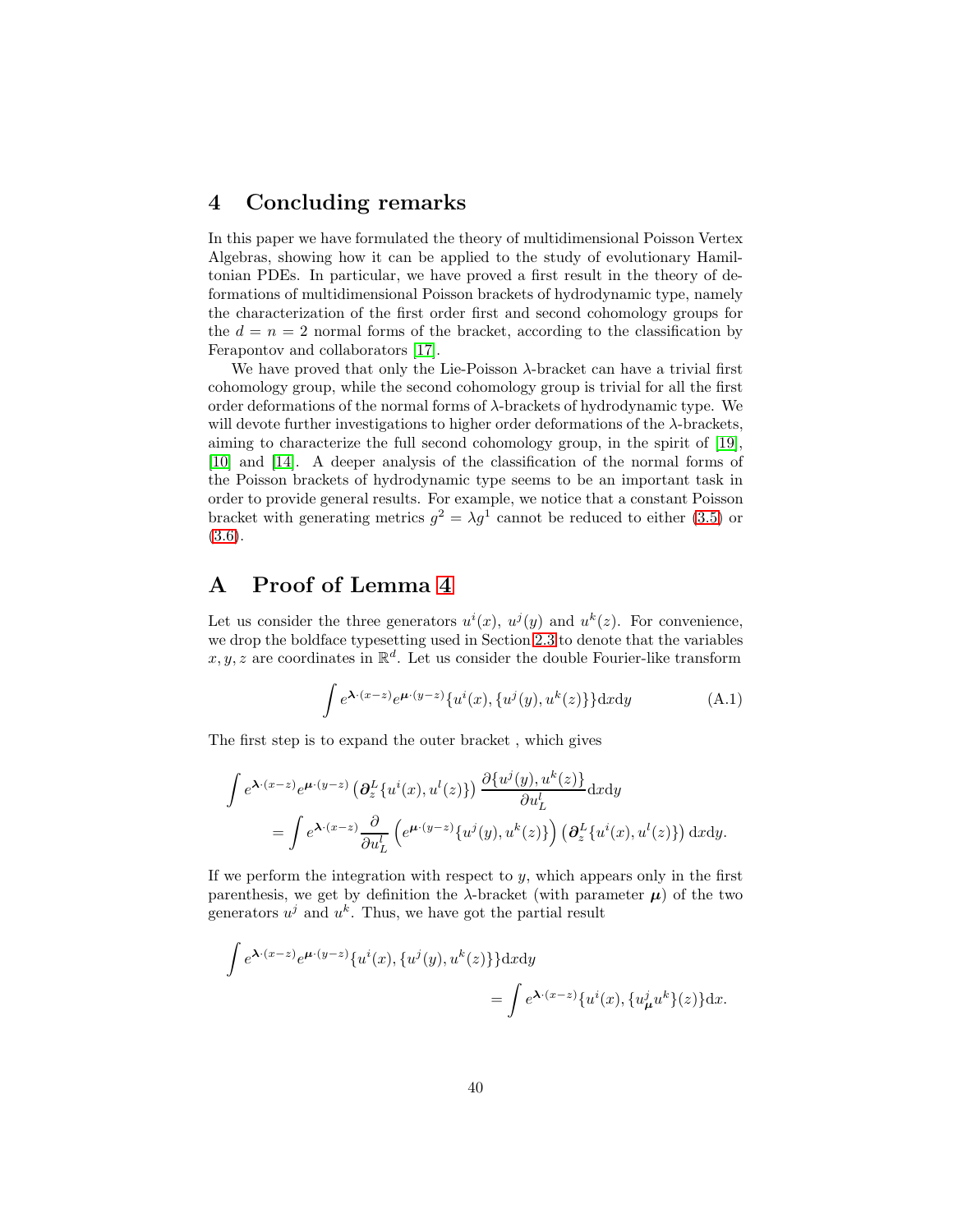Let us for simplicity denote  $\{u^j_{\mu}u^k\}(z) = g(z)$ . A step backwards in the computation brings us back to

$$
\int e^{\lambda \cdot (x-z)} \frac{\partial g(z)}{\partial u_L^l} \left( \frac{\partial_z^L}{\partial u_L^l} \left( u^i(x), u^l(z) \right) \right) dx
$$
  
= 
$$
\begin{pmatrix} L \\ T \end{pmatrix} \int \frac{\partial g(z)}{\partial u_L^l} e^{\lambda \cdot (x-z)} \left( \frac{\partial_x^T}{\partial u_L^l} P_S^{li}(z) \right) \frac{\partial_z^{L-T+S}}{\partial u_L^l} \delta(x-z) dx
$$

where the second line is obtained by simply expanding the derivations of the bracket. By substituting as usual  $\partial_z \delta(x-z)$  with  $(-\partial_x)\delta(x-z)$  and integrating by parts we get

$$
\begin{aligned} \left(\frac{L}{T}\right) \frac{\partial g(z)}{\partial u_L^i} \lambda^{L-T+S} \left(\partial_z^T P_S^{li}(z)\right) \\ &= \frac{\partial g(z)}{\partial u_L^i} (\lambda + \partial_z)^T P_S^{li}(z) \lambda^S \\ &= \{u_\lambda^i g\} \end{aligned}
$$

where the last equality is given by [\(2.32\)](#page-13-3). Summarizing, we have

$$
\int e^{\lambda \cdot (x-z)} e^{\mu \cdot (y-z)} \{u^i(x), \{u^j(y), u^k(z)\}\} dxdy = \{u^i_{\lambda} \{u^j_{\mu} u^k\}\}.
$$
 (A.2)

The second term for the Jacobi identity among three coordinate functions is the same with  $u^{i}(x)$  replaced by  $u^{j}(y)$ . The same computations hold provided the switching, and this gives as second term of the Fourier transform of the Jacobi identity

$$
\int e^{\lambda \cdot (x-z)} e^{\mu \cdot (y-z)} \{u^j(y), \{u^i(x), u^k(z)\}\} dxdy = \{u^j_\mu \{u^j_\lambda u^k\}\}.
$$
 (A.3)

The RHS term of the PVA-Jacobi identity is more complicated to achieve. As before, let us start from expanding the usual formula for the Poisson bracket

$$
\int e^{\lambda \cdot (x-z)} e^{\mu \cdot (y-z)} \{ \{ u^i(x), u^j(y) \}, u^k(z) \}
$$
\n
$$
= \int e^{\lambda \cdot (x-z)} e^{\mu \cdot (y-z)} \frac{\partial \{ u^i(x), u^j(y) \}}{\partial u_L^l(y)} \partial_y^L \{ u^l(y), u^k(z) \} dxdy
$$
\n
$$
= \int e^{\lambda \cdot (x-z)} e^{\mu \cdot (y-z)} \frac{\partial \{ u^i(x), u^j(y) \}}{\partial u_L^l(y)} \partial_y^L \left( P_M^{kl}(z) \partial_z^M \delta(y-z) \right) dxdy
$$
\n
$$
= \int e^{\lambda \cdot (x-z)} e^{\mu \cdot (y-z)} \frac{\partial \{ u^i(x), u^j(y) \}}{\partial u_L^l(y)} P_M^{kl}(z) \partial_y^L \partial_z^M \delta(y-z) dxdy
$$

The derivative with respect to y in the third does not act on  $P_M^{kl}(z)$ , so we could move it further. Moreover, for convenience we can trade  $\partial_y^L \partial_z^M \delta(y-z)$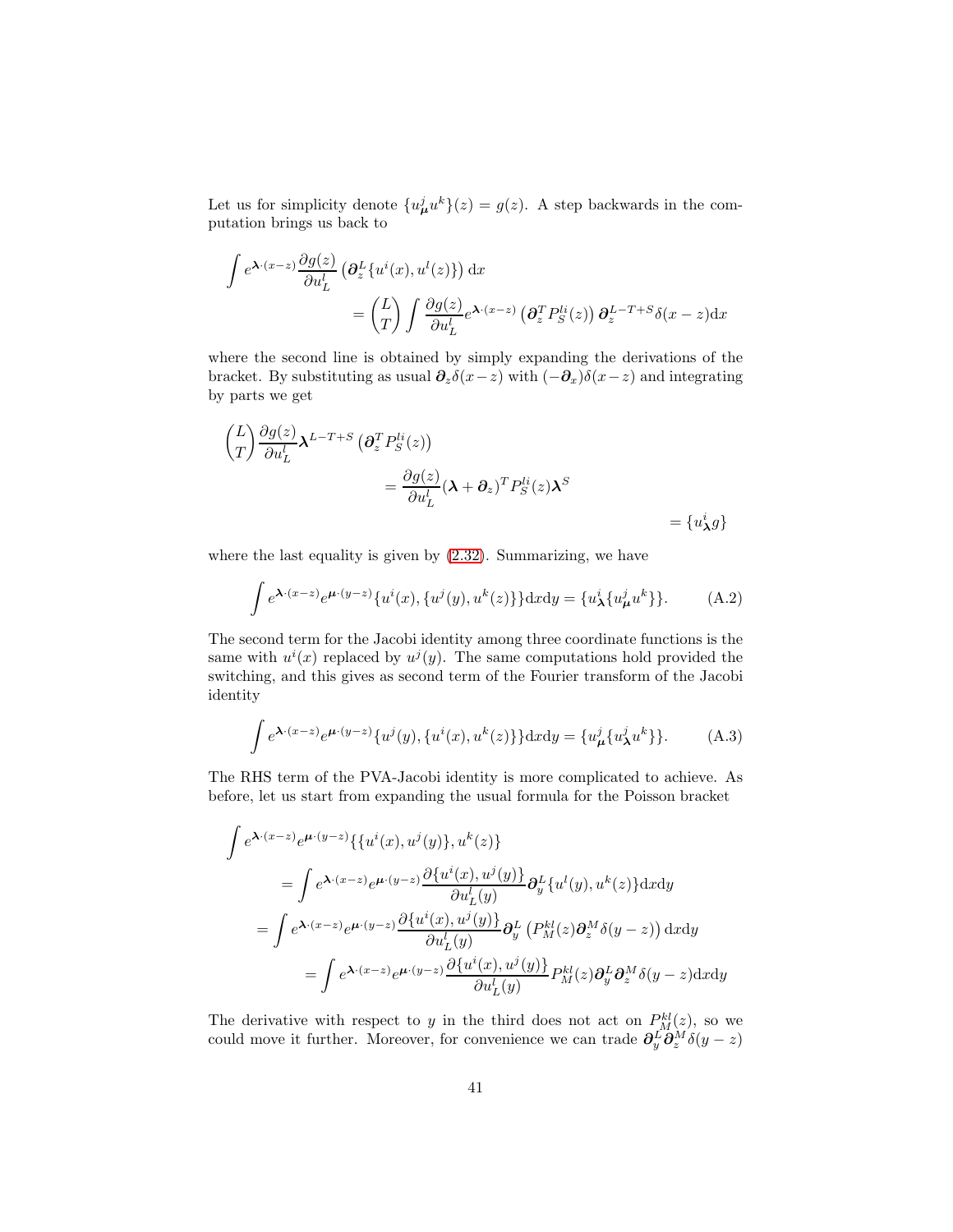for  $(-1)^{|L|}(-\partial_y)^{M+L}\delta(y-z)$  exchanging two times the variables respect to which we derive the Dirac's delta. It allows us to integrate by parts the delta's derivatives, in order to get

<span id="page-42-0"></span>
$$
= (-1)^{|L|} \int \partial_y^{L+M} \left( e^{\mu \cdot (y-z)} \frac{\partial \{u^i(x), u^j(y)\}}{\partial u_L^l(y)} \right) e^{\lambda \cdot (x-z)} P_M^{kl}(z) \delta(y-z) \, dx \, dy
$$
\n
$$
= (-1)^{|L|} \binom{L+M}{T} \int \partial_y^T \left( \frac{\partial \{u^i(x), u^j(y)\}}{\partial u_L^l(y)} \right) \mu^{L+M-T} e^{\mu \cdot (y-z)} e^{\lambda \cdot (x-z)}.
$$
\n
$$
\cdot P_M^{kl}(z) \delta(y-z) \, dx \, dy
$$
\n
$$
= (-1)^{|L|} \binom{L+M}{T} \int \partial_z^T \left( \frac{\partial \{u^i(x), u^j(z)\}}{\partial u_L^l(z)} \right) \mu^{L+M-T} e^{\lambda \cdot (x-z)} P_M^{kl}(z) \, dx.
$$

From the form for  $\{u^{i}(x), u^{j}(z)\}\$  we see that the partial derivatives act only on the coefficients  $P_N^{ji}$ . So, we get that our expression is equal to

$$
(-1)^{|L|} \binom{L+M}{T} \mu^{L+M-T} \cdot \int \partial_z^T \left( \frac{\partial P_N^{ji}(z)}{\partial u_L^l(z)} \partial_z^N \delta(x-z) \right) e^{\lambda \cdot (x-z)} P_M^{kl}(z) dx
$$

Basically we repeat the computation applying the same rules for multiderivatives of product and the integration by parts of the Dirac's delta and we end, after the integration, with

$$
(-1)^{|L|} \binom{L+M}{T} \binom{T}{R} P^{kl}_M(z) \boldsymbol{\mu}^{L+M-T} \boldsymbol{\lambda}^{T-R+N} \partial_z^R \frac{\partial P_N^{ji}(z)}{\partial u_L^l(z)}
$$

.

The rules for the product of binomials hold also in the multiindices case, since they are only a product of ordinary binomials. It means, by slightly abusing the notation, that

$$
\binom{A}{B}\binom{B}{C} = \frac{A!}{B!(A-B)!} \frac{B!}{C!(B-C)!} = \binom{A}{A-B,C}
$$

In our case, calling  $L + M - T = Q$ , we get

$$
\begin{aligned} (-1)^{|L|} \binom{L+M}{Q,R} P_M^{kl}(z) \mu^Q \lambda^{L+M-Q-R} \partial^R \frac{\partial P_N^{ji}(z)}{\partial u_L^l(z)} \lambda^N \\ &= (-1)^{|L|} P_M^{kl}(z) (\lambda + \mu + \partial)^{L+M} \frac{\partial P_N^{ji}(z)}{\partial u_L^l(z)} \lambda^N. \end{aligned}
$$

Finally, we can adsorb the sign in front of the expression, and we get

$$
P_M^{kl}(z)(\boldsymbol{\lambda} + \boldsymbol{\mu} + \boldsymbol{\partial})^M(-\boldsymbol{\lambda} - \boldsymbol{\mu} - \boldsymbol{\partial})^L \frac{\partial P_N^{ji}(z)}{\partial u_L^l(z)} \boldsymbol{\lambda}^N
$$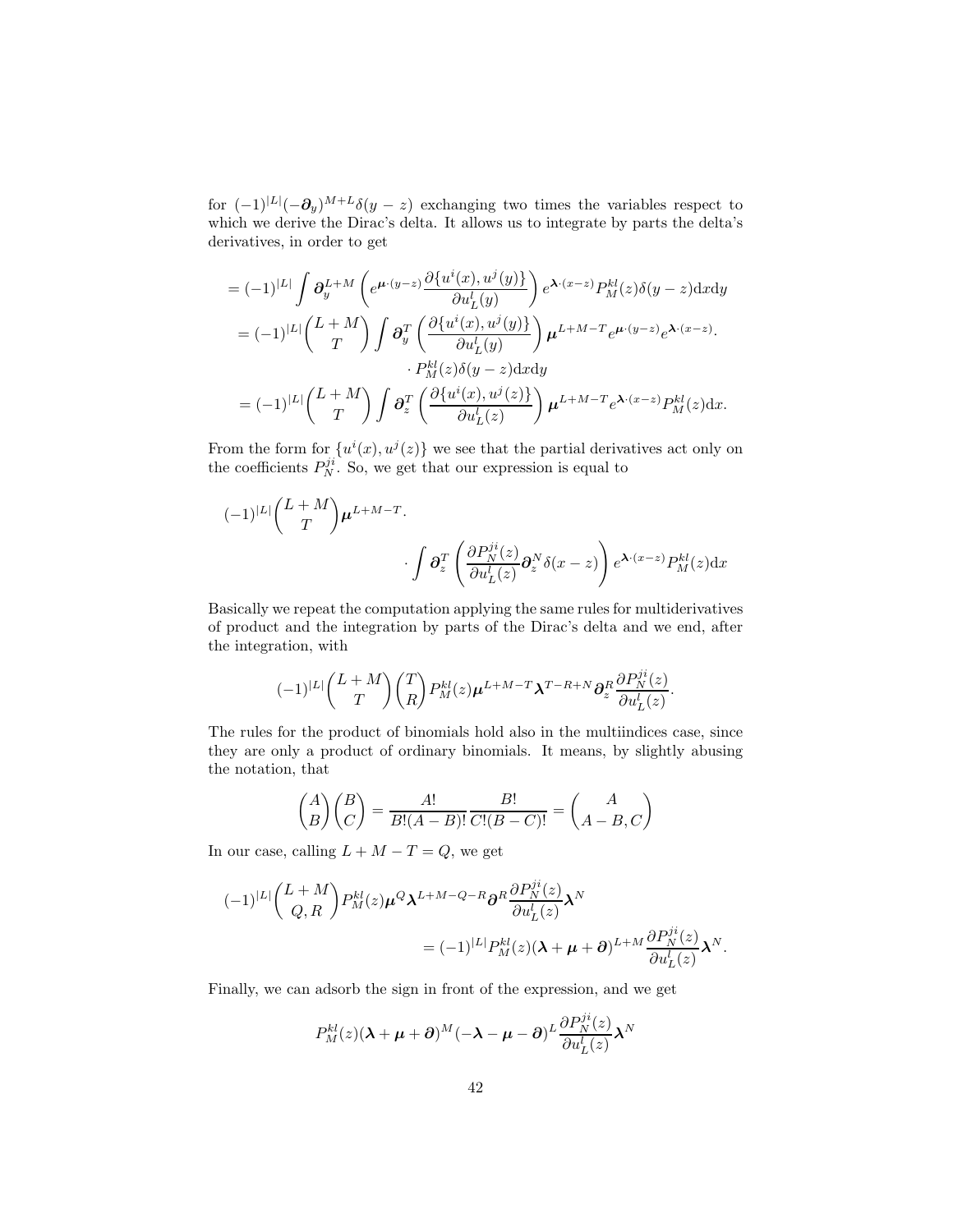which is clearly the expression in terms of [\(2.33\)](#page-14-1) of  $\{u_{\lambda}^{i}u^{j}\}_{\lambda+\mu}u^{k}\}$ , the RHS of the PVA-Jacobi identity. We have finally proved that taking the double Fourier transform with respect to  $e^{\lambda \cdot (x-z) + \mu \cdot (y-z)}$  of the Jacobi identity for the Poisson bracket of the generators gives the PVA-Jacobi identity among them.

# B Components of the 1st order deformation of the  $\lambda$ -bracket for  $d = 2$

### <span id="page-43-0"></span>B.1 Deformation of [\(3.5\)](#page-22-1)

$$
\begin{aligned} &B^{1,11}_{11}=0 && B^{2,22}_{22}=0 \\ &B^{2,22}_{11}=0 && B^{1,11}_{22}=0 \\ &B^{1,11}_{11}=0 && B^{1,12}_{22}=0 \\ &B^{1,11}_{12}=0 && \tilde{B}^{2,22}_{12}=0 \\ &B^{1,11}_{11}=-B^{2,11}_{11} && B^{2,12}_{22}=0 \\ &B^{1,21}_{12}=-B^{2,11}_{21} +\frac{\partial \tilde{A}^{11}}{\partial q} && \tilde{B}^{2,21}_{12}=-B^{1,22}_{22} \\ &\tilde{B}^{1,12}_{12}=-B^{2,11}_{22}+\frac{\partial \tilde{A}^{11}}{\partial q} && \tilde{B}^{2,21}_{12}=-B^{1,22}_{11}-\frac{\partial \tilde{A}^{22}}{\partial p} \\ &\tilde{B}^{1,21}_{12}=\frac{\partial \tilde{A}^{12}}{\partial p} && \tilde{B}^{1,22}_{12}=-\frac{1}{2}B^{2,21}_{22}+\frac{\partial \tilde{A}^{12}}{\partial q} \\ &\tilde{B}^{1,21}_{11}=B^{1,22}_{11}+2\frac{\partial \tilde{A}^{22}}{\partial q} && \tilde{B}^{2,12}_{22}=-\frac{\partial \tilde{A}^{12}}{\partial q} \\ &B^{2,12}_{11}=B^{2,12}_{11}+2\frac{\partial \tilde{A}^{22}}{\partial q} && B^{1,21}_{22}=B^{2,11}_{22}-2\frac{\partial \tilde{A}^{11}}{\partial p} \end{aligned}
$$

$$
\tilde{D}^{11,1} = 0 \qquad \qquad \tilde{D}^{22,2} = 0
$$
\n
$$
\tilde{D}^{12,1} = -\frac{1}{8} B_{11}^{1,12} \qquad \qquad \tilde{D}^{12,2} = \frac{1}{8} B_{22}^{2,21}
$$
\n
$$
\tilde{D}^{22,1} = \frac{1}{2} \left( B_{22}^{2,11} - \frac{\partial \tilde{A}^{11}}{\partial q} \right) \qquad \qquad \tilde{D}^{22,2} = -\frac{1}{2} \left( B_{11}^{1,22} + \frac{\partial \tilde{A}^{22}}{\partial q} \right)
$$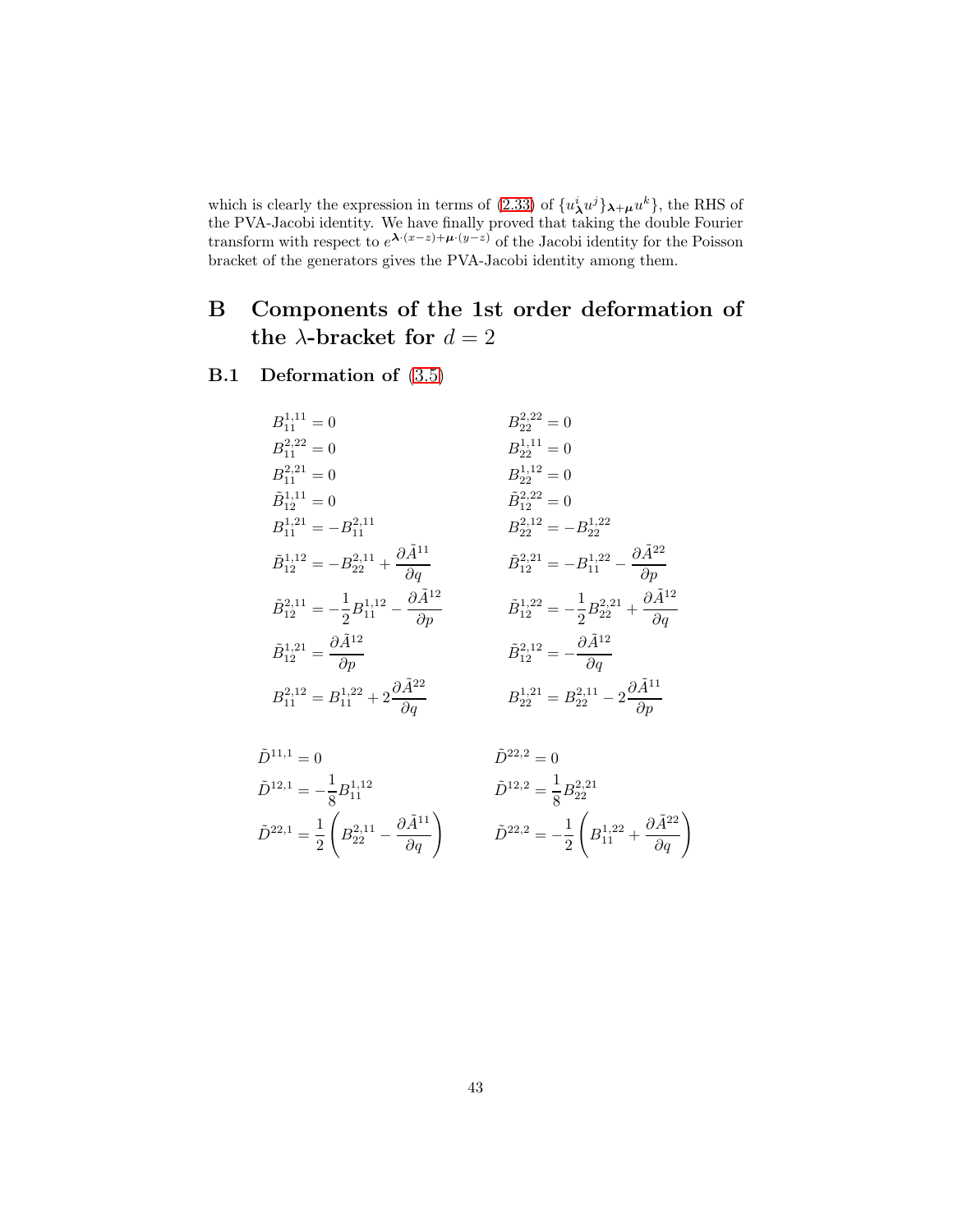$$
\tilde{C}^{11,11} = 0 \qquad \qquad \tilde{C}^{22,22} = 0
$$
\n
$$
\tilde{C}^{11,12} = \frac{1}{4} \left( \frac{\partial B_{22}^{2,11}}{\partial p} - \frac{\partial^2 \tilde{A}^{11}}{\partial p \partial q} \right) \qquad \tilde{C}^{21,22} = -\frac{1}{4} \left( \frac{\partial B_{11}^{1,22}}{\partial q} + \frac{\partial^2 \tilde{A}^{22}}{\partial p \partial q} \right)
$$
\n
$$
\tilde{C}^{11,21} = -\frac{1}{8} \frac{\partial B_{11}^{1,12}}{\partial p} \qquad \qquad \tilde{C}^{12,22} = \frac{1}{8} \frac{\partial B_{22}^{2,21}}{\partial p}
$$
\n
$$
\tilde{C}^{12,12} = \frac{1}{2} \left( \frac{\partial B_{22}^{2,11}}{\partial q} - \frac{\partial^2 \tilde{A}^{11}}{\partial q^2} \right) \qquad \tilde{C}^{21,21} = -\frac{1}{2} \left( \frac{\partial B_{11}^{1,22}}{\partial p} + \frac{\partial^2 \tilde{A}^{22}}{\partial p^2} \right)
$$
\n
$$
\tilde{C}^{12,21} = 0 \qquad \qquad \tilde{C}^{11,22} = \frac{1}{8} \left( \frac{\partial B_{22}^{2,21}}{\partial p} - \frac{\partial B_{11}^{2,12}}{\partial q} \right)
$$

!

# B.2 Deformation of [\(3.6\)](#page-22-2)

<span id="page-44-0"></span>
$$
B_{22}^{1,11} = 0
$$
\n
$$
B_{11}^{1,12} = 0
$$
\n
$$
B_{22}^{2,22} = 0
$$
\n
$$
B_{22}^{2,22} = 0
$$
\n
$$
B_{22}^{1,22} = -\left(B_{22}^{1,12} + B_{22}^{2,11}\right)
$$
\n
$$
B_{11}^{1,22} = -\frac{\partial \tilde{A}^{22}}{\partial q}
$$
\n
$$
B_{11}^{2,21} = \frac{\partial \tilde{A}^{22}}{\partial q}
$$
\n
$$
B_{11}^{2,22} = \left(B_{22}^{2,21} + B_{22}^{2,21}\right)
$$
\n
$$
\tilde{B}_{11}^{2,21} = 0
$$
\n
$$
\tilde{B}_{12}^{2,22} = -\frac{1}{2}B_{11}^{1,11}
$$
\n
$$
\tilde{B}_{12}^{1,22} = -B_{11}^{2,11} + \frac{\partial \tilde{A}^{12}}{\partial q}
$$
\n
$$
\tilde{B}_{12}^{2,21} = \frac{1}{2}\left(B_{11}^{1,21} + \frac{\partial \tilde{A}^{22}}{\partial p}\right)
$$
\n
$$
\tilde{B}_{12}^{2,21} = B_{22}^{2,12} + \frac{1}{2}B_{22}^{2,21} - \frac{\partial \tilde{A}^{11}}{\partial q} + \frac{\partial \tilde{A}^{12}}{\partial p}
$$
\n
$$
\tilde{B}_{12}^{2,21} = B_{22}^{2,11} - \frac{1}{2}B_{11}^{1,21} - \frac{\partial \tilde{A}^{12}}{\partial q} - \frac{1}{2} \frac{\partial \tilde{A}^{22}}{\partial p}
$$

$$
\tilde{D}^{11,1} = \frac{1}{4} B_{22}^{1,12} \qquad \qquad \tilde{D}^{11,2} = -\frac{1}{4} B_{11}^{1,11}
$$
\n
$$
\tilde{D}^{12,1} = \frac{1}{8} \left( B_{11}^{1,11} - B_{22}^{2,21} \right) \qquad \qquad \tilde{D}^{12,2} = -\frac{1}{8} \left( B_{11}^{1,21} + \frac{\partial \tilde{A}^{22}}{\partial p} \right)
$$
\n
$$
\tilde{D}^{22,1} = -\frac{1}{2} \left( B_{11}^{1,21} + \frac{\partial \tilde{A}^{22}}{\partial p} \right) \qquad \qquad \tilde{D}^{22,2} = 0
$$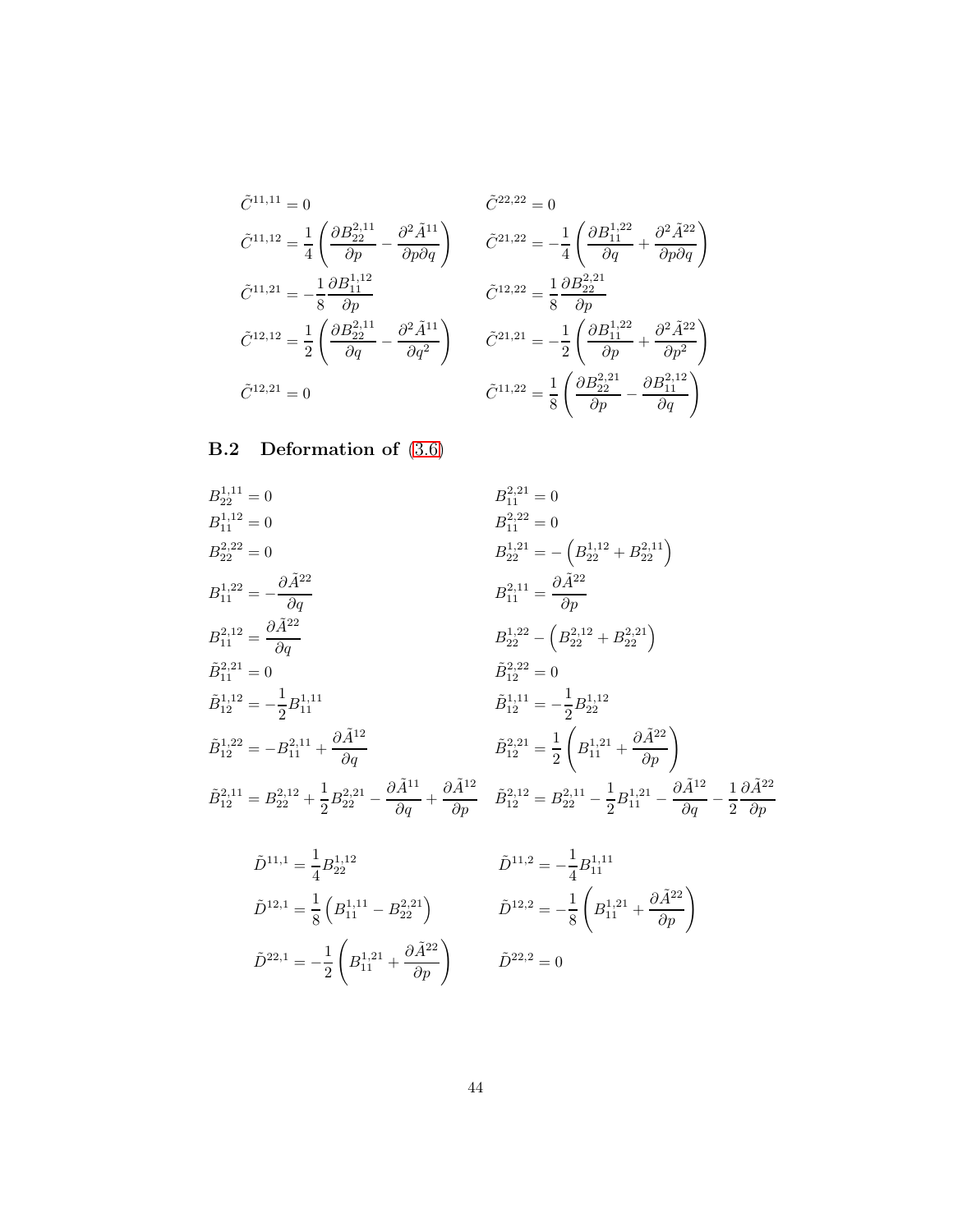$$
\tilde{C}^{11,11} = \frac{1}{4} \frac{\partial B_{22}^{1,12}}{\partial p} \qquad \qquad \tilde{C}^{12,22} = -\frac{1}{8} \left( \frac{\partial B_{11}^{1,21}}{\partial q} + \frac{\partial^2 \tilde{A}^{22}}{\partial p \partial q} \right)
$$
\n
$$
\tilde{C}^{21,22} = \frac{1}{8} \left( \frac{\partial B_{11}^{1,21}}{\partial q} + \frac{\partial^2 \tilde{A}^{22}}{\partial p \partial q} \right) \qquad \tilde{C}^{22,22} = 0
$$
\n
$$
\tilde{C}^{11,21} = \frac{1}{8} \left( \frac{\partial B_{11}^{1,11}}{\partial p} - \frac{\partial B_{22}^{2,21}}{\partial p} \right) \qquad \tilde{C}^{11,12} = \frac{1}{8} \left( \frac{\partial B_{22}^{1,12}}{\partial q} - \frac{\partial B_{11}^{1,11}}{\partial p} \right)
$$
\n
$$
\tilde{C}^{12,12} = -\frac{1}{4} \frac{\partial B_{11}^{1,11}}{\partial q} \qquad \qquad \tilde{C}^{21,21} = \frac{1}{4} \left( \frac{\partial B_{11}^{1,21}}{\partial p} + \frac{\partial^2 \tilde{A}^{22}}{\partial p^2} \right)
$$

$$
\tilde{C}^{11,22}=\frac{1}{8}\left(2\frac{\partial B^{1,11}_{11}}{\partial q}-2\frac{\partial B^{2,12}_{22}}{\partial q}-\frac{\partial B^{2,21}_{22}}{\partial q}-2\frac{\partial B^{1,21}_{11}}{\partial p}+2\frac{\partial^2 \tilde{A}^{11}}{\partial q^2}-4\frac{\partial^2 \tilde{A}^{12}}{\partial p \partial q}\right) \n\tilde{C}^{12,21}=-\frac{1}{8}\left(2\frac{\partial B^{2,12}_{22}}{\partial q}+\frac{\partial B^{1,11}_{11}}{\partial q}-\frac{\partial B^{1,21}_{11}}{\partial p}+2\frac{\partial^2 \tilde{A}^{22}}{\partial p^2}+2\frac{\partial^2 \tilde{A}^{11}}{\partial q^2}-4\frac{\partial^2 \tilde{A}^{12}}{\partial p \partial q}\right)
$$

# B.3 Deformation of [\(3.7\)](#page-22-0)

$$
B_{11}^{1,11} = \frac{q^2}{p^2} \left( \frac{\partial \tilde{A}^{22}}{\partial q} + 2B_{11}^{1,22} \right) + \frac{q}{p} \left( -2\frac{\partial \tilde{A}^{12}}{\partial q} + \frac{5}{2}\frac{\partial \tilde{A}^{22}}{\partial p} + 2B_{11}^{1,21} + B_{11}^{2,11} \right) + - \left( -\frac{\partial \tilde{A}^{11}}{\partial q} + \frac{\partial \tilde{A}^{12}}{\partial p} + B_{22}^{1,22} + B_{22}^{2,12} \right) + \frac{p \left( \frac{\partial \tilde{A}^{11}}{\partial p} - 2B_{22}^{2,11} \right)}{2q} + + \frac{\tilde{A}^{12}}{p} - \frac{2q \tilde{A}^{22}}{p^2} - \frac{\tilde{A}^{11}}{q} B_{22}^{2,22} = \frac{p^2}{q^2} \left( -\frac{\partial \tilde{A}^{11}}{\partial p} + 2B_{22}^{2,11} \right) + \frac{p}{q} \left( -\frac{5}{2}\frac{\partial \tilde{A}^{11}}{\partial q} + 2\frac{\partial \tilde{A}^{12}}{\partial p} + B_{22}^{1,22} + 2B_{22}^{2,12} \right) + - \left( \frac{\partial \tilde{A}^{22}}{\partial p} - \frac{\partial \tilde{A}^{12}}{\partial q} + B_{11}^{1,21} + B_{11}^{2,11} \right) + \frac{q \left( -\frac{\partial \tilde{A}^{22}}{\partial q} - 2B_{11}^{1,22} \right)}{2p} + + \frac{2p \tilde{A}^{11}}{q^2} - \frac{\tilde{A}^{12}}{q} + \frac{\tilde{A}^{22}}{p}
$$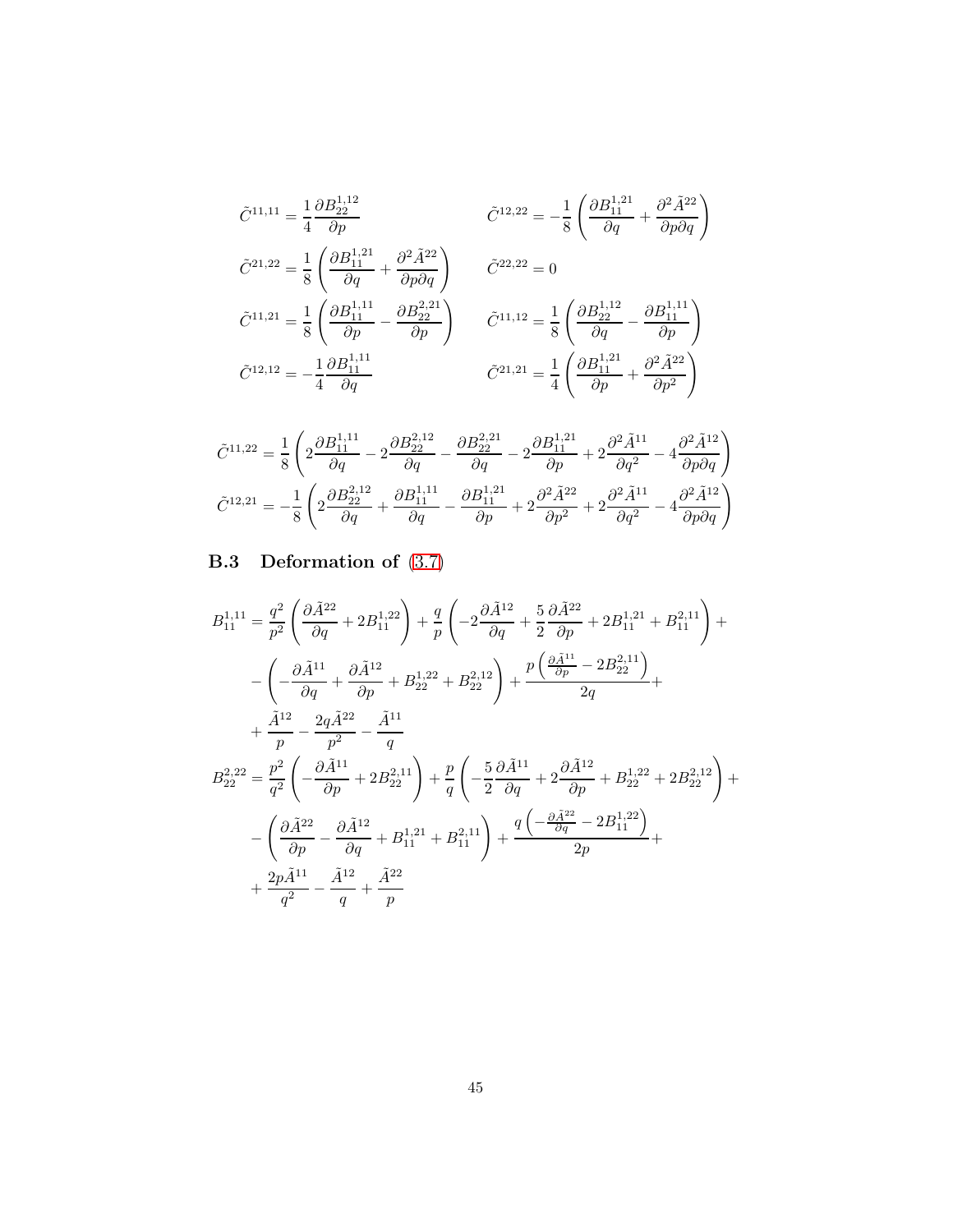$$
B_{22}^{1,11} = B_{11}^{2,22} = 0
$$
  
\n
$$
B_{11}^{1,12} = -\frac{2p}{q} B_{11}^{1,11}
$$
  
\n
$$
B_{22}^{2,21} = -\frac{2q}{p} B_{22}^{2,22}
$$
  
\n
$$
B_{11}^{2,12} = 2\frac{p^2}{q^2} B_{11}^{1,11} - \frac{p}{q} \left( 2B_{11}^{1,21} + 2B_{11}^{2,11} \right) - B_{11}^{1,22}
$$
  
\n
$$
B_{22}^{1,21} = 2\frac{q^2}{p^2} B_{22}^{2,22} - \frac{q}{p} \left( 2B_{22}^{1,22} + 2B_{22}^{2,12} \right) - B_{22}^{2,11}
$$
  
\n
$$
B_{11}^{2,21} = \frac{p}{q} \left( B_{11}^{1,21} + B_{11}^{2,11} \right) - \frac{p^2}{q^2} B_{11}^{1,11}
$$
  
\n
$$
B_{22}^{1,12} = \frac{q}{p} \left( B_{22}^{1,22} + B_{22}^{2,12} \right) - \frac{q^2}{p^2} B_{22}^{2,22}
$$
  
\n
$$
\tilde{B}_{12}^{1,11} = -\frac{1}{2} \left( \frac{q}{p} \left( B_{22}^{1,22} + B_{22}^{2,12} \right) - \frac{q^2}{p^2} B_{22}^{2,22} \right)
$$
  
\n
$$
\tilde{B}_{12}^{2,22} = -\frac{1}{2} \left( \frac{p}{q} \left( B_{11}^{1,21} + B_{11}^{2,11} \right) - \frac{p^2}{q^2} B_{11}^{1,11} \right)
$$

$$
\begin{split} \tilde{B}^{1,12}_{12} &= \frac{1}{2}\left(-\frac{2q}{p}B^{2,22}_{22}-B^{1,11}_{11}+2B^{1,22}_{22}+2B^{2,12}_{22}\right) \\ \tilde{B}^{2,21}_{12} &= \frac{1}{2}\left(-\frac{2p}{q}B^{1,11}_{11}+2B^{1,21}_{11}+2B^{2,11}_{11}-B^{2,22}_{22}\right) \\ \tilde{B}^{1,22}_{12} &= -\frac{\partial \tilde{A}^{12}}{\partial q}+2\frac{\partial \tilde{A}^{22}}{\partial p}+\frac{q}{p}\frac{\partial \tilde{A}^{22}}{\partial q}-\frac{2}{p}\tilde{A}^{22}+(2B^{1,21}_{11}+B^{2,11}_{11})-\frac{3p}{2q}B^{1,11}_{11}+\frac{2q}{p}B^{1,22}_{11} \\ \tilde{B}^{2,11}_{12} &= -2\frac{\partial \tilde{A}^{11}}{\partial q}+\frac{\partial \tilde{A}^{12}}{\partial p}-\frac{p}{q}\frac{\partial \tilde{A}^{11}}{\partial p}+\frac{2}{q}\tilde{A}^{11}+(B^{1,22}_{22}+2B^{2,12}_{22})+\frac{2p}{q}B^{2,11}_{22}-\frac{3q}{2p}B^{2,22}_{22} \\ \tilde{B}^{1,21}_{12} &= \frac{1}{2}\left(-\frac{4\tilde{A}^{11}}{q}+4\frac{\partial \tilde{A}^{11}}{\partial q}-2\frac{\partial \tilde{A}^{12}}{\partial p}+\frac{2p\frac{\partial \tilde{A}^{11}}{\partial p}}{q}-\frac{4pB^{2,11}_{22}}{q}+\frac{3qB^{2,22}_{22}}{p}+2B^{1,11}_{11}-3B^{1,22}_{22}-5B^{2,12}_{22}\right) \\ \tilde{B}^{2,12}_{12} &= \frac{1}{2}\left(\frac{4\tilde{A}^{22}}{p}+2\frac{\partial \tilde{A}^{12}}{\partial q}-4\frac{\partial \tilde{A}^{22}}{\partial p}-\frac{2q\frac{\partial \tilde{A}^{22}}{\partial q}}{
$$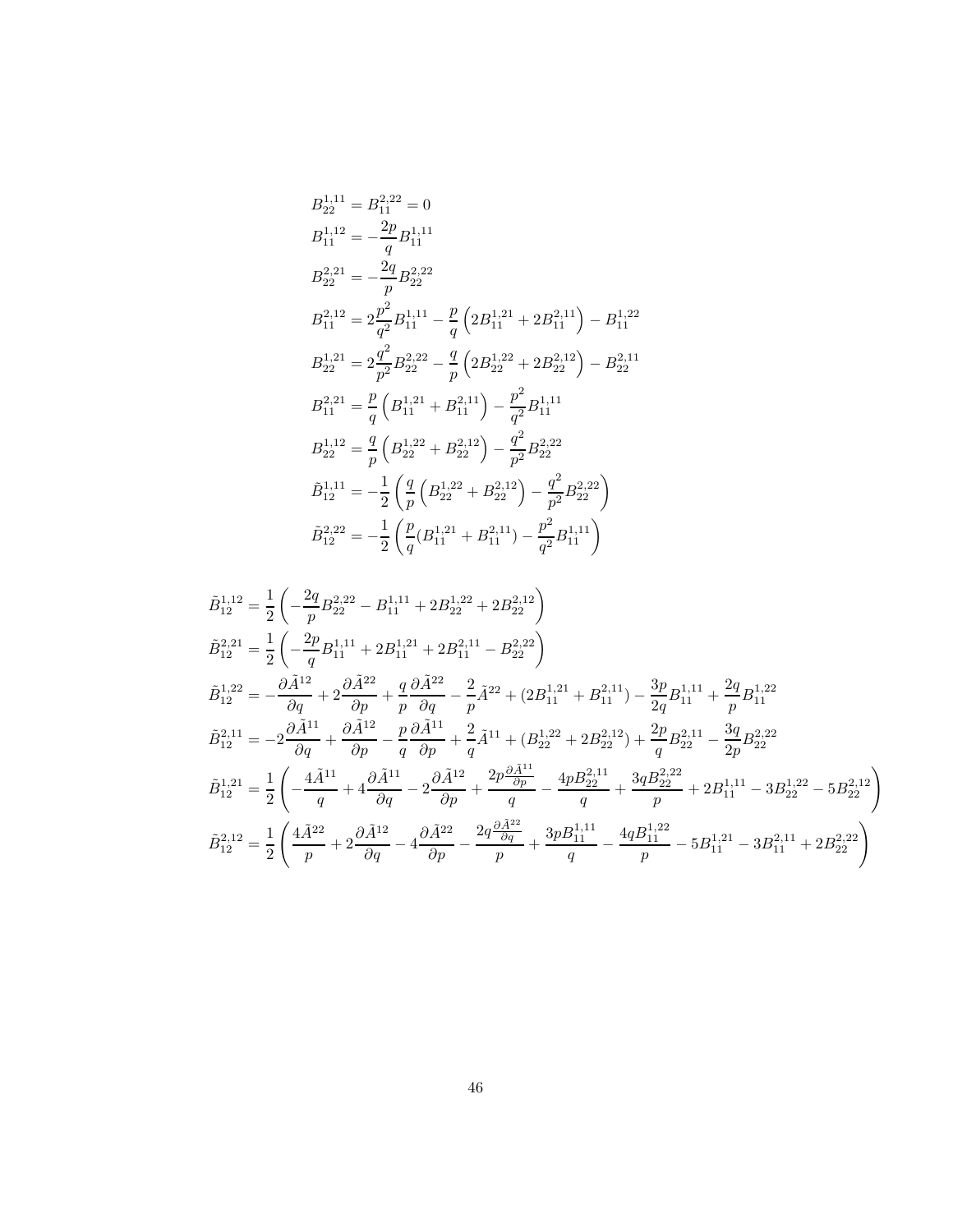<span id="page-47-2"></span><span id="page-47-1"></span><span id="page-47-0"></span>
$$
\begin{split} \hat{C}_{12}^{11,11} &= \frac{1}{4}\frac{\partial}{\partial p}\left(\frac{q(B_{22}^{112}+B_{22}^{212})}{p}-\left(\frac{q}{p}\right)^2B_{22}^{2,22}\right) \\ \hat{C}_{12}^{22,22} &= -\frac{1}{4}\frac{\partial}{\partial q}\left(\frac{p(B_{11}^{112}+B_{11}^{211})}{q}-\left(\frac{p}{q}\right)^2B_{11}^{1,11}\right) \\ \hat{C}_{12}^{11,12} &= -\frac{1}{8}\left(\frac{\partial}{\partial q}\left(\left(\frac{q}{p}\right)^2B_{22}^{22}-\frac{q(B_{22}^{122}+B_{22}^{212})}{p}\right)+\frac{\partial}{\partial p}\left(-\frac{2qB_{22}^{222}}{p}+B_{11}^{1,11}+2B_{22}^{1,22}+2B_{22}^{212}\right)\right) \\ \hat{C}_{12}^{21,22} &= \frac{1}{8}\left(\frac{\partial}{\partial q}\left(-\frac{2pB_{11}^{111}}{q}+2B_{11}^{1,11}+2B_{21}^{2,11}+B_{22}^{2,22}\right)+\frac{\partial}{\partial p}\left(\left(\frac{p}{q}\right)^2B_{11}^{1,11}-\frac{p(B_{11}^{121}+B_{11}^{211})}{q}\right)\right) \\ \hat{C}_{12}^{12,12} &= -\frac{1}{4}\frac{\partial}{\partial q}\left(-\frac{2pB_{22}^{1,11}}{p}+2B_{11}^{1,11}+2B_{22}^{1,12}+2B_{22}^{212}\right) \\ \hat{C}_{12}^{22,2} &= -\frac{1}{8}\frac{\partial}{\partial p}\left(-\frac{2pB_{11}^{1,11}}{q}+2B_{11}^{1,2}+2B_{22}^{212}\right) \\ \hat{C}_{12}^{12,2} &= -\frac{1}{8}\frac{\partial}{\left(2B_{11}^{1,11}+B_{22}^{1,22}-B_{22}^{212}\right)}{\partial q} \\ \hat{C}_{12}^{12,2} &= \frac{1}{4}\
$$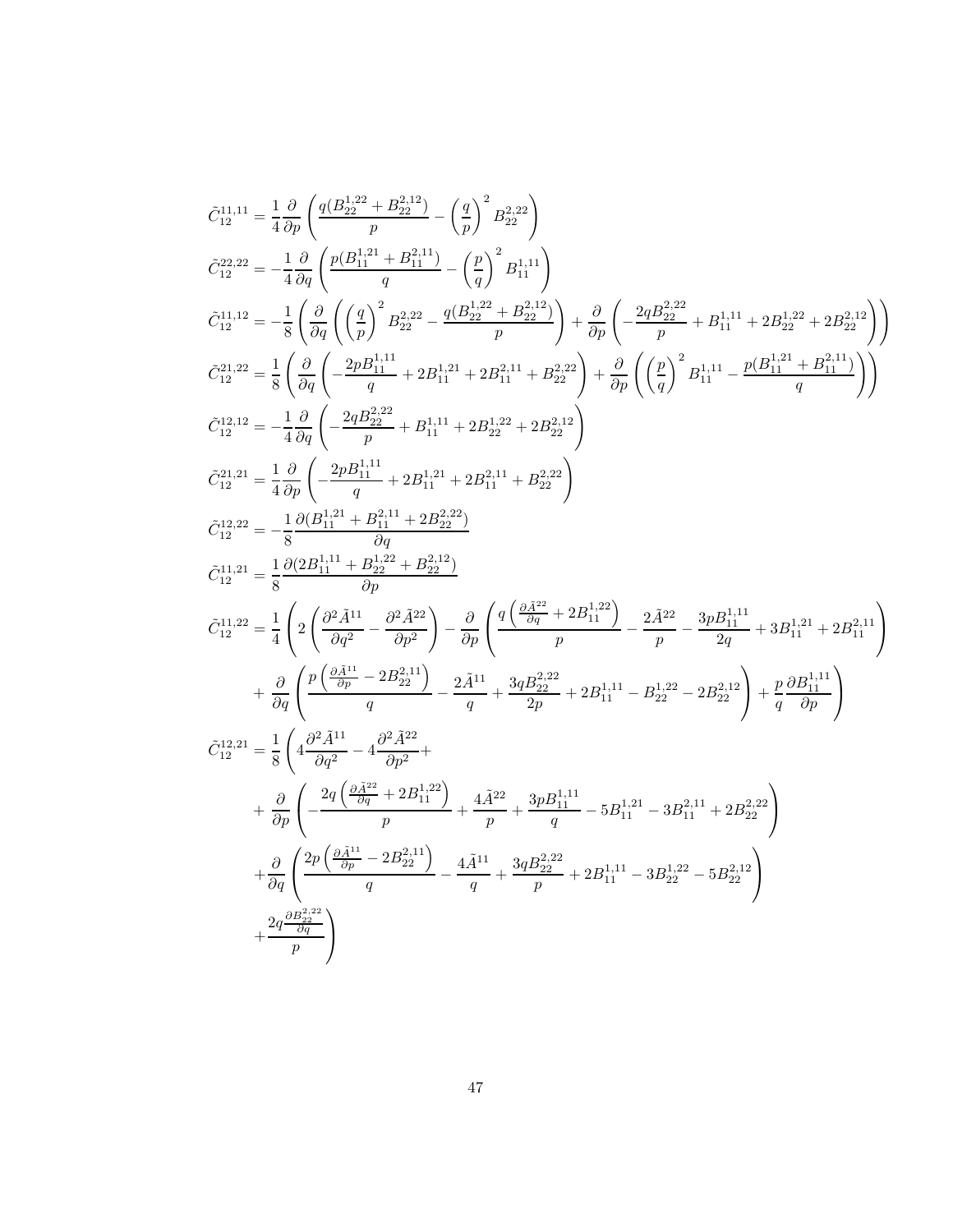<span id="page-48-11"></span><span id="page-48-9"></span><span id="page-48-0"></span>
$$
\begin{split} \tilde{D}^{11,1}_{12} &= \frac{1}{4}\left(\frac{q(B_{22}^{1,22}+B_{22}^{2,12})}{q}-\frac{q^2B_{22}^{2,22}}{q^2}\right) \\ \tilde{D}^{22,2}_{12} &= -\frac{1}{4}\left(\frac{q(B_{11}^{1,21}+B_{11}^{2,11})}{q}-\frac{q^2B_{11}^{1,11}}{q^2}\right) \\ \tilde{D}^{11,2}_{12} &= -\frac{1}{4}\left(-\frac{2qB_{22}^{2,22}}{q}+B_{11}^{1,11}+2B_{22}^{1,22}+2B_{22}^{2,12}\right) \\ \tilde{D}^{22,1}_{12} &= \frac{1}{4}\left(-\frac{2qB_{11}^{1,11}}{q}+2B_{11}^{1,21}+2B_{11}^{2,11}+B_{22}^{2,22}\right) \\ \tilde{D}^{12,1}_{12} &= \frac{1}{8}(2B_{11}^{1,11}+B_{22}^{1,22}+B_{22}^{2,12}) \\ \tilde{D}^{12,2}_{12} &= -\frac{1}{8}(B_{11}^{1,21}+B_{11}^{2,11}+2B_{22}^{2,22}) \end{split}
$$

### <span id="page-48-10"></span><span id="page-48-7"></span><span id="page-48-6"></span>Acknowledgements

<span id="page-48-1"></span>I want to thank in particular prof. B. Dubrovin for introducing me to the subject of the deformation of Poisson brackets of hydrodynamic type, and for the accurate supervision of my research. I'm very grateful for the discussions with D. Valeri, A. De Sole and F. Magri about Poisson Vertex Algebras during the the series of seminars in Febraury 2013 at Università degli Studi di Milano– Bicocca and with P. Lorenzoni for his useful advice about multidimensional Poisson brackets. I wish to express heartfelt thanks to the anonimous referee for suggesting important improvements both in the structure and in the content of this paper.

<span id="page-48-12"></span><span id="page-48-2"></span>This work is partially supported by the European Research Council Advanced Grant FroM–PDE and by PRIN 2010–11 Grant Geometric and analytic theory of Hamiltonian systems in finite and infinite dimensions of Italian Ministry of Universities and Researches.

# <span id="page-48-3"></span>References

- <span id="page-48-4"></span>[1] Ian M. Anderson. Introduction to the variational bicomplex. In Mathematical aspects of classical field theory (Seattle, WA, 1991), volume 132 of Contemp. Math., pages 51–73. Amer. Math. Soc., Providence, RI, 1992.
- <span id="page-48-8"></span>[2] V. Arnold. Sur la géométrie différentielle des groupes de Lie de dimension infinie et ses applications à l'hydrodynamique des fluides parfaits. Ann. Inst. Fourier (Grenoble), 16(fasc. 1):319–361, 1966.
- <span id="page-48-5"></span>[3] Bojko Bakalov, Alessandro D'Andrea, and Victor G. Kac. Theory of finite pseudoalgebras. Adv. Math., 162(1):1–140, 2001.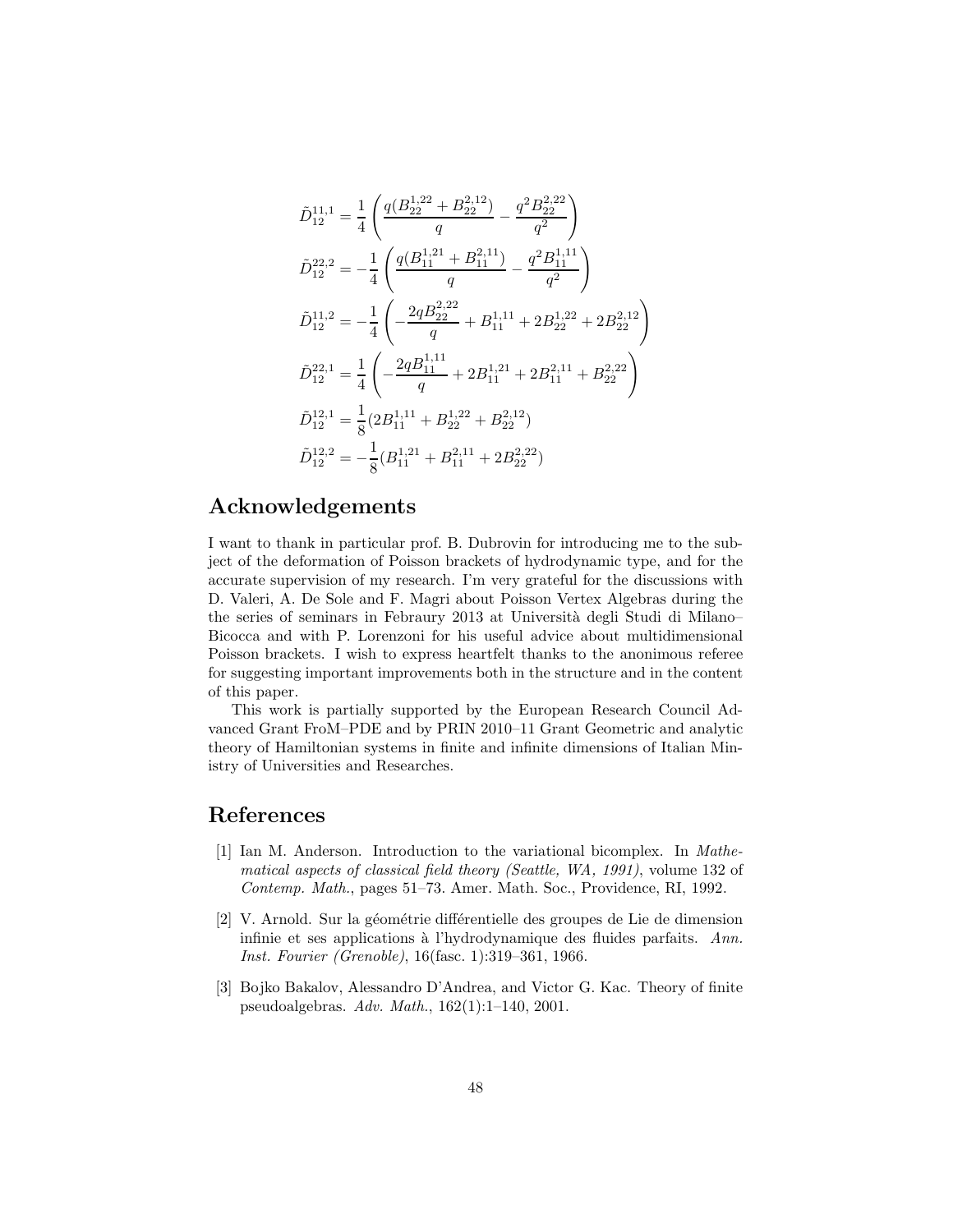- <span id="page-49-5"></span>[4] Aliaa Barakat, Alberto De Sole, and Victor G. Kac. Poisson vertex algebras in the theory of Hamiltonian equations.  $Jpn. J. Math., 4(2):141-252, 2009.$
- <span id="page-49-8"></span>[5] Y. A. Blinkov, C. F. Cid, V. P. Gerdt, W. Plesken, and D. Robertz. The MAPLE Package "Janet": II. Linear Partial Differential Equations. In V. G. Ganzha, E. W. Mayr, and E. V. Vorozhtsov, editors, Proceedings of the 6th International Workshop on Computer Algebra in Scientific Computing, Sep. 20-26, 2003, Passau (Germany), pages 41–54, 2003.
- <span id="page-49-6"></span><span id="page-49-4"></span>[6] Alberto De Sole and Victor G. Kac. Finite vs affine W-algebras. Jpn. J. Math., 1(1):137–261, 2006.
- <span id="page-49-0"></span>[7] Alberto De Sole and Victor G. Kac. Non-local Poisson structures and applications to the theory of integrable systems.  $Jpn. J. Math., 8(2):233-$ 347, 2013.
- <span id="page-49-3"></span>[8] Alberto De Sole and Victor G. Kac. The variational Poisson cohomology. Jpn. J. Math., 8(1):1–145, 2013.
- <span id="page-49-2"></span>[9] Alberto De Sole, Victor G. Kac, and Daniele Valeri. Classical W-algebras and generalized Drinfeld-Sokolov bi-Hamiltonian systems within the theory of Poisson vertex algebras. Comm. Math. Phys., 323(2):663–711, 2013.
- <span id="page-49-7"></span>[10] Luca Degiovanni, Franco Magri, and Vincenzo Sciacca. On deformation of Poisson manifolds of hydrodynamic type. Comm. Math. Phys., 253(1):1–24, 2005.
- <span id="page-49-1"></span>[11] Stelios Dimas and Dimitri Tsoubelis. Sym: A new symmetry – finding package for Mathematica. In Prooceding of 10th International Conference in MOdern GRoup ANalysis, pages 64–70, 2005.
- <span id="page-49-9"></span>[12] B. A. Dubrovin and S. P. Novikov. Hamiltonian formalism of onedimensional systems of the hydrodynamic type and the Bogolyubov-Whitham averaging method. Dokl. Akad. Nauk SSSR, 270(4):781–785, 1983.
- [13] B. A. Dubrovin and S. P. Novikov. Poisson brackets of hydrodynamic type. Dokl. Akad. Nauk SSSR, 279(2):294–297, 1984.
- [14] Boris A. Dubrovin and Y. Zhang. Normal forms of hierarchies of integrable PDEs, Frobenius manifolds and Gromov-Witten invariants. arXiv:math/0108160v1.
- [15] E. V. Ferapontov, P. Lorenzoni, and A. Savoldi. Hamiltonian operators of Dubrovin-Novikov type in 2d. arXiv.math/1312.0475, 2013.
- [16] E. V. Ferapontov, V. S. Novikov, and N. M. Stoilov. Dispersive deformations of Hamiltonian systems of hydrodynamic type in  $2 + 1$  dimensions. Phys. D, 241(23-24):2138–2144, 2012.